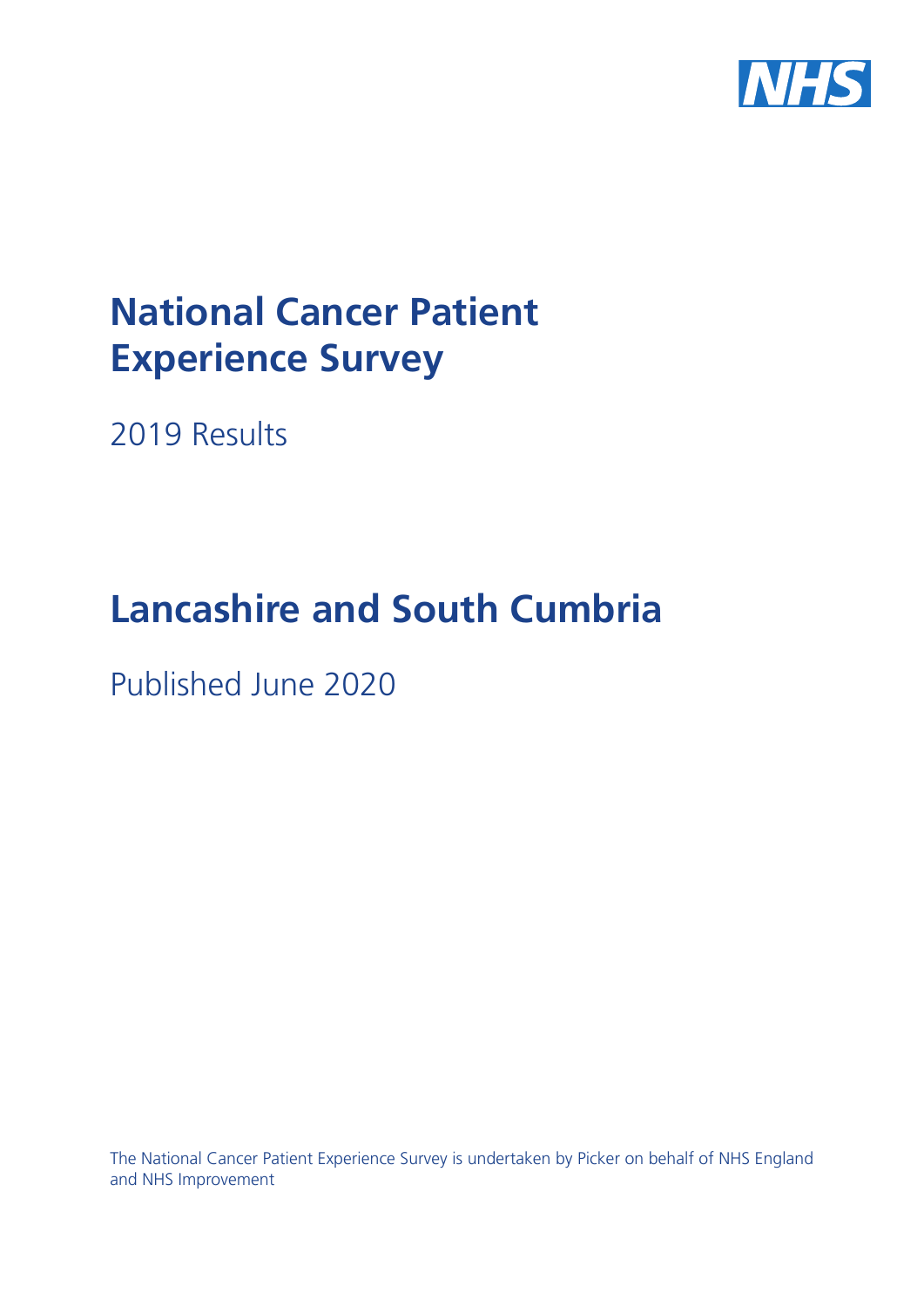# **Executive Summary** Case Mix Adjusted scores

### **Cancer Dashboard Questions**

The following seven questions are included in phase 1 of the Cancer Dashboard developed by Public Health England and NHS England:

Q61. Patient's average rating of care scored from very poor to very good

| 0      | $\overline{2}$   | 3                                                             | $\overline{4}$ | 5 | 6 | $\overline{7}$ | 8   | 9 | 10                                                                                            |
|--------|------------------|---------------------------------------------------------------|----------------|---|---|----------------|-----|---|-----------------------------------------------------------------------------------------------|
|        |                  |                                                               |                |   |   |                | 8.8 |   |                                                                                               |
| $80\%$ |                  |                                                               |                |   |   |                |     |   | Q18. Patient definitely involved as much as they wanted in decisions about care and treatment |
|        |                  |                                                               |                |   |   |                |     |   | Q19. Patient given the name of a CNS who would support them through their treatment           |
| 85%    |                  | Q20. Patient found it very or quite easy to contact their CNS |                |   |   |                |     |   |                                                                                               |
|        |                  |                                                               |                |   |   |                |     |   | Q39. Patient always felt they were treated with respect and dignity while in hospital         |
|        | leaving hospital |                                                               |                |   |   |                |     |   | Q41. Hospital staff told patient who to contact if worried about condition or treatment after |
| 57%    | treatment        |                                                               |                |   |   |                |     |   | Q55. General practice staff definitely did everything they could to support patient during    |
|        |                  |                                                               |                |   |   |                |     |   |                                                                                               |

### **Questions Outside Expected Range**

|                                                                                              |            | Case Mix Adjusted Scores   |                            |                   |
|----------------------------------------------------------------------------------------------|------------|----------------------------|----------------------------|-------------------|
|                                                                                              | 2019 Score | Lower<br>Expected<br>Range | Upper<br>Expected<br>Range | National<br>Score |
| Q10. Patient told they could bring a family member or friend when first told they had cancer | 82%        | 73%                        | 81%                        | 77%               |
| Q44. Cancer doctor had the right documents at patient's last outpatient appointment          | 97%        | 95%                        | 97%                        | 96%               |
| Q52. Patient definitely given enough support from health or social services during treatment | 61%        | 46%                        | 58%                        | 52%               |
| Q57. Patient given a care plan                                                               | 43%        | 33%                        | 42%                        | 38%               |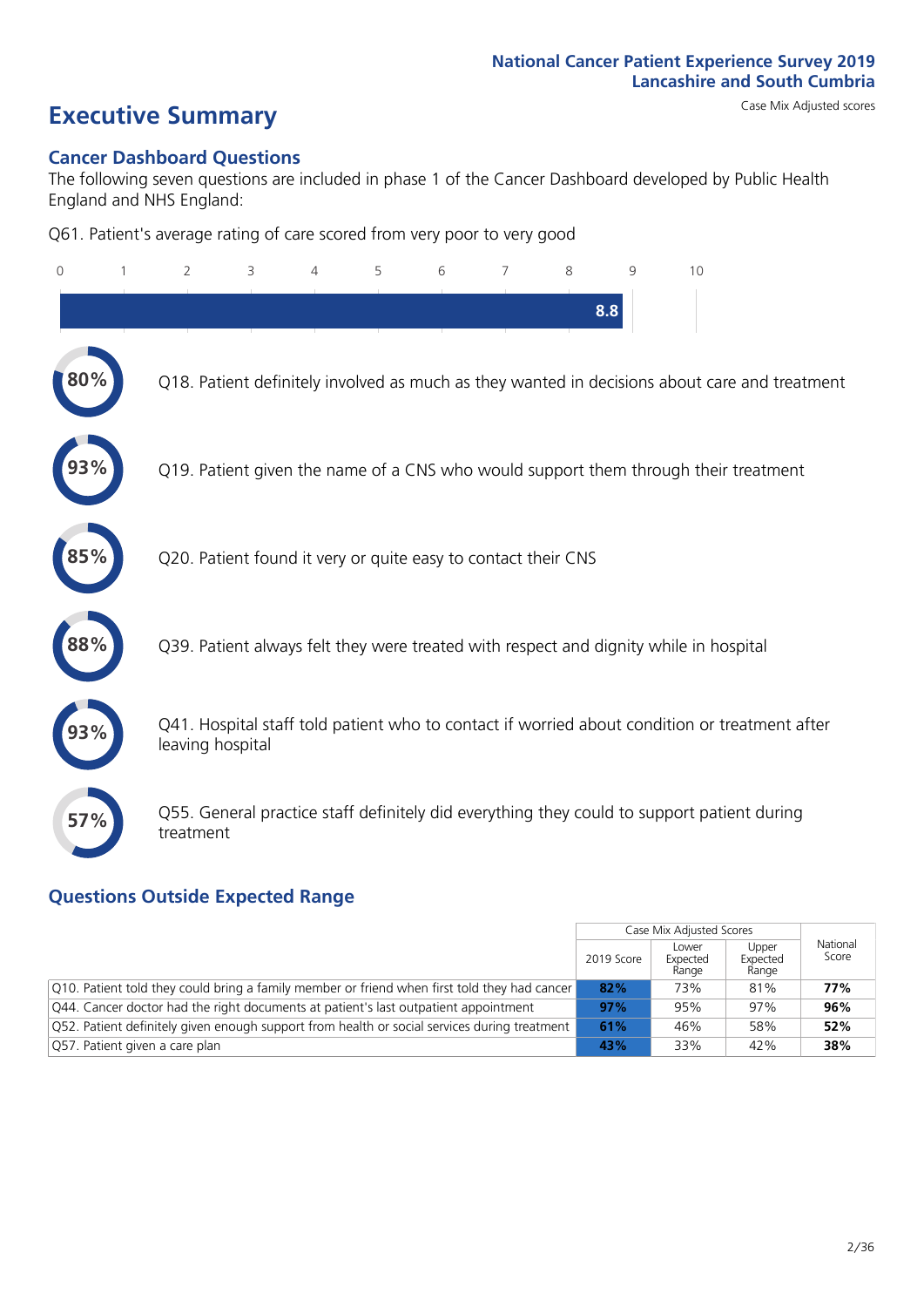### **Introduction**

The National Cancer Patient Experience Survey 2019 is the ninth iteration of the survey first undertaken in 2010. It has been designed to monitor national progress on cancer care; to provide information to drive local quality improvements; to assist commissioners and providers of cancer care; and to inform the work of the various charities and stakeholder groups supporting cancer patients.

The survey was overseen by a national Cancer Patient Experience Advisory Group. This Advisory Group set the principles and objectives of the survey programme and guided questionnaire development. The survey was commissioned and managed by NHS England. The survey provider, Picker, is responsible for designing, running and analysing the survey.

The 2019 survey involved 143 NHS Trusts. Out of 111,366 people, 67,858 people responded to the survey, yielding a response rate of 61%.

### **Methodology**

### **Eligibility, fieldwork and survey methods**

The sample for the survey included all adult (aged 16 and over) NHS patients, with a confirmed primary diagnosis of cancer, discharged from an NHS Trust after an inpatient episode or day case attendance for cancer related treatment in the months of April, May and June 2019. The fieldwork for the survey was undertaken between December 2019 and March 2020.

As in the previous four years, the survey used a mixed mode methodology. Questionnaires were sent by post, with two reminders where necessary, but also included an option to complete the questionnaire online. A Freephone helpline and email was available for respondents to opt out, ask questions about the survey, enable them to complete their questionnaire over the phone and provide access to a translation and interpreting facility for those whose first language was not English.

### **Case-mix adjustment**

Both unadjusted and adjusted scores are presented in this report. Case-mix adjusted scores allows us to account for the impact that differing patient populations might have on results. By using the case-mix adjusted estimates we can obtain a greater understanding of how a Cancer Alliance is performing given their patient population. The factors taken into account in this case-mix adjustment are gender, age, ethnic group, deprivation, and tumour group.

### **Scoring methodology**

Fifty-two questions from the questionnaire are scored as these questions relate directly to patient experience. For all but one question (Q61), scores are presented as the percentage of positive responses out of all scored responses. For Q61, respondents rate their overall care on a scale of 0 to 10, of which the average was calculated for this question's presented score. The percentages in this report have been rounded to the nearest percentage point. Therefore, in some cases the figures do not appear to add up to 100%.

### **Statistical significance**

In the reporting of 2019 results, appropriate statistical tests have been undertaken to identify unadjusted scores for which the change over time is 'statistically significant'. Thirty-seven scored questions in 2019 have been compared with those of 2018 and a statistically significant change between the two years has been reported where identified.

For the scored questions that are comparable beyond 2018, statistically significant change over the five years has also been reported where identified. A statistically significant difference means that the change in the result is very unlikely to have occurred by sampling variation.

### **Suppression**

### **Question-level suppression**

For scores where the base size per question is  $<$ 21, the score will be suppressed and replaced with an asterisk (\*). The base size will include neutral response options.

### **Double suppression**

If any group within a particular sub-group breakdown (such as the tumour group breakdown) has <21 responses, then the figure for this particular group is suppressed and replaced with an asterisk (\*). If there is only one group within the sub-group breakdown that has <21 respondents, and is therefore suppressed, the group with the next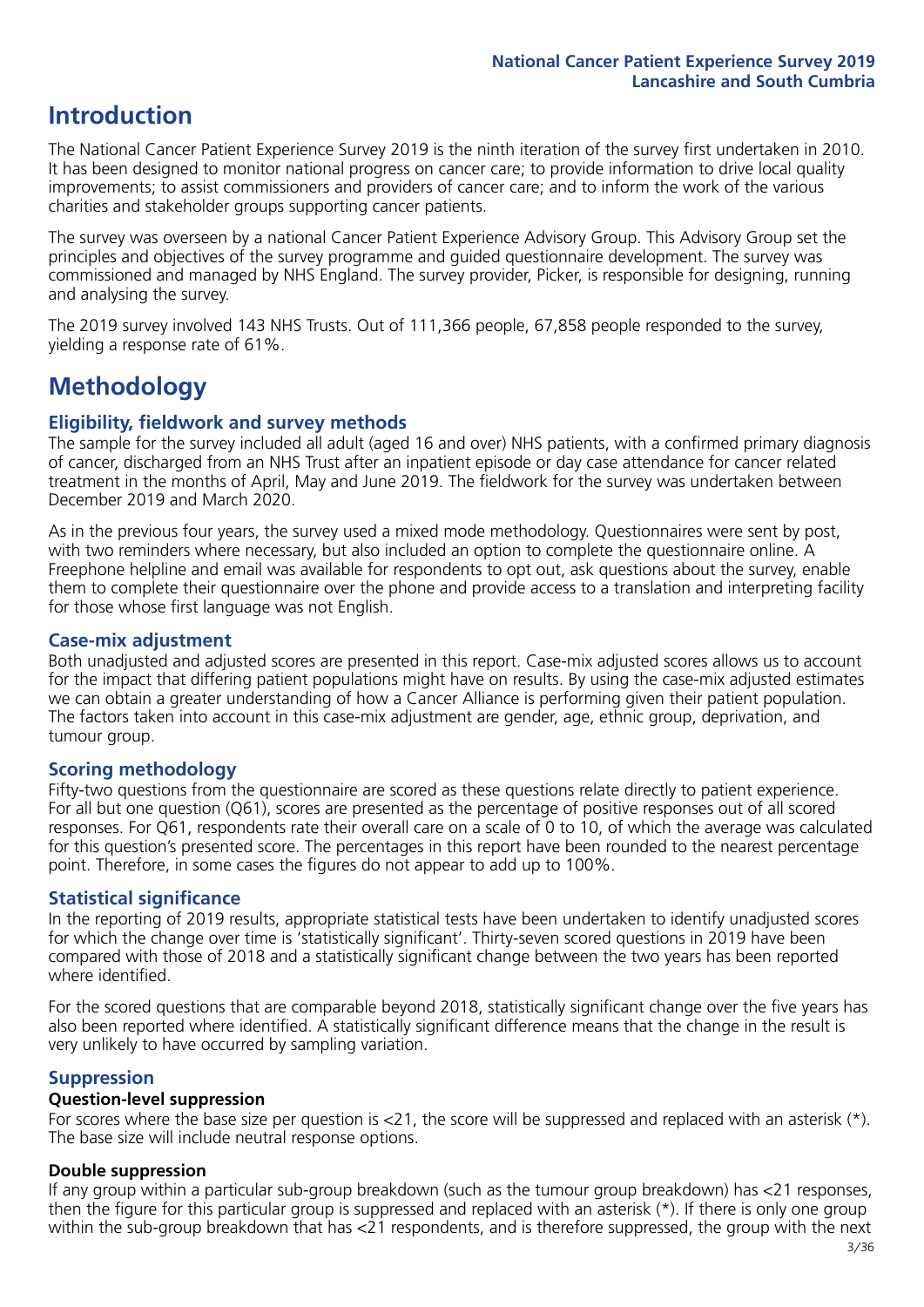lowest number of respondents is also supressed and replaced with an asterisk (\*) (regardless if it is greater than or less than 21).

### **Understanding the results**

This report shows how this Alliance scored for each question in the survey, compared with national results and previous year's results. It is aimed at helping individual Alliances to understand their performance and identify areas for local improvement. Below is a description of the type of results presented within this report and how to understand them.

### **Expected range charts**

The expected range charts in this report show a bar with the lowest and highest score received for each question nationally. Within this bar, an expected range is given (in grey) and a black diamond represents the actual score for this Alliance.

Alliances whose score is above the upper limit of the expected range (in the dark blue) are positive outliers, with a score statistically significantly higher than the national mean. This indicates that the Alliance performs better than what Alliances of the same size and demographics are expected to perform. The opposite is true if the score is below the lower limit of the expected range (in the light blue); these are negative outliers. For scores within the expected range (in the grey), the score is what we would expect given the Alliance's size and demographics.

### **Comparability tables**

The comparability tables show the 2018 and 2019 unadjusted scores for this Alliance for each scored question. If there is a significant change from 2018 and 2019 or overall from 2016 to 2019, an arrow will be presented for the direction of change. The adjusted 2019 score will also be presented for each scored question along with the lower and upper expected range and national score. Scores above the upper limit of the expected range will be highlighted dark blue, scores below the lower limit of the expected range will be highlighted light blue, and scores within the lower and upper limit of the expected ranges will be highlighted grey.

### **Tumour type tables**

The tumour type tables show the unadjusted scores for each scored question for each of the 13 tumour groups. The national score for that tumour group is also shown. Unadjusted scores for the same tumour type across different Alliances may not be comparable, as they do not account for the impact that differing patient populations might have on results. Central nervous system is abbreviated as 'CNS' and lower gastrointestinal tract is abbreviated as 'LGT' throughout this report.

### **Year on year charts**

The year on year charts show four columns representing the unadjusted scores of the last four years (2016, 2017, 2018 and 2019) for each scored question.

### **Notes on specific questions**

Following the development phase of the 2019 survey, several changes were made to the questionnaire. Six scored questions were amended (Q5, Q18, Q30, Q35, Q56 and Q60) and one non-scored question (Q29) was amended that impacted the comparability of questions Q30 to Q41. Of all questions changed or impacted by change, only Q60 is presented with historical comparisons; though the results should be interpreted with caution.

### **Unadjusted data and case-mix adjusted data**

Unadjusted data should be used to see the actual responses from patients relating to the Alliance. Case-mix adjusted data, together with expected ranges, should be used to understand whether the results are significantly higher or lower than national results taking account of the patient mix.

### **Further information**

This research was carried out in accordance with the international standard for organisations conducting social research (accreditation to ISO20252:2012; certificate number GB08/74322). The 2019 survey data has been produced and published in line with the Code of Practice for Official Statistics.

For more information on the methodology, please see the Technical Document. It can be viewed along with the 2019 questionnaire and survey guidance on the website at [www.ncpes.co.uk](https://www.ncpes.co.uk/supporting-documents). For all other outputs at National, Trust, CCG and Cancer Alliance level, please see the PDF reports, Excel tables and dashboards at [www.ncpes.co.uk.](https://www.ncpes.co.uk/current-results)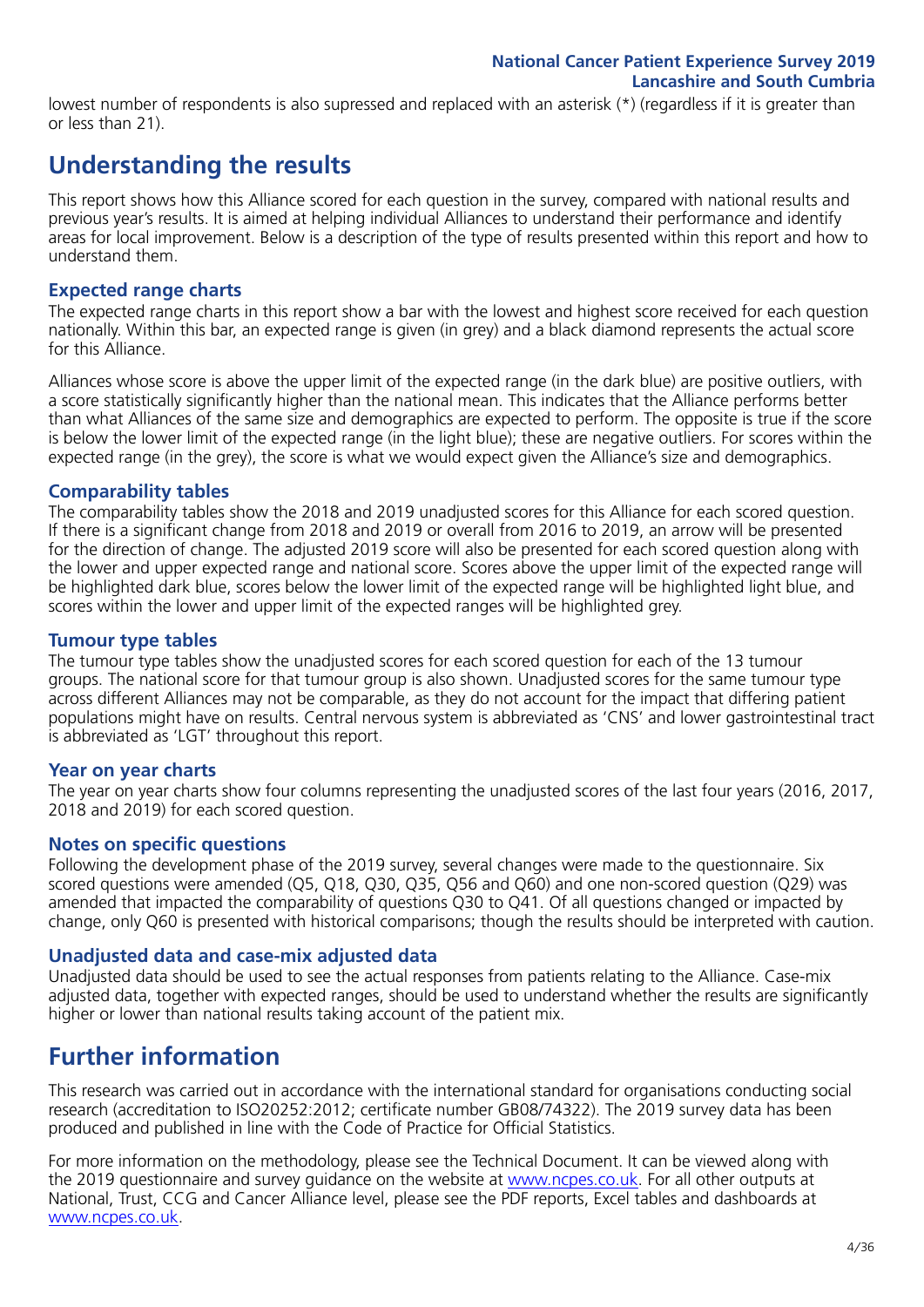### **Response Rate**

### **Overall Response Rate**

2,772 patients responded out of a total of 4,473 patients, resulting in a response rate of 62%.

|          | Sample Size | Adjusted<br>Sample | Completed | Response Rate |
|----------|-------------|--------------------|-----------|---------------|
| Alliance | 4.804       | 4.473              | 2.772     | 62%           |
| National | 119,855     | 111.366            | 67,858    | 61%           |

### **Respondents by Survey Type**

|                            | Number of<br>Respondents |
|----------------------------|--------------------------|
| Online                     | 232                      |
| Paper                      | 2,540                    |
| Phone                      |                          |
| <b>Translation Service</b> |                          |

### **Respondents by Tumour Group**

|                      | Number of<br>Respondents |
|----------------------|--------------------------|
| <b>Brain / CNS</b>   | 10                       |
| <b>Breast</b>        | 648                      |
| Colorectal / LGT     | 277                      |
| Gynaecological       | 153                      |
| Haematological       | 388                      |
| <b>Head and Neck</b> | 55                       |
| Lung                 | 215                      |
| Prostate             | 320                      |
| Sarcoma              | 19                       |
| Skin                 | 72                       |
| Upper Gastro         | 110                      |
| Urological           | 192                      |
| Other                | 313                      |

### **Respondents by Age and Gender**

Respondents year of birth has been used to determine age. This information has been amalgamated into 8 age bands. The age and gender distribution for the Alliance was as follows:

|        | Age 16-24 | Age 25-34 | Age 35-44 | Age 45-54 | Age 55-64 | Age 65-74 | Age 75-84 | Age 85+ | Total |
|--------|-----------|-----------|-----------|-----------|-----------|-----------|-----------|---------|-------|
| Male   |           |           | 15        | 65        | 211       | 546       | 367       | 57      | ,270  |
| Female |           | 23        | 49        | 174       | 372       | 517       | 308       | 51      | .502  |
| Total  | 10        | 30        | 64        | 239       | 583       | .063      | 675       | 108     | 2,772 |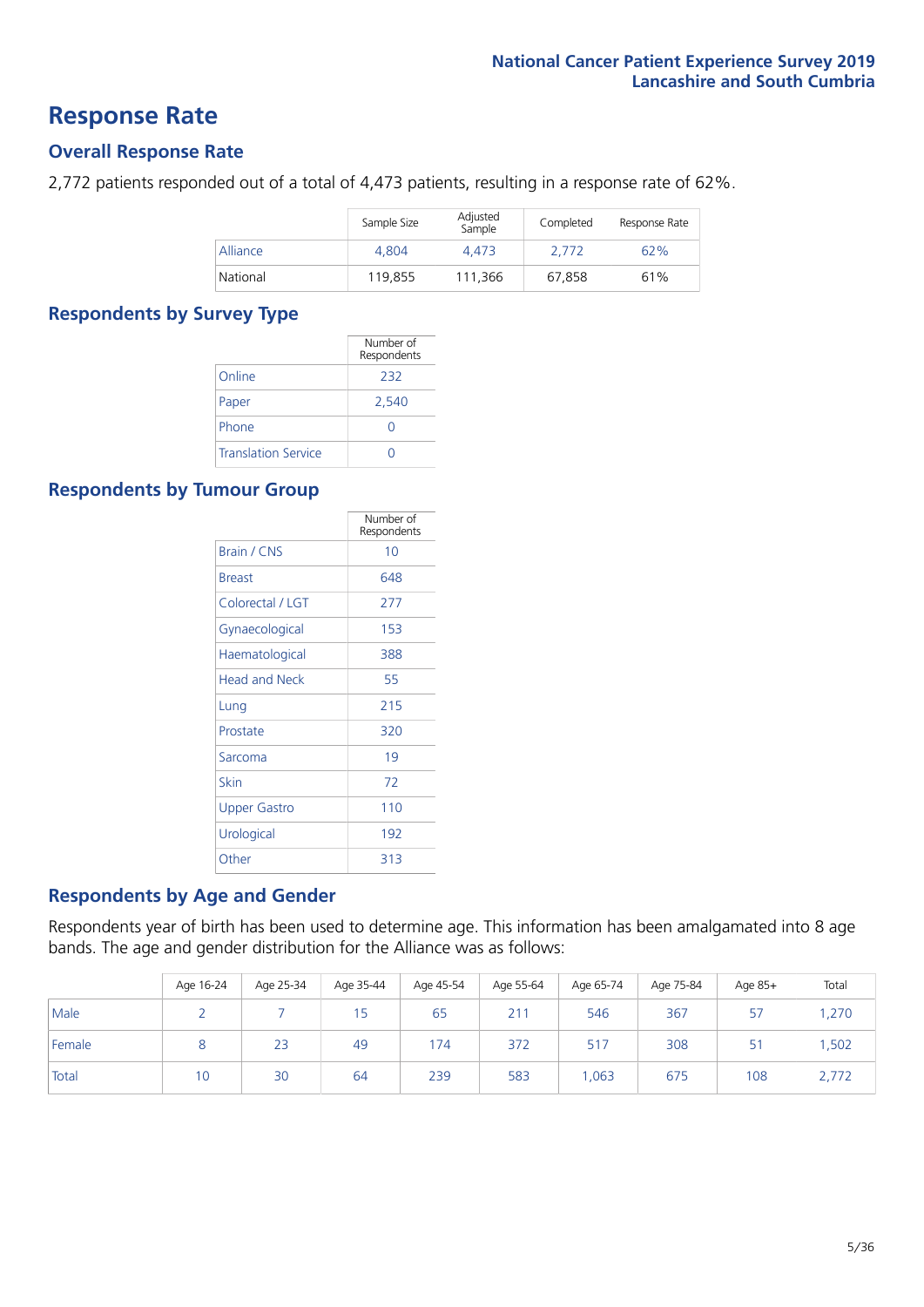# **Expected Range Charts**

| Lower Expected Range<br>Average                                                                                                                                                                                                                                                                                                                                                                                                                                               |    |     |     |     | Upper Expected Range |     |     | Case Mix Adjusted Score |                   |            |          |
|-------------------------------------------------------------------------------------------------------------------------------------------------------------------------------------------------------------------------------------------------------------------------------------------------------------------------------------------------------------------------------------------------------------------------------------------------------------------------------|----|-----|-----|-----|----------------------|-----|-----|-------------------------|-------------------|------------|----------|
| <b>SEEING YOUR GP</b><br>Q1. Saw GP once or twice before being told they needed to go to<br>hospital<br>Q2. Patient thought they were seen as soon as necessary                                                                                                                                                                                                                                                                                                               | 0% | 10% | 20% | 30% | 40%                  | 50% | 60% | 70%                     | 80%<br>80%<br>84% |            | 90% 100% |
| <b>DIAGNOSTIC TESTS</b><br>Q5. Received all the information needed about the test<br>Q6. The length of time waiting for the test to be done was about<br>right                                                                                                                                                                                                                                                                                                                | 0% | 10% | 20% | 30% | 40%                  | 50% | 60% | 70%                     | 80%<br>79%        | 95%<br>88% | 90% 100% |
| Q7. Test results explained in completely understandable way                                                                                                                                                                                                                                                                                                                                                                                                                   |    |     |     |     |                      |     |     |                         |                   |            |          |
| <b>FINDING OUT WHAT WAS WRONG WITH YOU</b><br>Q10. Patient told they could bring a family member or friend when<br>first told they had cancer<br>Q11. Patient felt they were told sensitively that they had cancer<br>Q12. Patient completely understood the explanation of what was<br>wrong                                                                                                                                                                                 | 0% | 10% | 20% | 30% | 40%                  | 50% | 60% | 70%<br>74%<br>72%       | 80%<br>82%        | 85%        | 90% 100% |
| Q13. Patient given easy to understand written information about<br>the type of cancer they had<br><b>DECIDING THE BEST TREATMENT FOR YOU</b>                                                                                                                                                                                                                                                                                                                                  | 0% | 10% | 20% | 30% | 40%                  | 50% | 60% | 70%                     | 80%               |            | 90% 100% |
| Q14. Patient felt that treatment options were completely explained<br>Q15. Patient felt possible side effects were definitely explained in<br>an understandable way<br>Q16. Patient definitely given practical advice and support in dealing<br>with side effects of treatment<br>Q17. Patient definitely told about side effects that could affect<br>them in the future<br>Q18. Patient definitely involved as much as they wanted in<br>decisions about care and treatment |    |     |     |     |                      |     | 56% | 71%<br>67%              | 83%<br>80%        |            |          |
| <b>CLINICAL NURSE SPECIALIST (CNS)</b><br>Q19. Patient given the name of a CNS who would support them<br>through their treatment<br>Q20. Patient found it very or quite easy to contact their CNS<br>Q21. Patient got understandable answers to important questions<br>all or most of the time                                                                                                                                                                                | 0% | 10% | 20% | 30% | 40%                  | 50% | 60% | 70%                     | 80%<br>85%        | 93%<br>88% | 90% 100% |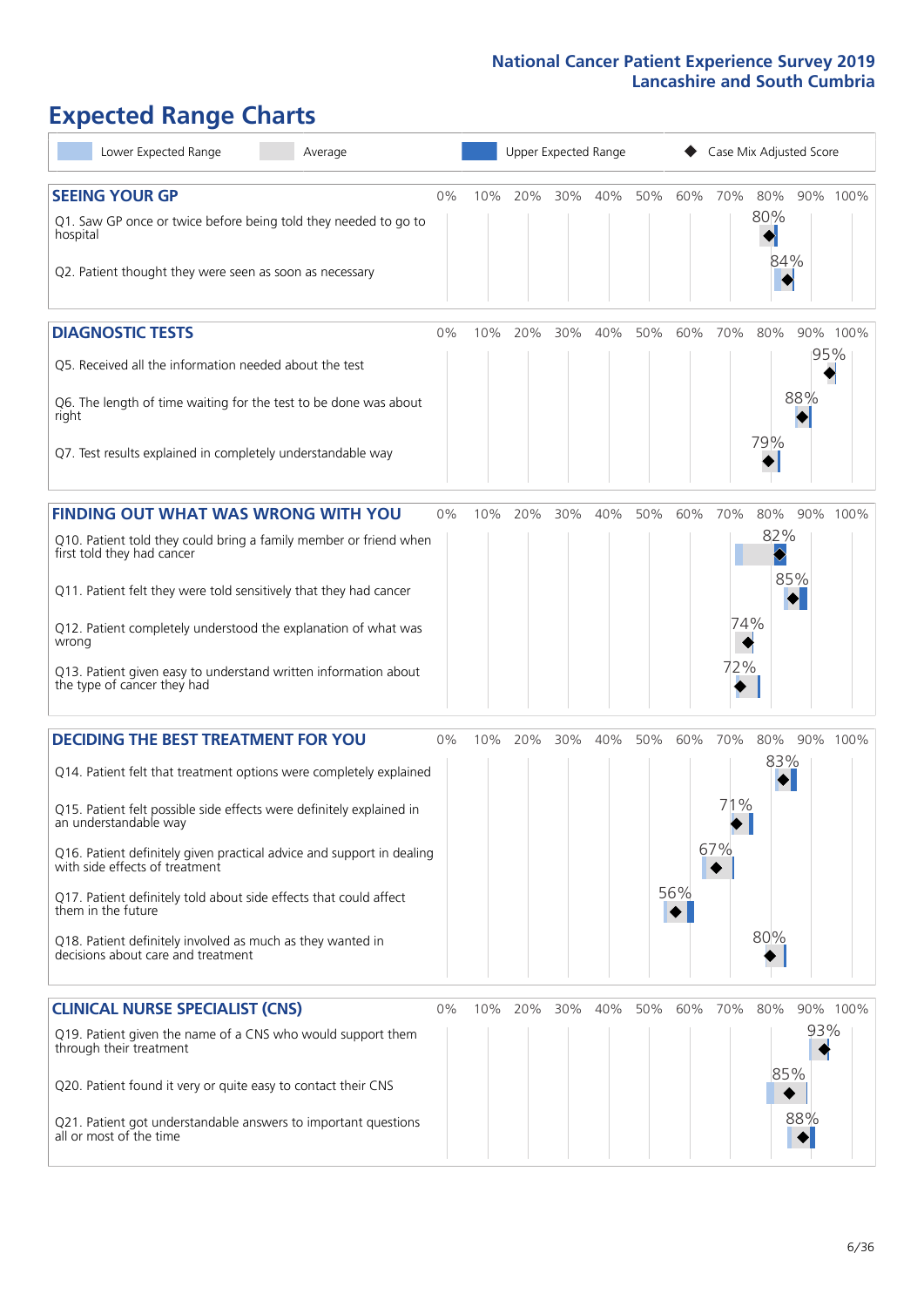# **Expected Range Charts**

| Lower Expected Range<br>Average                                                                                                                                                                                 |       |     | Upper Expected Range |     |     |     |     |                        | Case Mix Adjusted Score |     |          |
|-----------------------------------------------------------------------------------------------------------------------------------------------------------------------------------------------------------------|-------|-----|----------------------|-----|-----|-----|-----|------------------------|-------------------------|-----|----------|
| <b>SUPPORT FOR PEOPLE WITH CANCER</b><br>Q22. Hospital staff gave information about support or self-help<br>groups for people with cancer<br>Q23. Hospital staff discussed or gave information about the impact | $0\%$ | 10% | 20%                  | 30% | 40% | 50% | 60% | 70%                    | 80%<br>82%              | 87% | 90% 100% |
| cancer could have on day to day activities<br>Q24. Hospital staff gave information on getting financial help or<br>possible benefits<br>Q25. Hospital staff told patient they could get free prescriptions      |       |     |                      |     |     |     | 60% |                        | 82%                     |     |          |
|                                                                                                                                                                                                                 |       |     |                      |     |     |     |     |                        |                         |     |          |
| <b>OPERATIONS</b>                                                                                                                                                                                               | 0%    | 10% | 20%                  | 30% | 40% | 50% | 60% | 70%                    | 80%                     |     | 90% 100% |
| Q27. Beforehand, patient had all the information needed about the<br>operation                                                                                                                                  |       |     |                      |     |     |     |     |                        |                         |     | 97%      |
| Q28. Afterwards, staff completely explained how operation had<br>gone in understandable way                                                                                                                     |       |     |                      |     |     |     |     |                        | 77%                     |     |          |
| <b>HOSPITAL CARE AS AN INPATIENT</b>                                                                                                                                                                            | 0%    | 10% | 20%                  | 30% | 40% | 50% | 60% | 70%                    | 80%                     |     | 90% 100% |
| Q30. Hospital staff didn't talk in front of patient as if patient wasn't<br>there                                                                                                                               |       |     |                      |     |     |     |     |                        | 82%<br>84%              |     |          |
| Q31. Patient had confidence and trust in all doctors treating them                                                                                                                                              |       |     |                      |     |     |     |     |                        |                         |     |          |
| Q32. Patient's family or someone close definitely felt able to talk to<br>a doctor                                                                                                                              |       |     |                      |     |     |     |     | 74%<br>$\blacklozenge$ |                         |     |          |
| Q33. Patient had confidence and trust in all the ward nurses<br>treating them                                                                                                                                   |       |     |                      |     |     |     |     | 74%                    |                         |     |          |
| Q34. Patient thought there were always or nearly always enough<br>nurses on duty to care for them                                                                                                               |       |     |                      |     |     |     | 65% |                        |                         |     |          |
| Q35. All hospital staff asked patient what name they prefer to be<br>called by                                                                                                                                  |       |     |                      |     |     |     |     | 70%                    |                         |     |          |
| Q36. Patient always given enough privacy when discussing<br>condition or treatment                                                                                                                              |       |     |                      |     |     |     |     |                        | 84%                     |     |          |
| Q37. Patient definitely found hospital staff to discuss worries or<br>fears during their inpatient visit                                                                                                        |       |     |                      |     |     | 50% |     |                        |                         |     |          |
| Q38. Hospital staff definitely did everything they could to help<br>control pain                                                                                                                                |       |     |                      |     |     |     |     |                        | 83%                     |     |          |
| Q39. Patient always felt they were treated with respect and dignity<br>while in hospital                                                                                                                        |       |     |                      |     |     |     |     |                        |                         | 88% |          |
| Q40. Patient given clear written information about what should or<br>should not do after leaving hospital                                                                                                       |       |     |                      |     |     |     |     |                        | 85%                     |     |          |
| Q41. Hospital staff told patient who to contact if worried about<br>condition or treatment after leaving hospital                                                                                               |       |     |                      |     |     |     |     |                        |                         | 93% |          |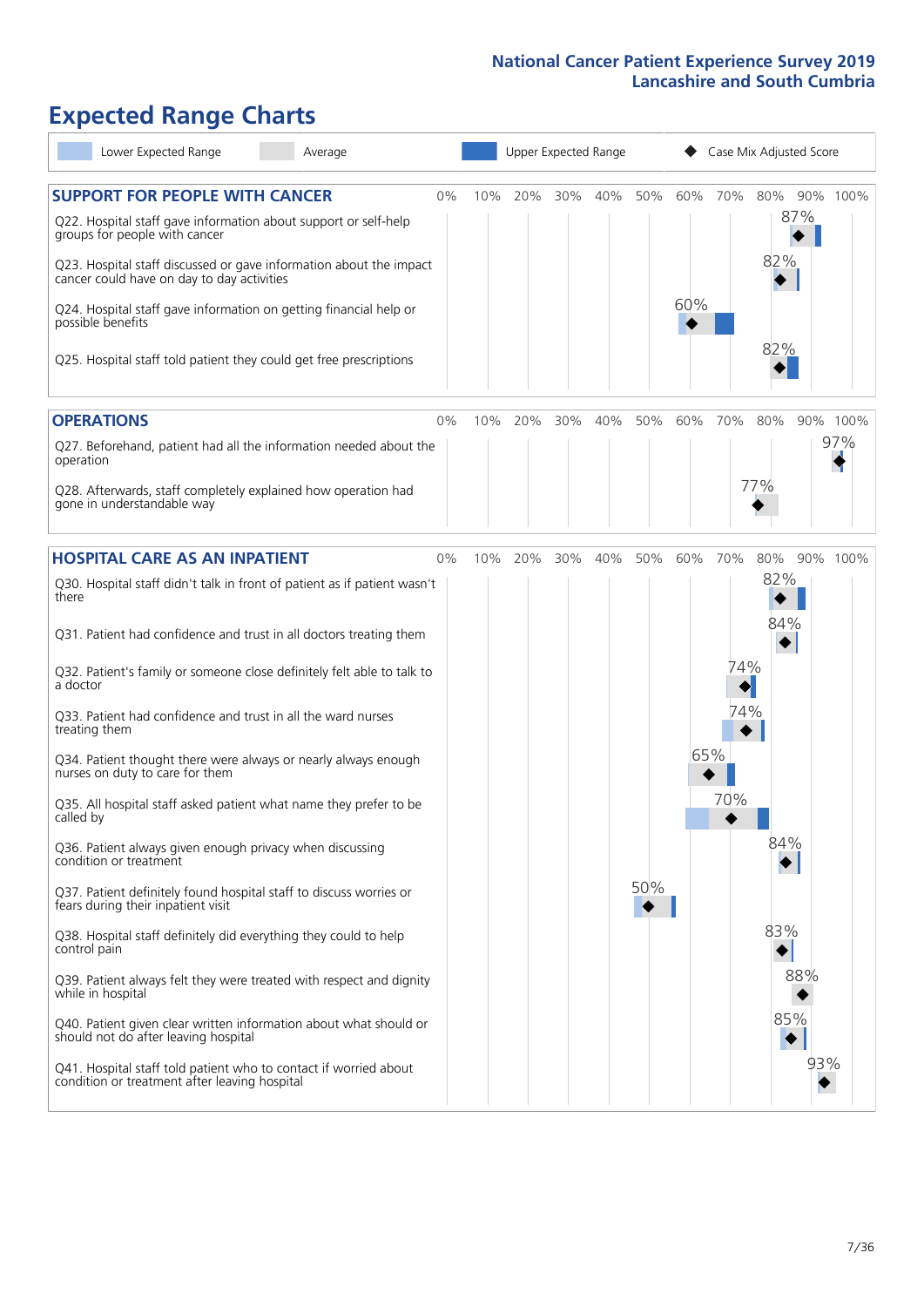# **Expected Range Charts**

| Lower Expected Range<br>Average                                                                                       |    |     | Upper Expected Range |     |             |     |     | Case Mix Adjusted Score |     |          |          |
|-----------------------------------------------------------------------------------------------------------------------|----|-----|----------------------|-----|-------------|-----|-----|-------------------------|-----|----------|----------|
| <b>HOSPITAL CARE AS A DAY PATIENT / OUTPATIENT 0%</b>                                                                 |    | 10% | 20%                  | 30% | 40%         | 50% | 60% | 70%                     | 80% |          | 90% 100% |
| Q43. Patient definitely found hospital staff to discuss worries or<br>fears during their outpatient or day case visit |    |     |                      |     |             |     |     | 70%                     |     |          |          |
| Q44. Cancer doctor had the right documents at patient's last<br>outpatient appointment                                |    |     |                      |     |             |     |     |                         |     |          | 97%      |
| Q46. Beforehand patient completely had all information needed<br>about radiotherapy treatment                         |    |     |                      |     |             |     |     |                         |     | 88%      |          |
| Q47. Patient completely given understandable information about<br>whether radiotherapy was working                    |    |     |                      |     |             |     | 60% |                         |     |          |          |
| Q49. Beforehand patient completely had all information needed<br>about chemotherapy treatment                         |    |     |                      |     |             |     |     |                         |     | 85%<br>♦ |          |
| Q50. Patient given enough information about whether<br>chemotherapy was working in a completely understandable way    |    |     |                      |     |             |     |     | 68%                     |     |          |          |
| <b>HOME CARE AND SUPPORT</b>                                                                                          | 0% | 10% | 20%                  | 30% | 40%         | 50% | 60% | 70%                     | 80% |          | 90% 100% |
| Q51. Hospital staff definitely gave family or someone close all the<br>information needed to help care at home        |    |     |                      |     |             |     | 58% |                         |     |          |          |
| Q52. Patient definitely given enough support from health or social<br>services during treatment                       |    |     |                      |     |             |     | 61% |                         |     |          |          |
| Q53. Patient definitely given enough support from health or social<br>services after treatment                        |    |     |                      |     |             | 52% |     |                         |     |          |          |
| <b>CARE FROM YOUR GENERAL PRACTICE</b>                                                                                | 0% | 10% | 20%                  | 30% | 40%         | 50% | 60% | 70%                     | 80% |          | 90% 100% |
| Q54. GP given enough information about patient's condition and<br>treatment                                           |    |     |                      |     |             |     |     |                         |     |          | 95%      |
| Q55. General practice staff definitely did everything they could to<br>support patient during treatment               |    |     |                      |     |             |     | 57% |                         |     |          |          |
| <b>YOUR OVERALL NHS CARE</b>                                                                                          | 0% | 10% | 20%                  |     | 30% 40% 50% |     | 60% | 70% 80%                 |     |          | 90% 100% |
| Q56. Different people treating and caring for patient always work<br>well together to give best possible care         |    |     |                      |     | 43%         |     |     | 74%                     |     |          |          |
| Q57. Patient given a care plan                                                                                        |    |     |                      |     |             |     |     |                         |     | 90%      |          |
| Q58. Overall the administration of care was good or very good                                                         |    |     |                      |     |             |     |     |                         |     |          |          |
| Q59. Patient felt length of time for attending clinics and<br>appointments for cancer was about right                 |    |     |                      |     |             |     |     | 70%                     |     |          |          |
| Q60. Someone discussed with patient whether they would like to<br>take part in cancer research                        |    |     | 24%                  |     |             |     |     |                         |     |          |          |
|                                                                                                                       | 0  |     | 2                    | 3   | 4           | 5   | 6   |                         | 8   | 9        | 10       |
| Q61. Patient's average rating of care scored from very poor to very<br>good                                           |    |     |                      |     |             |     |     |                         |     | 8.8      |          |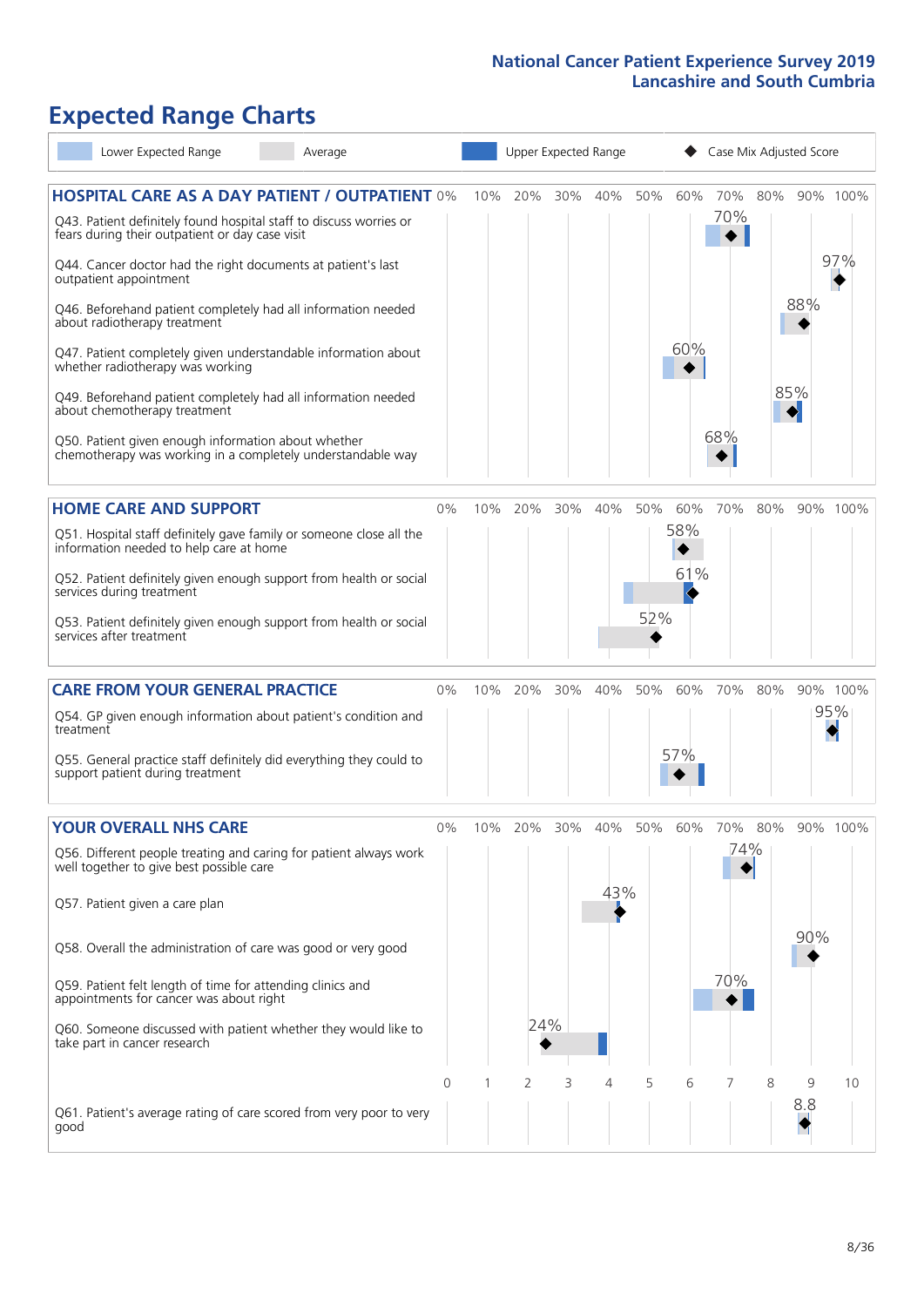# **Comparability Tables**

\* Indicates where a score has been suppressed because there are less than 21 responses.

\*\* No score available for 2018.

 $\triangle$  or  $\nabla$ 

Change 2018-2019: Indicates where 2019 score is significantly higher or lower than 2018 score Change Overall: Indicates significant change overall (2016, 2017, 2018 and 2019).

Adjusted Score below Lower Expected Range Adjusted Score between Upper and Lower Expected Ranges Adjusted Score above Upper Expected Range

|                                                                             | Case Mix Adjusted Scores<br>Unadjusted Scores |               |           |               |                                                   |         |               |                |                                     |                   |
|-----------------------------------------------------------------------------|-----------------------------------------------|---------------|-----------|---------------|---------------------------------------------------|---------|---------------|----------------|-------------------------------------|-------------------|
|                                                                             | 2018<br>n                                     | 2018<br>Score | 2019<br>n | 2019<br>Score | $\sim$  Change   Change   $\sim$<br>2018-<br>2019 | Overall | 2019<br>Score | Lower<br>Range | Upper<br>Expected Expected<br>Range | National<br>Score |
| <b>SEEING YOUR GP</b>                                                       |                                               |               |           |               |                                                   |         |               |                |                                     |                   |
| Q1. Saw GP once or twice before being told they needed to go<br>to hospital | 1966                                          | 78%           | 1914      | 80%           |                                                   |         | 80%           | 77%            | 81%                                 | 79%               |
| Q2. Patient thought they were seen as soon as necessary                     | 2742                                          | 84%           | 2706      | 84%           |                                                   |         | 84%           | 83%            | 85%                                 | 84%               |

| <b>DIAGNOSTIC TESTS</b>                                                   |       |     |      |     |  |     |     |     |     |
|---------------------------------------------------------------------------|-------|-----|------|-----|--|-----|-----|-----|-----|
| O5. Received all the information needed about the test                    | $***$ | **  | 2272 | 95% |  | 95% | 94% | 96% | 95% |
| Q6. The length of time waiting for the test to be done was<br>about right | 2342  | 88% | 2326 | 88% |  | 88% | 87% | 89% | 88% |
| Q7. Test results explained in completely understandable way               | 2356  | 79% | 2319 | 80% |  | 79% | 78% | 82% | 80% |

| <b>FINDING OUT WHAT WAS WRONG WITH YOU</b>                                                      |      |     |      |     |     |     |     |     |
|-------------------------------------------------------------------------------------------------|------|-----|------|-----|-----|-----|-----|-----|
| Q10. Patient told they could bring a family member or friend<br>when first told they had cancer | 2583 | 84% | 2580 | 83% | 82% | 73% | 81% | 77% |
| Q11. Patient felt they were told sensitively that they had cancer                               | 2751 | 85% | 2743 | 86% | 85% | 84% | 87% | 86% |
| Q12. Patient completely understood the explanation of what<br>was wrong                         | 2769 | 75% | 2743 | 75% | 74% | 71% | 76% | 73% |
| Q13. Patient given easy to understand written information<br>about the type of cancer they had  | 2427 | 75% | 2407 | 73% | 72% | 72% | 77% | 74% |

| <b>DECIDING THE BEST TREATMENT FOR YOU</b>                                                              |      |     |      |     |  |     |     |     |     |
|---------------------------------------------------------------------------------------------------------|------|-----|------|-----|--|-----|-----|-----|-----|
| Q14. Patient felt that treatment options were completely<br>explained                                   | 2440 | 85% | 2440 | 83% |  | 83% | 82% | 85% | 83% |
| Q15. Patient felt possible side effects were definitely explained<br>in an understandable way           | 2679 | 74% | 2613 | 72% |  | 71% | 71% | 75% | 73% |
| Q16. Patient definitely given practical advice and support in<br>dealing with side effects of treatment | 2657 | 67% | 2627 | 67% |  | 67% | 64% | 70% | 67% |
| Q17. Patient definitely told about side effects that could affect<br>them in the future                 | 2516 | 56% | 2480 | 57% |  | 56% | 54% | 59% | 57% |
| Q18. Patient definitely involved as much as they wanted in<br>decisions about care and treatment        | $**$ | **  | 2707 | 80% |  | 80% | 79% | 83% | 81% |

| <b>CLINICAL NURSE SPECIALIST (CNS)</b>                                                                                  |      |     |      |     |  |     |     |     |     |
|-------------------------------------------------------------------------------------------------------------------------|------|-----|------|-----|--|-----|-----|-----|-----|
| Q19. Patient given the name of a CNS who would support them $\vert$ 2675 $\vert$ 93% $\vert$<br>through their treatment |      |     | 2645 | 93% |  | 93% | 90% | 94% | 92% |
| Q20. Patient found it very or quite easy to contact their CNS                                                           | 2251 | 86% | 2221 | 85% |  | 85% | 81% | 89% | 85% |
| Q21. Patient got understandable answers to important<br>questions all or most of the time                               | 2120 | 88% | 2107 | 88% |  | 88% | 85% | 90% | 87% |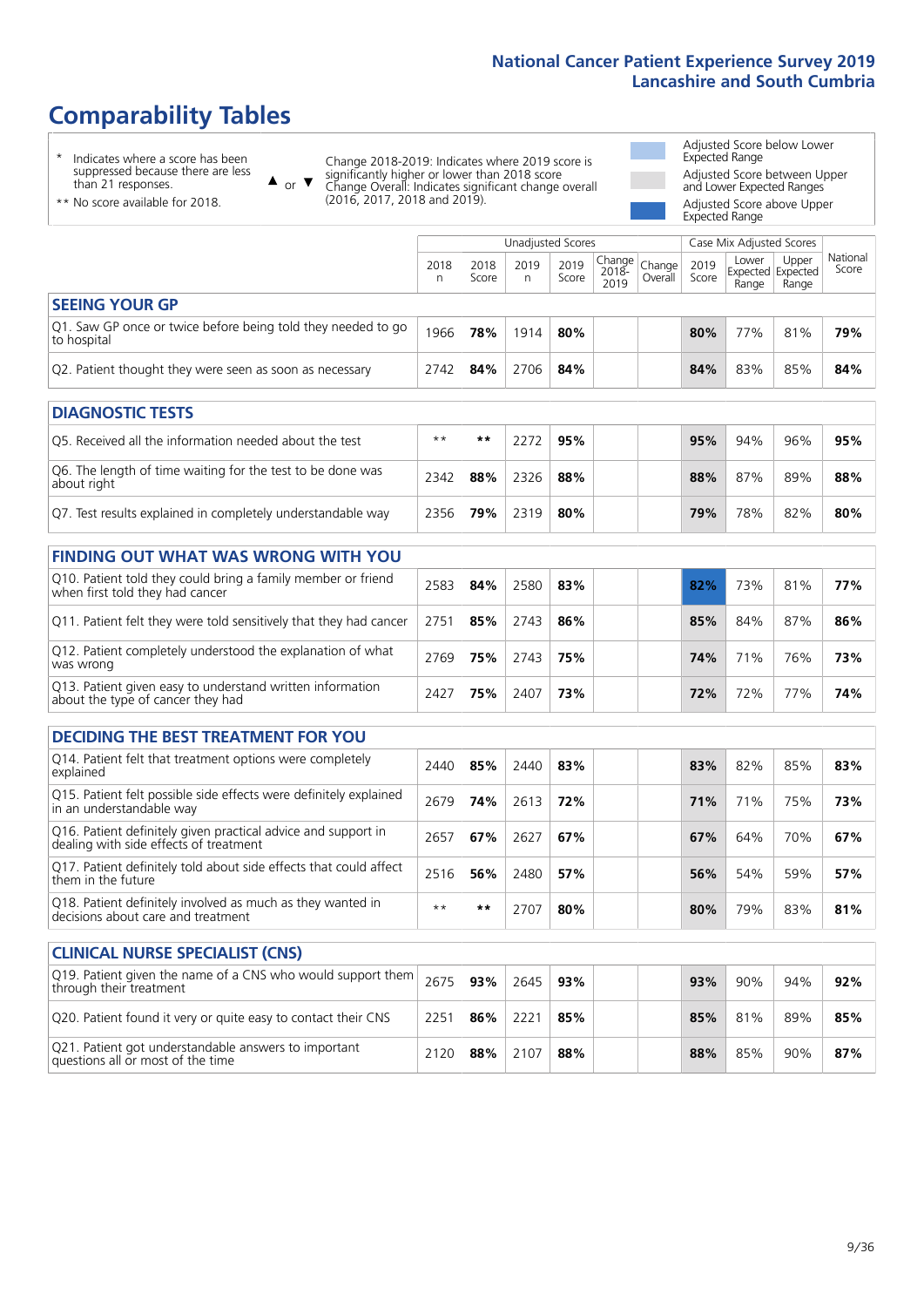## **Comparability Tables**

\* Indicates where a score has been suppressed because there are less than 21 responses.

\*\* No score available for 2018.

 $\triangle$  or  $\nabla$ 

Change 2018-2019: Indicates where 2019 score is significantly higher or lower than 2018 score Change Overall: Indicates significant change overall (2016, 2017, 2018 and 2019).

Adjusted Score below Lower Expected Range Adjusted Score between Upper and Lower Expected Ranges Adjusted Score above Upper Expected Range

|                                                                                                                   |           |               | <b>Unadjusted Scores</b> |               |                         |                   |               | Case Mix Adjusted Scores |                                     |                   |
|-------------------------------------------------------------------------------------------------------------------|-----------|---------------|--------------------------|---------------|-------------------------|-------------------|---------------|--------------------------|-------------------------------------|-------------------|
|                                                                                                                   | 2018<br>n | 2018<br>Score | 2019<br>n                | 2019<br>Score | Change<br>2018-<br>2019 | Change<br>Overall | 2019<br>Score | Lower<br>Range           | Upper<br>Expected Expected<br>Range | National<br>Score |
| <b>SUPPORT FOR PEOPLE WITH CANCER</b>                                                                             |           |               |                          |               |                         |                   |               |                          |                                     |                   |
| Q22. Hospital staff gave information about support or self-help<br>groups for people with cancer                  | 2163      | 88%           | 2184                     | 87%           |                         |                   | 87%           | 85%                      | 91%                                 | 88%               |
| Q23. Hospital staff discussed or gave information about the<br>impact cancer could have on day to day activities  | 1826      | 84%           | 1785                     | 83%           |                         |                   | 82%           | 82%                      | 86%                                 | 84%               |
| Q24. Hospital staff gave information on getting financial help or<br>possible benefits                            | 1450      | 62%           | 1424                     | 61%           |                         |                   | 60%           | 59%                      | 66%                                 | 63%               |
| Q25. Hospital staff told patient they could get free prescriptions                                                | 1216      | 83%           | 1166                     | 82%           |                         |                   | 82%           | 80%                      | 84%                                 | 82%               |
| <b>OPERATIONS</b>                                                                                                 |           |               |                          |               |                         |                   |               |                          |                                     |                   |
| Q27. Beforehand, patient had all the information needed about<br>the operation                                    | 1364      | 95%           | 1300                     | 97%           |                         |                   | 97%           | 95%                      | 97%                                 | 96%               |
| Q28. Afterwards, staff completely explained how operation had<br>gone in understandable way                       | 1356      | 77%           | 1297                     | 77%           |                         |                   | 77%           | 76%                      | 82%                                 | 79%               |
| <b>HOSPITAL CARE AS AN INPATIENT</b>                                                                              |           |               |                          |               |                         |                   |               |                          |                                     |                   |
| Q30. Hospital staff didn't talk in front of patient as if patient<br>wasn't there                                 | $* *$     | $***$         | 1187                     | 83%           |                         |                   | 82%           | 81%                      | 87%                                 | 84%               |
| Q31. Patient had confidence and trust in all doctors treating<br>them                                             | $**$      | $***$         | 1190                     | 84%           |                         |                   | 84%           | 81%                      | 86%                                 | 84%               |
| Q32. Patient's family or someone close definitely felt able to talk<br>to a doctor                                | $* *$     | $***$         | 994                      | 74%           |                         |                   | 74%           | 69%                      | 75%                                 | 72%               |
| O33. Patient had confidence and trust in all the ward nurses<br>treating them                                     | $**$      | $***$         | 1194                     | 74%           |                         |                   | 74%           | 71%                      | 78%                                 | 74%               |
| Q34. Patient thought there were always or nearly always<br>enough nurses on duty to care for them                 | $**$      | $***$         | 1183                     | 65%           |                         |                   | 65%           | 60%                      | 69%                                 | 64%               |
| Q35. All hospital staff asked patient what name they prefer to<br>be called by                                    | $* *$     | $***$         | 1181                     | 71%           |                         |                   | 70%           | 65%                      | 77%                                 | 71%               |
| Q36. Patient always given enough privacy when discussing<br>condition or treatment                                | $* *$     | $***$         | 1189                     | 84%           |                         |                   | 84%           | 83%                      | 87%                                 | 85%               |
| Q37. Patient definitely found hospital staff to discuss worries or<br>fears during their inpatient visit          | $* *$     | $***$         | 853                      | 50%           |                         |                   | 50%           | 48%                      | 56%                                 | 52%               |
| Q38. Hospital staff definitely did everything they could to help<br>control pain                                  | $* *$     | $***$         | 1047                     | 83%           |                         |                   | 83%           | 81%                      | 85%                                 | 83%               |
| Q39. Patient always felt they were treated with respect and<br>dignity while in hospital                          | $* *$     | $***$         | 1194                     | 88%           |                         |                   | 88%           | 85%                      | 90%                                 | 88%               |
| Q40. Patient given clear written information about what should<br>or should not do after leaving hospital         | $* *$     | **            | 1099                     | 85%           |                         |                   | 85%           | 84%                      | 88%                                 | 86%               |
| Q41. Hospital staff told patient who to contact if worried about<br>condition or treatment after leaving hospital | $**$      | $***$         | 1124                     | 93%           |                         |                   | 93%           | 92%                      | 96%                                 | 94%               |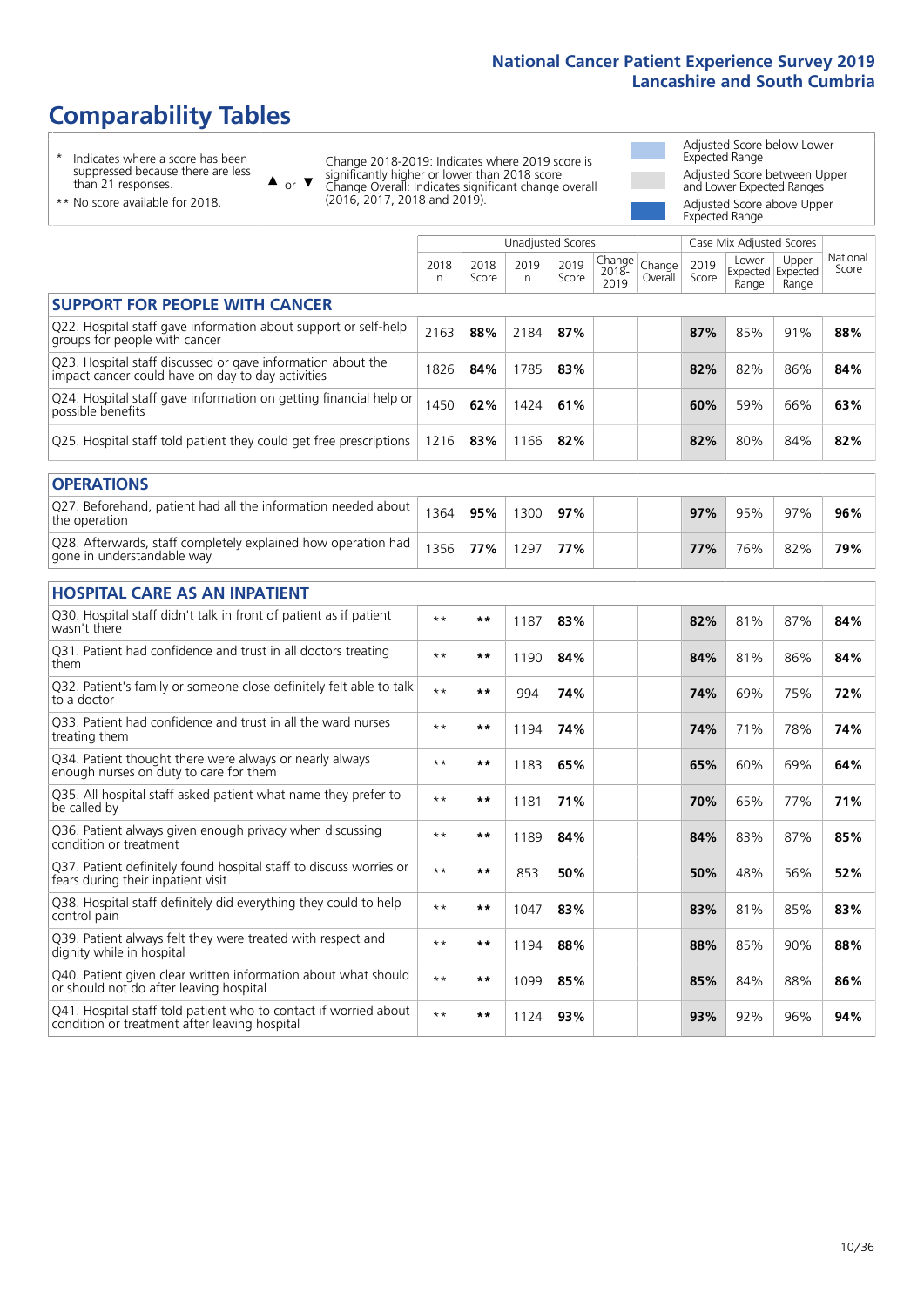## **Comparability Tables**

\* Indicates where a score has been suppressed because there are less than 21 responses.

 $\triangle$  or  $\nabla$ 

Change 2018-2019: Indicates where 2019 score is significantly higher or lower than 2018 score Change Overall: Indicates significant change overall (2016, 2017, 2018 and 2019).

 $\sqrt{ }$ 

Adjusted Score below Lower Expected Range Adjusted Score between Upper and Lower Expected Ranges Adjusted Score above Upper Expected Range

\*\* No score available for 2018.

|                                                                                                                       |              |               | <b>Unadjusted Scores</b> |               |                            |                   |               | Case Mix Adjusted Scores            |                |                   |
|-----------------------------------------------------------------------------------------------------------------------|--------------|---------------|--------------------------|---------------|----------------------------|-------------------|---------------|-------------------------------------|----------------|-------------------|
|                                                                                                                       | 2018<br>n    | 2018<br>Score | 2019<br>n                | 2019<br>Score | Change<br>$2018 -$<br>2019 | Change<br>Overall | 2019<br>Score | Lower<br>Expected Expected<br>Range | Upper<br>Range | National<br>Score |
| <b>HOSPITAL CARE AS A DAY PATIENT / OUTPATIENT</b>                                                                    |              |               |                          |               |                            |                   |               |                                     |                |                   |
| Q43. Patient definitely found hospital staff to discuss worries or<br>fears during their outpatient or day case visit | 2058         | 72%           | 2003                     | 71%           |                            |                   | 70%           | 68%                                 | 73%            | 71%               |
| Q44. Cancer doctor had the right documents at patient's last<br>outpatient appointment                                | 2419         | 97%           | 2400                     | 97%           |                            |                   | 97%           | 95%                                 | 97%            | 96%               |
| Q46. Beforehand patient completely had all information needed<br>about radiotherapy treatment                         | 781          | 87%           | 793                      | 88%           |                            |                   | 88%           | 83%                                 | 89%            | 86%               |
| Q47. Patient completely given understandable information<br>about whether radiotherapy was working                    | 669          | 61%           | 687                      | 60%           |                            |                   | 60%           | 56%                                 | 63%            | 60%               |
| Q49. Beforehand patient completely had all information needed<br>about chemotherapy treatment                         | 1365         | 85%           | 1255                     | 86%           |                            |                   | 85%           | 82%                                 | 86%            | 84%               |
| Q50. Patient given enough information about whether<br>chemotherapy was working in a completely understandable way    | 1256         | 70%           | 1143                     | 68%           |                            |                   | 68%           | 64%                                 | 71%            | 68%               |
| <b>HOME CARE AND SUPPORT</b>                                                                                          |              |               |                          |               |                            |                   |               |                                     |                |                   |
| Q51. Hospital staff definitely gave family or someone close all<br>the information needed to help care at home        | 2242         | 59%           | 2190                     | 58%           |                            |                   | 58%           | 56%                                 | 63%            | 60%               |
| Q52. Patient definitely given enough support from health or<br>social services during treatment                       | 1640         | 63%           | 1537                     | 61%           |                            |                   | 61%           | 46%                                 | 58%            | 52%               |
| Q53. Patient definitely given enough support from health or<br>social services after treatment                        | 952          | 52%           | 892                      | 51%           |                            |                   | 52%           | 38%                                 | 52%            | 45%               |
| <b>CARE FROM YOUR GENERAL PRACTICE</b>                                                                                |              |               |                          |               |                            |                   |               |                                     |                |                   |
| Q54. GP given enough information about patient's condition<br>and treatment                                           | 2179         | 94%           | 2128                     | 95%           |                            |                   | 95%           | 94%                                 | 96%            | 95%               |
| Q55. General practice staff definitely did everything they could<br>to support patient during treatment               | 1869         | 59%           | 1825                     | 57%           |                            | ▼                 | 57%           | 54%                                 | 62%            | 58%               |
| <b>YOUR OVERALL NHS CARE</b>                                                                                          |              |               |                          |               |                            |                   |               |                                     |                |                   |
| Q56. Different people treating and caring for patient always<br>work well together to give best possible care         | $\star\star$ | $***$         | 2616                     | 74%           |                            |                   | 74%           | 70%                                 | 76%            | 73%               |
| Q57. Patient given a care plan                                                                                        | 2111         | 40%           | 2075                     | 43%           |                            |                   | 43%           | 33%                                 | 42%            | 38%               |
| Q58. Overall the administration of care was good or very good                                                         | 2760         | 89%           | 2711                     | 91%           |                            |                   | 90%           | 86%                                 | 91%            | 89%               |
| Q59. Patient felt length of time for attending clinics and<br>appointments for cancer was about right                 | 2728         | 70%           | 2702                     | 71%           |                            |                   | 70%           | 66%                                 | 73%            | 69%               |
| Q60. Someone discussed with patient whether they would like<br>to take part in cancer research                        | 2635         | 28%           | 2554                     | 24%           | ▼                          |                   | 24%           | 23%                                 | 37%            | 30%               |
| Q61. Patient's average rating of care scored from very poor to<br>very good                                           | 2728         | 8.9           | 2668                     | 8.9           |                            |                   | 8.8           | 8.7                                 | 8.9            | 8.8               |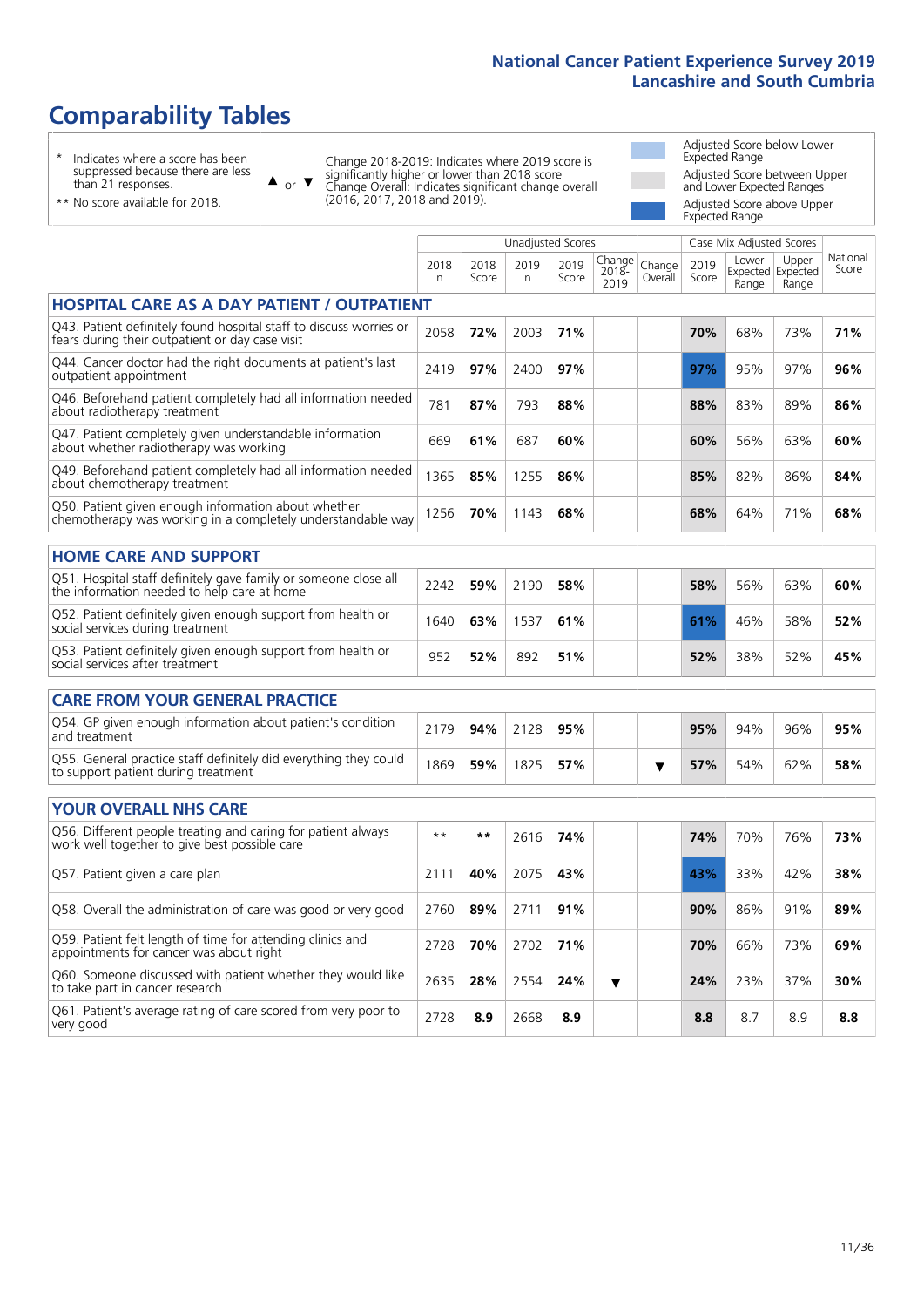- \* Indicates where a score has been suppressed because there are less than 21 responses.
- n.a. Indicates that there were no respondents for that tumour group.

| <b>SEEING YOUR GP</b>                           |                 |       |               |                   |                                     |                |                  |                             | Tumour Group |         |      |                 |                                                     |       |                |
|-------------------------------------------------|-----------------|-------|---------------|-------------------|-------------------------------------|----------------|------------------|-----------------------------|--------------|---------|------|-----------------|-----------------------------------------------------|-------|----------------|
|                                                 |                 | Brain | <b>Breast</b> | Colorectal<br>LGT | $\overline{\sigma}$<br>Gynaecologic | Haematological | Head and<br>Neck | Lung                        | Prostate     | Sarcoma | Skin | Upper<br>Gastro | Urological                                          | Other | All<br>Cancers |
| Q1. Saw GP once or twice before being told they | Alliance        |       |               | $96\%$ 81%        |                                     |                |                  | 79% 65% 90% 69% 81%         |              |         | 93%  |                 | 76% 83% 74% 80%                                     |       |                |
| needed to go to hospital                        | National        | 59%   |               |                   |                                     |                |                  |                             |              |         |      |                 | 94% 75% 77% 67% 79% 71% 82% 71% 90% 74% 83% 74% 79% |       |                |
| Q2. Patient thought they were seen as soon as   | <b>Alliance</b> |       |               |                   |                                     |                |                  | 91% 85% 83% 80% 82% 78% 88% |              |         |      |                 | 88% 81% 88% 79% 84%                                 |       |                |
| necessary                                       | National I      | 79%   |               |                   |                                     |                |                  |                             |              |         |      |                 | 89% 83% 81% 82% 81% 84% 86% 69% 85% 79% 85% 79% 84% |       |                |

#### **DIAGNOSTIC TESTS** Tumour Group

|                                                   |                                                                  | Brain | Breast | olorectal<br>LGT<br>$\cup$ | ᠊ᢛ<br>Gynaecologic | aematological | Head and<br>Neck | Lung                        | Prostate | Sarcoma | Skin | Upper<br>Gastro | Jrological                                              | Other | All<br>Cancers |
|---------------------------------------------------|------------------------------------------------------------------|-------|--------|----------------------------|--------------------|---------------|------------------|-----------------------------|----------|---------|------|-----------------|---------------------------------------------------------|-------|----------------|
| Q5. Received all the information needed about     | Alliance                                                         |       |        | 96% 96%                    |                    |               |                  | 93% 95% 85% 94%             | 95%      |         | 95%  | 99%             | 92% 93% 95%                                             |       |                |
| the test                                          | National                                                         | 93%   | 95%    | 95%                        |                    |               |                  | 93% 95% 93% 95% 95% 93%     |          |         | 96%  |                 | 95% 95% 95% 95%                                         |       |                |
| Q6. The length of time waiting for the test to be | <b>Alliance</b>                                                  |       |        | 94% 87%                    |                    |               |                  | 85% 86% 84% 82% 90%         |          |         |      |                 | 84% 86% 88% 84% 88%                                     |       |                |
| done was about right                              | National                                                         |       |        |                            |                    |               |                  |                             |          |         |      |                 | 84% 91% 88% 86% 89% 88% 87% 87% 81% 87% 84% 87% 86% 88% |       |                |
| Q7. Test results explained in completely          | Alliance                                                         |       |        |                            |                    |               |                  | 85% 83% 75% 71% 80% 76% 83% |          | $\star$ |      |                 | 81% 72% 82% 76% 80%                                     |       |                |
| understandable way                                | National 71% 83% 82% 77% 77% 79% 80% 80% 78% 84% 75% 80% 76% 80% |       |        |                            |                    |               |                  |                             |          |         |      |                 |                                                         |       |                |

| <b>FINDING OUT WHAT WAS WRONG WITH YOU</b>        |          |         |               |            |                |                                 |                  |      | <b>Tumour Group</b> |         |      |                 |                     |         |                |
|---------------------------------------------------|----------|---------|---------------|------------|----------------|---------------------------------|------------------|------|---------------------|---------|------|-----------------|---------------------|---------|----------------|
|                                                   |          | Brain   | <b>Breast</b> | Colorectal | Gynaecological | Haematological                  | Head and<br>Neck | Lung | Prostate            | Sarcoma | Skin | Upper<br>Gastro | Urological          | Other   | All<br>Cancers |
| Q10. Patient told they could bring a family       | Alliance | $\star$ | 89%           | 87%        | 76%            | 77%                             | 76%              | 76%  | 92%                 | $\star$ | 72%  | 80%             | 81%                 | 78% 83% |                |
| member or friend when first told they had cancer  | National | 85%     | 82%           | 82%        |                | 71% 71% 71%                     |                  |      | 77% 79%             | 73%     | 69%  |                 | 76% 73%             |         | 75% 77%        |
| Q11. Patient felt they were told sensitively that | Alliance | $\star$ | $90\%$        |            |                | 89% 81% 80% 83% 81% 91%         |                  |      |                     |         |      |                 | 89% 81% 80% 84% 86% |         |                |
| they had cancer                                   | National | 79%     |               |            |                | 89% 87% 82% 84% 87% 83% 86% 84% |                  |      |                     |         |      |                 | 89% 81% 84% 83% 86% |         |                |
| Q12. Patient completely understood the            | Alliance | $\star$ |               | 79% 81%    |                | 76% 60% 78% 78% 79%             |                  |      |                     |         | 78%  |                 | 70% 74% 73% 75%     |         |                |
| explanation of what was wrong                     | National | 66%     | 77%           | 79%        | 73%            |                                 | 60%   78%   76%  |      | 79%                 | 67%     | 80%  |                 | 70% 77%             |         | 70% 73%        |
| Q13. Patient given easy to understand written     | Alliance | $\star$ | 79%           | 74%        |                | 68% 71% 76% 55% 84%             |                  |      |                     | $\star$ |      |                 | 82% 63% 75% 61%     |         | 73%            |
| information about the type of cancer they had     | National | 66%     | 78%           | 73%        |                | 71% 76% 69% 67% 83% 67%         |                  |      |                     |         |      |                 | 84%   67%   74%     | 65%     | 74%            |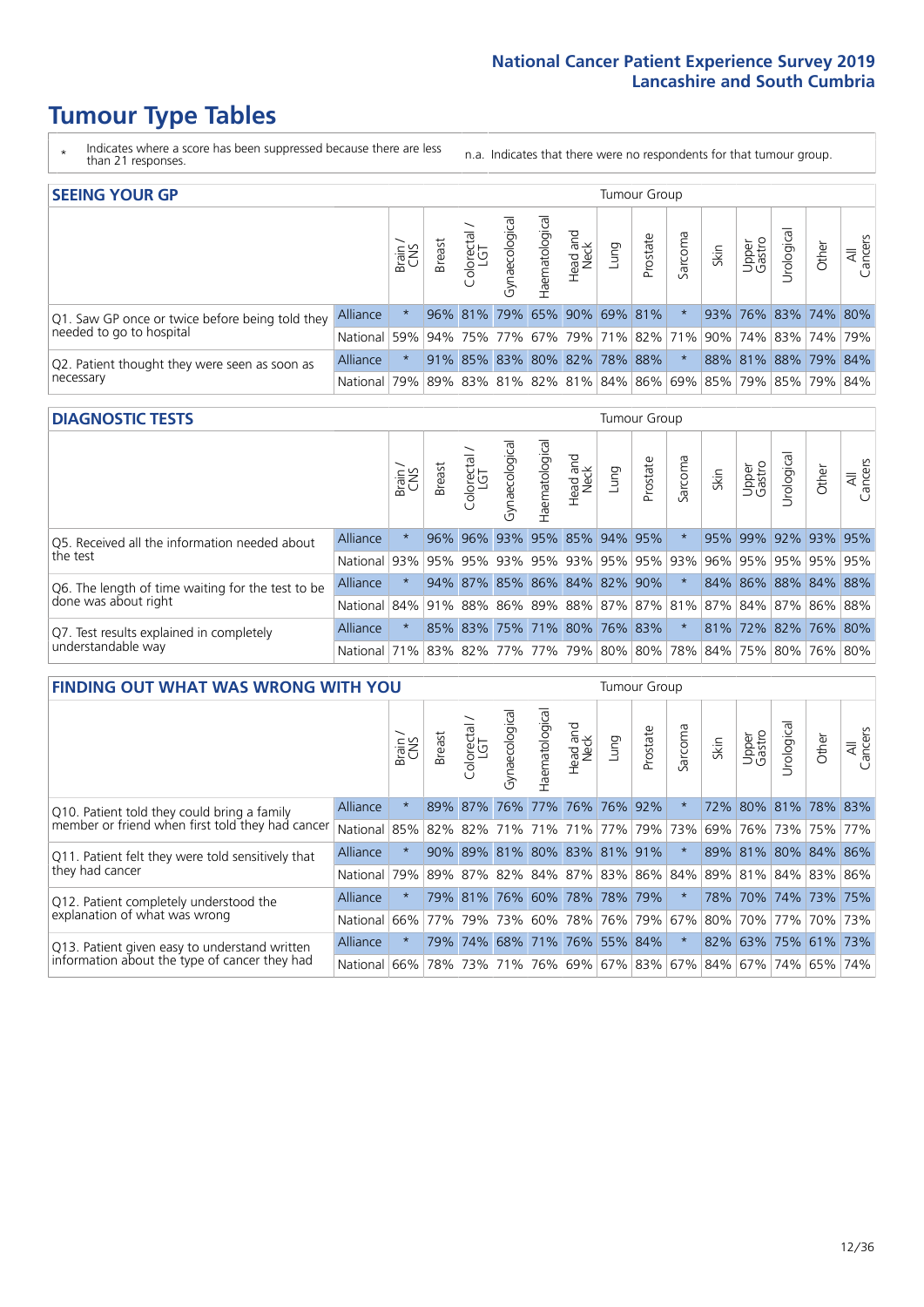\* Indicates where a score has been suppressed because there are less than 21 responses.

n.a. Indicates that there were no respondents for that tumour group.

| <b>DECIDING THE BEST TREATMENT FOR YOU</b>         |                 |         |               |                            |                |                |                             |         | <b>Tumour Group</b> |                         |      |                 |             |             |                |
|----------------------------------------------------|-----------------|---------|---------------|----------------------------|----------------|----------------|-----------------------------|---------|---------------------|-------------------------|------|-----------------|-------------|-------------|----------------|
|                                                    |                 | Brain   | <b>Breast</b> | ╮<br>olorectal<br>LGT<br>Ũ | Gynaecological | Haematological | ad and<br>Neck<br>Head      | Lung    | Prostate            | arcoma<br>ιñ            | Skin | Upper<br>Gastro | Jrological  | Other       | All<br>Cancers |
| Q14. Patient felt that treatment options were      | <b>Alliance</b> | $\star$ | 86%           | 88%                        | 82%            |                | 82% 86% 83%                 |         | 85%                 |                         | 86%  | 84%             | 76%         | 76%         | 83%            |
| completely explained                               | National        | 85%     | 85%           | 85%                        |                | 85% 82%        | 87%                         |         | 84% 83%             | 83%                     | 89%  | 81%             | 83%         | 79% 83%     |                |
| Q15. Patient felt possible side effects were       | Alliance        | $\star$ | 76%           | 177%                       |                |                | 75% 66% 67% 67% 75%         |         |                     | 大                       | 73%  | 71% 67% 67% 72% |             |             |                |
| definitely explained in an understandable way      | National        | 69%     | 74%           | 76%                        |                |                | 75% 69% 73%                 |         | 74% 73%             | 73%                     | 77%  | 72%             | 71%         | 70% 73%     |                |
| Q16. Patient definitely given practical advice and | Alliance        | $\star$ | 70%           | 75%                        |                |                | 70% 62% 65% 65% 71%         |         |                     | $\ast$                  | 67%  | $ 71\% $        |             | 58% 58% 67% |                |
| support in dealing with side effects of treatment  | National        | 63%     | 70%           | 70%                        |                | 69% 65%        | 70%                         | 69% 65% |                     | 66%                     | 71%  | 66%             |             | 63% 64%     | 67%            |
| Q17. Patient definitely told about side effects    | <b>Alliance</b> | $\star$ |               | 59% 64%                    |                |                | 53% 45% 69%                 |         | 50% 71%             | $\star$                 | 68%  |                 | 58% 49% 48% |             | 57%            |
| that could affect them in the future               | National        | 62%     | 57%           | 59%                        |                | 56% 51%        | 64%                         | 56%     | 66%                 | 54%                     | 66%  | 53%             | 56%         | 52%         | 57%            |
| Q18. Patient definitely involved as much as they   | <b>Alliance</b> | $\star$ |               |                            |                |                | 83% 85% 82% 72% 81% 76% 87% |         |                     |                         |      | 88% 81%         | 72% 76% 80% |             |                |
| wanted in decisions about care and treatment       | National        | 79%     | 81%           | 83%                        |                |                |                             |         |                     | 81% 80% 81% 81% 84% 81% | 87%  | 79%             | 79%         | 78%         | 81%            |

### **CLINICAL NURSE SPECIALIST (CNS)** Tumour Group

|                                             |          | Brain<br>CNS | <b>Breast</b>   | Colorectal<br>LGT | Gynaecologic                | ᠊ᢛ<br>Ü<br>aematologi | Head and<br>Neck | Lung | Prostate | Sarcoma | Skin | Upper<br>Gastro | ᅙ<br>Irologica | Other                                                                       | All<br>Cancers |
|---------------------------------------------|----------|--------------|-----------------|-------------------|-----------------------------|-----------------------|------------------|------|----------|---------|------|-----------------|----------------|-----------------------------------------------------------------------------|----------------|
| Q19. Patient given the name of a CNS who    | Alliance | $\star$      |                 | 94% 95%           | 97%                         |                       | 94% 92% 93% 96%  |      |          |         |      | 84% 97%         |                | 92% 87% 93%                                                                 |                |
| would support them through their treatment  | National |              | 95% 95% 92% 95% |                   |                             |                       | 92% 91%          |      |          |         |      |                 |                | 94% 91% 91% 91% 93% 85% 89%                                                 | 92%            |
| Q20. Patient found it very or quite easy to | Alliance |              |                 |                   | 81% 89% 86% 84% 85% 83% 87% |                       |                  |      |          | $\star$ |      |                 |                | 85% 92% 80% 85% 85%                                                         |                |
| contact their CNS                           | National |              |                 |                   |                             |                       |                  |      |          |         |      |                 |                | 86% 84% 88% 85% 87% 86% 86% 80% 86% 90% 85% 83% 83%                         | 85%            |
| Q21. Patient got understandable answers to  | Alliance | $\star$      | 85%             | 90%               | 90%                         |                       | 88% 84% 88% 89%  |      |          | $\star$ |      | 95% 89% 90%     |                | 87% 88%                                                                     |                |
| important questions all or most of the time | National |              |                 |                   |                             |                       |                  |      |          |         |      |                 |                | 82%   87%   89%   86%   89%   88%   86%   87%   87%   93%   86%   87%   86% | 87%            |

| <b>SUPPORT FOR PEOPLE WITH CANCER</b>                                                             |                 |         |               |                        |                |                |                        |                             | <b>Tumour Group</b> |         |      |                 |                             |         |                |
|---------------------------------------------------------------------------------------------------|-----------------|---------|---------------|------------------------|----------------|----------------|------------------------|-----------------------------|---------------------|---------|------|-----------------|-----------------------------|---------|----------------|
|                                                                                                   |                 | Brain   | <b>Breast</b> | olorectal.<br>LGT<br>Ũ | Gynaecological | Haematological | ad and<br>Neck<br>Head | Lung                        | Prostate            | Sarcoma | Skin | Upper<br>Gastro | Jrological                  | Other   | All<br>Cancers |
| Q22. Hospital staff gave information about<br>support or self-help groups for people with         | Alliance        | $\star$ | 90%           | 84%                    | 87%            | 85% 85%        |                        | 79%                         | 93%                 | $\star$ | 91%  |                 | 94% 81% 82% 87%             |         |                |
| cancer                                                                                            | National        | 92%     | 92%           | 88%                    |                |                |                        | 87% 86% 88% 87% 91%         |                     | 86%     | 90%  |                 | 88% 81%                     | 83% 88% |                |
| Q23. Hospital staff discussed or gave information<br>about the impact cancer could have on day to | <b>Alliance</b> | $\star$ |               | 85% 88%                |                | 77% 79% 77%    |                        | 77% 91%                     |                     | $\star$ | 77%  | 90%             | 74%                         | 73% 83% |                |
| day activities                                                                                    | National        | 84%     | 86%           | 85%                    |                |                |                        | 82% 84% 84% 83% 88%         |                     | 81%     | 86%  |                 | 83% 78%                     | 79% 84% |                |
| Q24. Hospital staff gave information on getting                                                   | Alliance        | $\star$ |               |                        |                |                |                        | 71% 57% 65% 50% 70% 65% 64% |                     |         |      |                 | 62% 66% 44% 49% 61%         |         |                |
| financial help or possible benefits                                                               | National        | 78%     | 68%           | 61%                    |                |                |                        | 66% 61% 67% 72% 55%         |                     | 64%     | 60%  |                 | 64% 47%                     | 59% 63% |                |
| Q25. Hospital staff told patient they could get                                                   | <b>Alliance</b> | $\star$ | 87%           | 79%                    |                |                |                        | 81% 84% 84% 78% 85%         |                     | $\star$ |      |                 | 52% 83% 81% 74% 82%         |         |                |
| free prescriptions                                                                                | National        | $82\%$  |               | 81% 83%                |                |                |                        | 79%   87%   84%   86%   80% |                     | 78%     |      |                 | 71%   84%   73%   81%   82% |         |                |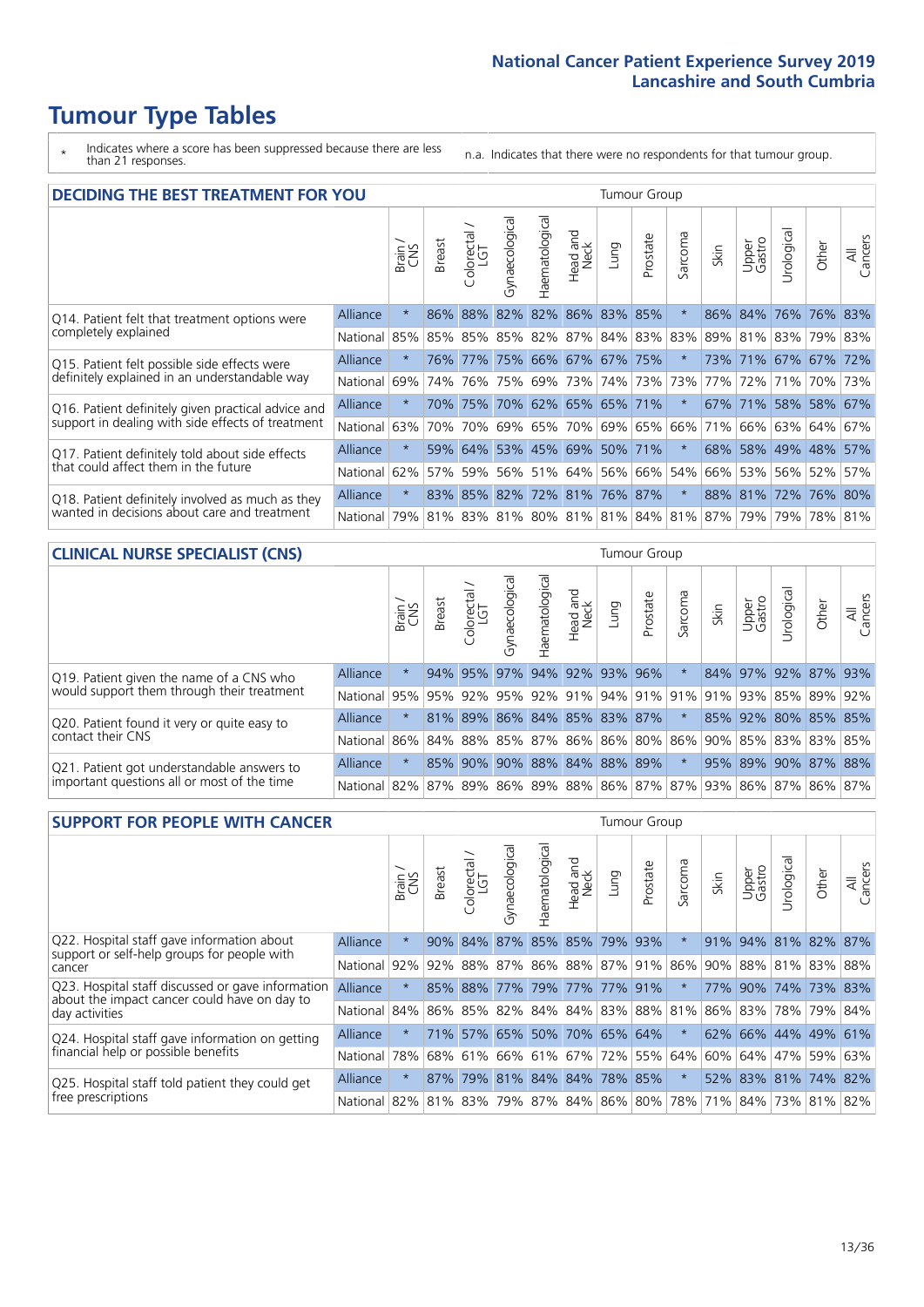- \* Indicates where a score has been suppressed because there are less than 21 responses.
- n.a. Indicates that there were no respondents for that tumour group.

| <b>OPERATIONS</b>                                |                 |       |               |                        |                                   |                |                             |      | Tumour Group |         |      |                 |            |                                                         |                |
|--------------------------------------------------|-----------------|-------|---------------|------------------------|-----------------------------------|----------------|-----------------------------|------|--------------|---------|------|-----------------|------------|---------------------------------------------------------|----------------|
|                                                  |                 | Brain | <b>Breast</b> | iolorectal<br>LGT<br>Ü | $\overline{\sigma}$<br>haecologic | Haematological | ad and<br>Neck<br>Head      | Lung | Prostate     | Sarcoma | Skin | Upper<br>Gastro | Jrological | Other                                                   | All<br>Cancers |
| Q27. Beforehand, patient had all the information | <b>Alliance</b> |       |               | 98% 97%                | 95%                               |                | 98% 95% 98% 99%             |      |              |         |      |                 |            | 95% 100% 95% 93% 97%                                    |                |
| needed about the operation                       | National        |       |               |                        |                                   |                |                             |      |              |         |      |                 |            | 96% 97% 96% 96% 94% 96% 95% 97% 95% 96% 96% 95% 95% 96% |                |
| Q28. Afterwards, staff completely explained how  | <b>Alliance</b> |       |               |                        |                                   |                | 79% 84% 69% 68% 74% 76% 76% |      |              |         |      |                 |            | 75% 88% 71% 74% 77%                                     |                |
| operation had gone in understandable way         | National 76%    |       |               |                        |                                   |                |                             |      |              |         |      |                 |            | 79% 83% 79% 78% 79% 79% 78% 80% 82% 79% 76% 77%         | 79%            |

#### **HOSPITAL CARE AS AN INPATIENT** Tumour Group

|                                                                                                  |                                                                  | Brain   | Breast | Colorectal /<br>LGT | Gynaecological | Haematological              | Head and<br>Neck | Lung        | Prostate | Sarcoma | Skin    | Upper<br>Gastro | Urological      | Other   | All<br>Cancers |
|--------------------------------------------------------------------------------------------------|------------------------------------------------------------------|---------|--------|---------------------|----------------|-----------------------------|------------------|-------------|----------|---------|---------|-----------------|-----------------|---------|----------------|
| Q30. Hospital staff didn't talk in front of patient                                              | Alliance                                                         | $\star$ |        | 87% 81%             |                | 72% 83% 82% 80% 84%         |                  |             |          | $\star$ | $\star$ |                 | 79% 83% 85% 83% |         |                |
| as if patient wasn't there                                                                       | National                                                         | 81%     | 86%    | 81%                 | 83%            | 84%                         |                  | 83% 81%     | 88%      | 86%     | 86%     | 81%             | 83%             | 82%     | 84%            |
| Q31. Patient had confidence and trust in all                                                     | Alliance                                                         | $\star$ |        |                     |                | 84% 87% 81% 82% 90% 84% 89% |                  |             |          | $\star$ | $\star$ |                 | 75% 84% 83% 84% |         |                |
| doctors treating them                                                                            | National                                                         | 82%     |        |                     |                | 83% 85% 83% 82% 87% 83% 89% |                  |             |          | 86%     | 85%     |                 | 81% 85% 80% 84% |         |                |
| Q32. Patient's family or someone close definitely                                                | Alliance                                                         | $\star$ |        | 74% 75%             | 76%            | 74% 71% 77%                 |                  |             | 80%      | $\star$ | $\ast$  |                 | 74% 70% 71% 74% |         |                |
| felt able to talk to a doctor                                                                    | National                                                         | 67%     | 72%    | 73%                 | 72%            | 74%                         |                  | 75% 74%     | 72%      | 71%     | 74%     |                 | 73% 71%         | 69%     | 72%            |
| Q33. Patient had confidence and trust in all the                                                 | Alliance                                                         | $\star$ |        |                     |                | 80% 63% 74% 75% 67% 78% 73% |                  |             |          | $\star$ | $\ast$  |                 | 67% 79% 74% 74% |         |                |
| ward nurses treating them                                                                        | National                                                         | 72%     | 73%    | 72%                 |                | 71% 77%                     |                  | 75% 77%     | 79%      | 74%     | 75%     |                 | 73% 77%         | 69% 74% |                |
| Q34. Patient thought there were always or nearly                                                 | Alliance                                                         | $\star$ | 65%    | 57%                 | 68%            | 63%                         | 72%              | 73%         | 68%      | $\star$ | $\star$ | 73%             | 66%             | 58%     | 65%            |
| always enough nurses on duty to care for them                                                    | National                                                         | 68%     | 64%    | 62%                 | 63%            | 63%                         |                  | 65% 68%     | 72%      | 65%     | 70%     | 65%             | 66%             | 60% 64% |                |
| Q35. All hospital staff asked patient what name                                                  | Alliance                                                         | $\star$ |        | 64% 77%             |                | 56% 72% 82% 75% 77%         |                  |             |          | $\star$ | $\star$ |                 | 78% 68% 71% 71% |         |                |
| they prefer to be called by                                                                      | National                                                         | 68%     | 62%    | 74%                 | 65%            | 72%                         |                  | 71% 76%     | 72%      | 74%     | 70%     | 78%             | 76%             | 69% 71% |                |
| Q36. Patient always given enough privacy when                                                    | Alliance                                                         | $\star$ |        | 86% 82%             |                | 80% 82% 95% 85%             |                  |             | 83%      | $\star$ | $\star$ | 89%             | 84%             | 78% 84% |                |
| discussing condition or treatment                                                                | National                                                         | 78%     |        |                     |                | 84% 85% 81% 86% 87% 84% 88% |                  |             |          | 84%     | 84%     |                 | 84% 85%         | 82% 85% |                |
| Q37. Patient definitely found hospital staff to                                                  | Alliance                                                         | $\star$ | 53%    |                     |                | 49% 48% 53% 52% 44%         |                  |             | 56%      | $\star$ | $\star$ |                 | 48% 44% 47%     |         | 50%            |
| discuss worries or fears during their inpatient visit                                            | National                                                         | 45%     |        |                     |                | 51% 55% 51% 56% 52% 49%     |                  |             | 53%      | 54%     | 51%     |                 | 53% 49% 46% 52% |         |                |
| Q38. Hospital staff definitely did everything they                                               | <b>Alliance</b>                                                  | $\star$ |        |                     |                | 86% 81% 84% 76% 81% 83%     |                  |             | 88%      | $\star$ | $\star$ |                 | 88% 80% 84% 83% |         |                |
| could to help control pain                                                                       | National                                                         | 85%     | 83%    |                     |                | 84% 82% 82% 80% 84%         |                  |             | 85%      | 83%     | 85%     |                 | 82% 81% 82% 83% |         |                |
| Q39. Patient always felt they were treated with                                                  | Alliance                                                         | $\star$ |        |                     |                | 90% 85% 91% 88% 82% 88%     |                  |             | 92%      | $\star$ | $\star$ |                 | 86% 90% 83% 88% |         |                |
| respect and dignity while in hospital                                                            | National                                                         | 85%     | 87%    | 87%                 | 85%            | 89%                         | 87%              | 88%         | 91%      | 89%     | 89%     | 88%             | 90%             | 86%     | 88%            |
| Q40. Patient given clear written information<br>about what should or should not do after leaving | Alliance                                                         | $\star$ |        | 87% 80% 83%         |                | 79% 97% 78%                 |                  |             | 94%      | $\star$ | $\star$ |                 | 84% 89% 88% 85% |         |                |
| hospital                                                                                         | National I                                                       | 80%     | 89%    | 86%                 | 86%            |                             |                  | 83% 87% 82% | 91%      | 85%     | 90%     |                 | 82% 87% 83% 86% |         |                |
| Q41. Hospital staff told patient who to contact<br>if worried about condition or treatment after | Alliance                                                         | $\star$ | $93\%$ |                     |                | 97% 92% 92% 95% 87% 94%     |                  |             |          | $\star$ | $\star$ |                 | 95% 90% 94% 93% |         |                |
| leaving hospital                                                                                 | National 94% 95% 95% 93% 96% 93% 92% 96% 94% 95% 92% 92% 93% 94% |         |        |                     |                |                             |                  |             |          |         |         |                 |                 |         |                |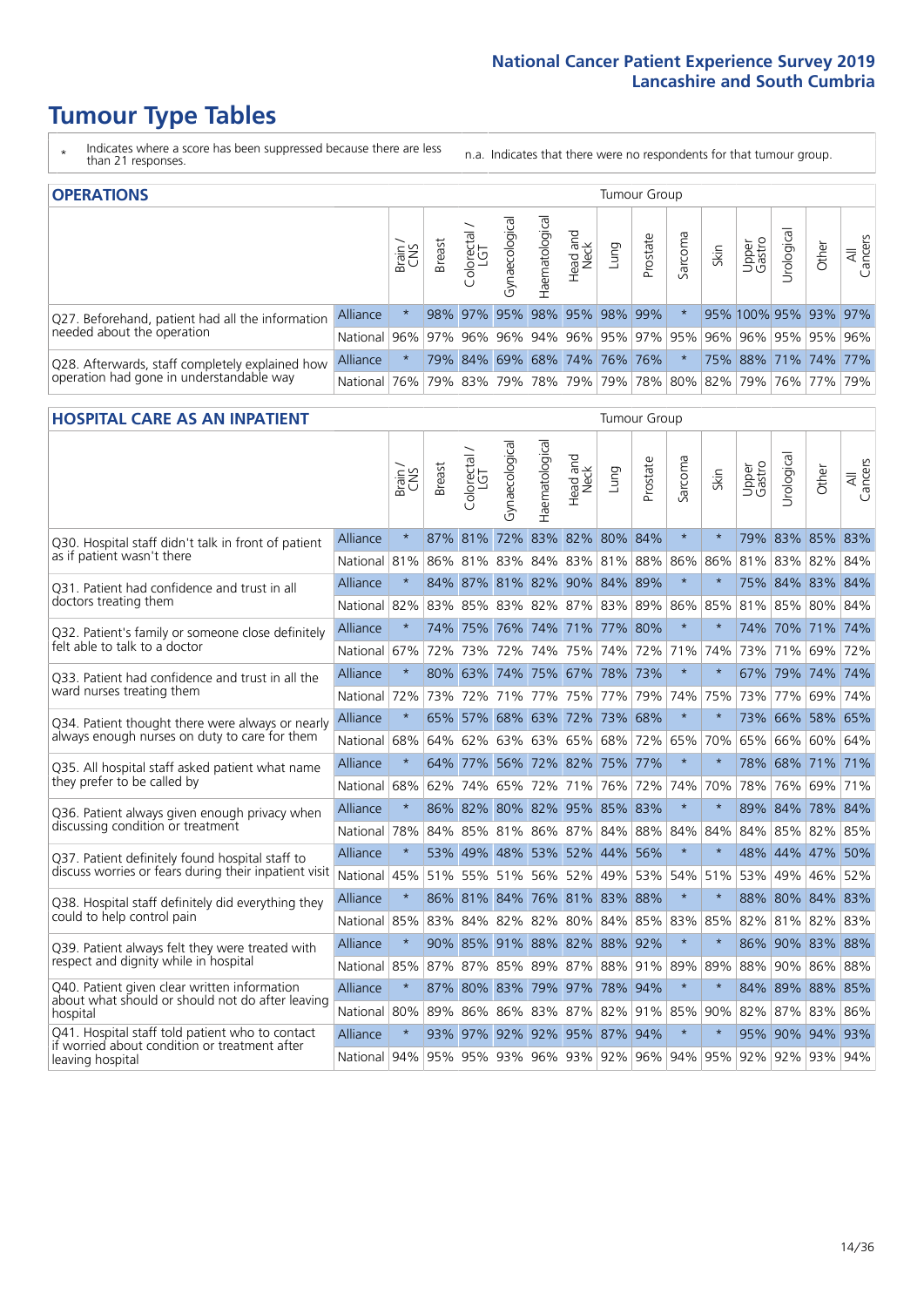- \* Indicates where a score has been suppressed because there are less than 21 responses.
- n.a. Indicates that there were no respondents for that tumour group.

| <b>HOSPITAL CARE AS A DAY PATIENT / OUTPATIENT</b>                                         |          |         | <b>Tumour Group</b> |                            |                     |                |                         |             |                     |             |         |                 |             |             |                |
|--------------------------------------------------------------------------------------------|----------|---------|---------------------|----------------------------|---------------------|----------------|-------------------------|-------------|---------------------|-------------|---------|-----------------|-------------|-------------|----------------|
|                                                                                            |          | Brain   | Breast              | ╮<br>olorectal<br>LGT<br>Ū | Gynaecological      | Haematological | aad and<br>Neck<br>Head | Lung        | Prostate            | arcoma<br>S | Skin    | Upper<br>Gastro | Urological  | Other       | All<br>Cancers |
| Q43. Patient definitely found hospital staff to                                            | Alliance | $\star$ | 67%                 | 75%                        | 71%                 | 73%            | 64%                     | 68%         | 76%                 | $\star$     | 66%     | 79%             | 70%         | 65%         | 71%            |
| discuss worries or fears during their outpatient or<br>day case visit                      | National | 66%     | 68%                 | 73%                        | 70%                 | 73%            | 72%                     | 70%         | 74%                 | 72%         | 72%     | 71%             | 67%         | 68%         | 71%            |
| Q44. Cancer doctor had the right documents at                                              | Alliance | $\star$ | 97%                 | 96%                        |                     |                | 96% 97% 98%             | 98%         | 99%                 | $\star$     | 95%     | 93%             |             | 98% 97%     | 97%            |
| patient's last outpatient appointment                                                      | National | 94%     | 96%                 | 96%                        | 96%                 | 97%            | 96%                     | 96%         | 96%                 | 96%         | 96%     | 94%             | 96%         | 95%         | 96%            |
| Q46. Beforehand patient completely had<br>all information needed about radiotherapy        | Alliance | $\star$ | 88%                 |                            | 92% 92% 86% 88% 80% |                |                         |             | 90%                 | $\star$     | $\star$ | $\star$         |             | 88% 85% 88% |                |
| treatment                                                                                  | National | 91%     | 88%                 | 83%                        | 88%                 | 84%            |                         | 86% 86% 88% |                     | 88%         | 84%     | 86%             | 83%         | 84%         | 86%            |
| Q47. Patient completely given understandable<br>information about whether radiotherapy was | Alliance | $\star$ |                     |                            | 61% 63% 62% 56%     |                | $\star$                 |             | 55% 60%             | $\star$     | $\star$ | $\star$         | 57%         | 58%         | 60%            |
| working                                                                                    | National | 56%     | 60%                 | 57%                        | 61%                 | 62%            | 63%                     |             | 59% 60%             | 67%         | 57%     | 52%             | 59%         | 59%         | 60%            |
| Q49. Beforehand patient completely had all<br>information needed about chemotherapy        | Alliance | $\star$ |                     |                            | 86% 88% 85% 83%     |                | $\star$                 |             | 84% 85%             | $\star$     | $\star$ | 90%             | 88% 87% 86% |             |                |
| treatment                                                                                  | National | 80%     | 82%                 |                            | 86% 87%             | 85%            | 79%                     |             | 84% 86%             | 86%         | 90%     | 84%             |             | 85% 85%     | 84%            |
| Q50. Patient given enough information about                                                | Alliance | $\star$ | 63%                 |                            | 69% 66% 67%         |                | $\star$                 | 71%         | 68%                 | $\ast$      | $\star$ | 73%             | 78%         | 73%         | 68%            |
| whether chemotherapy was working in a<br>completely understandable way                     | National | 54%     | 62%                 | 64%                        | 68%                 | 75%            |                         | 57% 67% 66% |                     | 71%         | 79%     | 61%             | 68%         | 69%         | 68%            |
| <b>HOME CARE AND SUPPORT</b>                                                               |          |         |                     |                            |                     |                |                         |             | <b>Tumour Group</b> |             |         |                 |             |             |                |
|                                                                                            |          |         |                     |                            |                     |                |                         |             |                     |             |         |                 |             |             |                |

|                                                                                              |                                          | Brain | <b>Breast</b> | Colorectal | ᅙ<br>Gynaecologic | Haematological | ad and<br>Neck<br>Head | Dung | Prostate                                            | arcoma<br>vĀ. | Skin | Upper<br>Gastro | Urological | Other                 | All<br>Cancers |
|----------------------------------------------------------------------------------------------|------------------------------------------|-------|---------------|------------|-------------------|----------------|------------------------|------|-----------------------------------------------------|---------------|------|-----------------|------------|-----------------------|----------------|
| Q51. Hospital staff definitely gave family or<br>someone close all the information needed to | Alliance                                 |       |               | 59% 62%    |                   |                | 52% 56% 78% 54% 62%    |      |                                                     |               |      |                 |            | 74% 63% 51% 56%       | 58%            |
| help care at home                                                                            | National                                 | 58%   |               | 58% 63%    |                   |                |                        |      | 57% 62% 67% 59% 61% 62% 65%                         |               |      |                 |            | 60%   59%   55%   60% |                |
| Q52. Patient definitely given enough support                                                 | Alliance                                 |       |               | $67\%$ 63% |                   |                | 57% 53% 62%            |      | 58% 54%                                             |               |      |                 |            | 67% 74% 53% 57% 61%   |                |
| from health or social services during treatment                                              | National                                 |       |               |            |                   |                |                        |      | 42%   52%   60%   45%   51%   59%   50%   48%   53% |               |      |                 |            | 57% 54% 48% 51%       | 52%            |
| Q53. Patient definitely given enough support                                                 | Alliance                                 |       |               | 51% 59%    |                   |                | 54% 43% 71% 44% 43%    |      |                                                     | $\star$       |      |                 |            | 71% 53% 51% 51%       |                |
| from health or social services after treatment                                               | National 39% 41% 53% 39% 43% 56% 40% 46% |       |               |            |                   |                |                        |      |                                                     | 48%           | 59%  |                 |            | 47%   44%   44%       | 45%            |

| <b>CARE FROM YOUR GENERAL PRACTICE</b><br><b>Tumour Group</b>                                 |              |         |               |                   |                          |                 |                  |      |                         |         |      |                 |                     |       |                |
|-----------------------------------------------------------------------------------------------|--------------|---------|---------------|-------------------|--------------------------|-----------------|------------------|------|-------------------------|---------|------|-----------------|---------------------|-------|----------------|
|                                                                                               |              | Brain   | <b>Breast</b> | Colorectal<br>LGT | $\sigma$<br>Gynaecologic | Haematological  | Head and<br>Neck | Lung | Prostate                | Sarcoma | Skin | Upper<br>Gastro | Jrologica           | Other | All<br>Cancers |
| Q54. GP given enough information about                                                        | Alliance     |         |               | 98% 93%           |                          | 92% 95% 98% 92% |                  |      | 98%                     |         |      |                 | 87% 94% 96% 95% 95% |       |                |
| patient's condition and treatment                                                             | National 91% |         |               | 96% 95%           |                          |                 |                  |      | 95% 96% 94% 94% 96% 94% |         | 96%  |                 | 93% 95% 94% 95%     |       |                |
| Q55. General practice staff definitely did<br>everything they could to support patient during | Alliance     | $\star$ |               | 59% 56%           |                          |                 |                  |      | 54% 53% 70% 53% 65%     | $\star$ |      |                 | 56% 61% 50% 57% 57% |       |                |
| treatment                                                                                     | National     | 55%     |               | 58% 59%           |                          |                 |                  |      | 56% 56% 59% 56% 64%     | 56%     | 65%  |                 | 59% 59% 55% 58%     |       |                |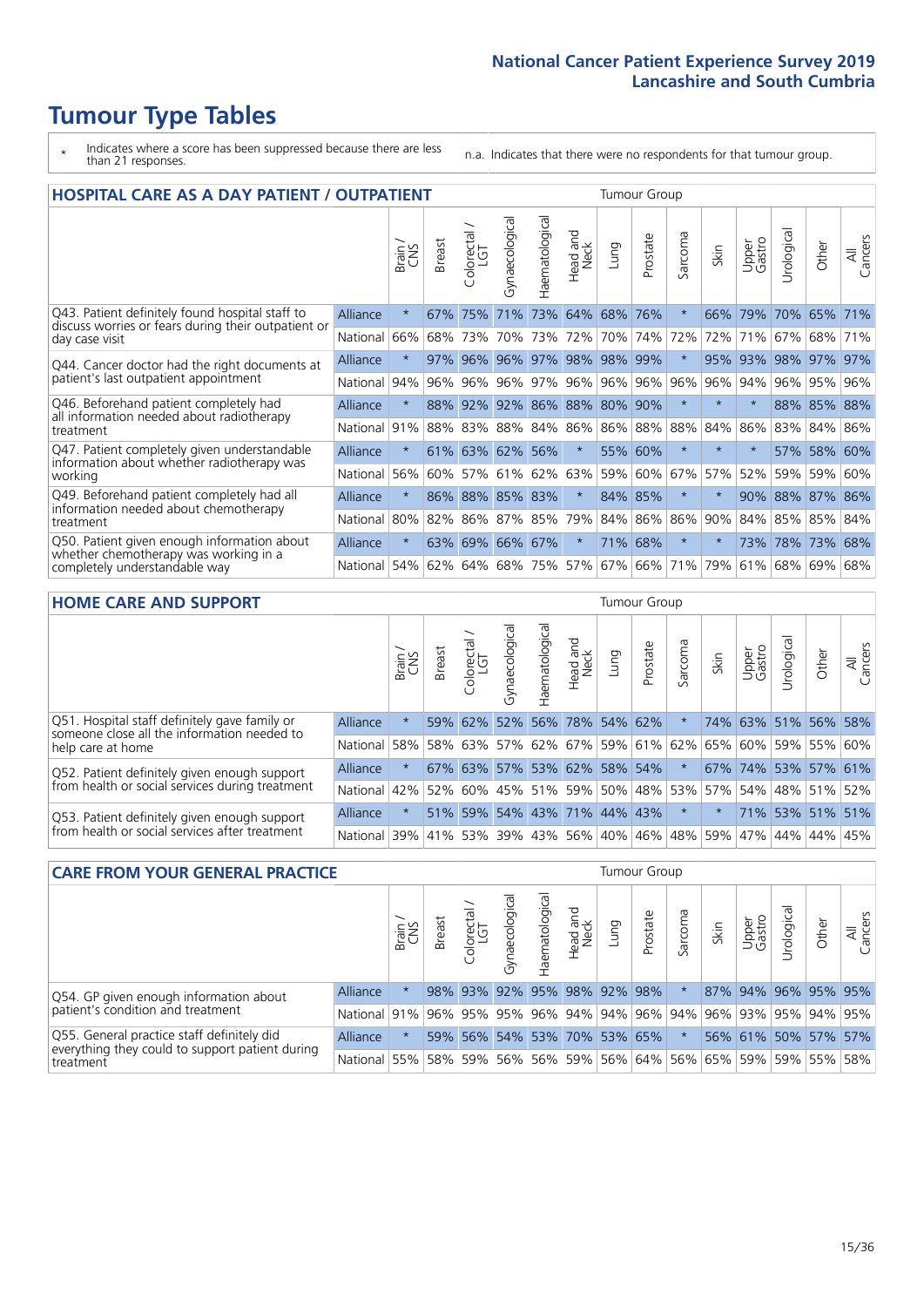- \* Indicates where a score has been suppressed because there are less than 21 responses.
- n.a. Indicates that there were no respondents for that tumour group.

#### **YOUR OVERALL NHS CARE** THE CONSTRUCTION OF THE THROUP GROUP TUMOUR GROUP

|                                                                                                 |                 | Brain   | <b>Breast</b> | olorectal<br>LGT<br>Û | Gynaecological | Haematological | ead and<br>Neck<br>Head | Lung    | Prostate | arcoma<br>$\sqrt{ }$ | Skin | Upper<br>Gastro | $\overline{c}$<br>Urologia | Other           | All<br>Cancers |
|-------------------------------------------------------------------------------------------------|-----------------|---------|---------------|-----------------------|----------------|----------------|-------------------------|---------|----------|----------------------|------|-----------------|----------------------------|-----------------|----------------|
| Q56. Different people treating and caring for<br>patient always work well together to give best | Alliance        | $\star$ | 76%           | 72%                   | 70%            | 78%            | 81%                     | 68% 75% |          | $\star$              | 82%  | 67%             | 74%                        | 71%             | 74%            |
| possible care                                                                                   | National        | 60%     |               | 73% 73%               | 69%            | 75%            | 73%                     | 73% 75% |          | 70%                  | 79%  | 69%             | 74%                        | 68%             | 73%            |
| Q57. Patient given a care plan                                                                  | Alliance        | $\star$ |               | 51% 41%               |                |                | 40% 42% 51% 37% 50%     |         |          | $\ast$               | 32%  | 49% 36%         |                            | 32% 43%         |                |
|                                                                                                 | National        | 36%     | 41%           | 40%                   | 34%            | 36%            | 39%                     | 36%     | 40%      | 34%                  | 44%  | 36%             | 33%                        | 31%             | 38%            |
| Q58. Overall the administration of care was good                                                | Alliance        | $\star$ | 92%           | 89%                   |                | 92% 91%        | 96%                     | 90%     | 93%      | $\ast$               | 90%  | 90% 87%         |                            | 89%             | 91%            |
| or very good                                                                                    | National        | 85%     |               | 90% 88%               |                | 87% 91%        | 90%                     | 90% 88% |          | 88%                  | 90%  |                 |                            | 86% 85% 87% 89% |                |
| Q59. Patient felt length of time for attending<br>clinics and appointments for cancer was about | Alliance        | $\star$ | <b>71%</b>    |                       |                |                | 70% 61% 70% 59% 69% 81% |         |          | $\star$              | 58%  | 63% 81% 66% 71% |                            |                 |                |
| right                                                                                           | National        | 58%     | 68%           | 73%                   | 66%            | 66%            | 71%                     | 71%     | 76%      | 68%                  | 73%  | 66%             | 75%                        | 64%             | 69%            |
| Q60. Someone discussed with patient whether                                                     | <b>Alliance</b> | $\star$ | 23%           | 34%                   | 27%            | 20%            | 8%                      | 19%     | 30%      | $\star$              | 7%   |                 | 31% 24%                    | $ 22\%$         | 24%            |
| they would like to take part in cancer research                                                 | National        | 42%     | 30%           | 32%                   | 31%            | 33%            | 21%                     | 34%     | 31%      | 36%                  | 20%  | 36%             | 21%                        | 32%             | 30%            |
| Q61. Patient's average rating of care scored from                                               | Alliance        | $\star$ | 9.0           | 8.8                   | 8.6            | 8.8            | 8.8                     | 8.8     | 9.0      | $\star$              | 8.5  | 9.0             | 8.8                        | 8.7             | 8.9            |
| very poor to very good                                                                          | National        | 8.6     | 8.9           | 8.8                   | 8.7            | 8.9            | 8.8                     | 8.8     | 8.8      | 8.8                  | 8.9  | 8.7             | 8.7                        | 8.7             | 8.8            |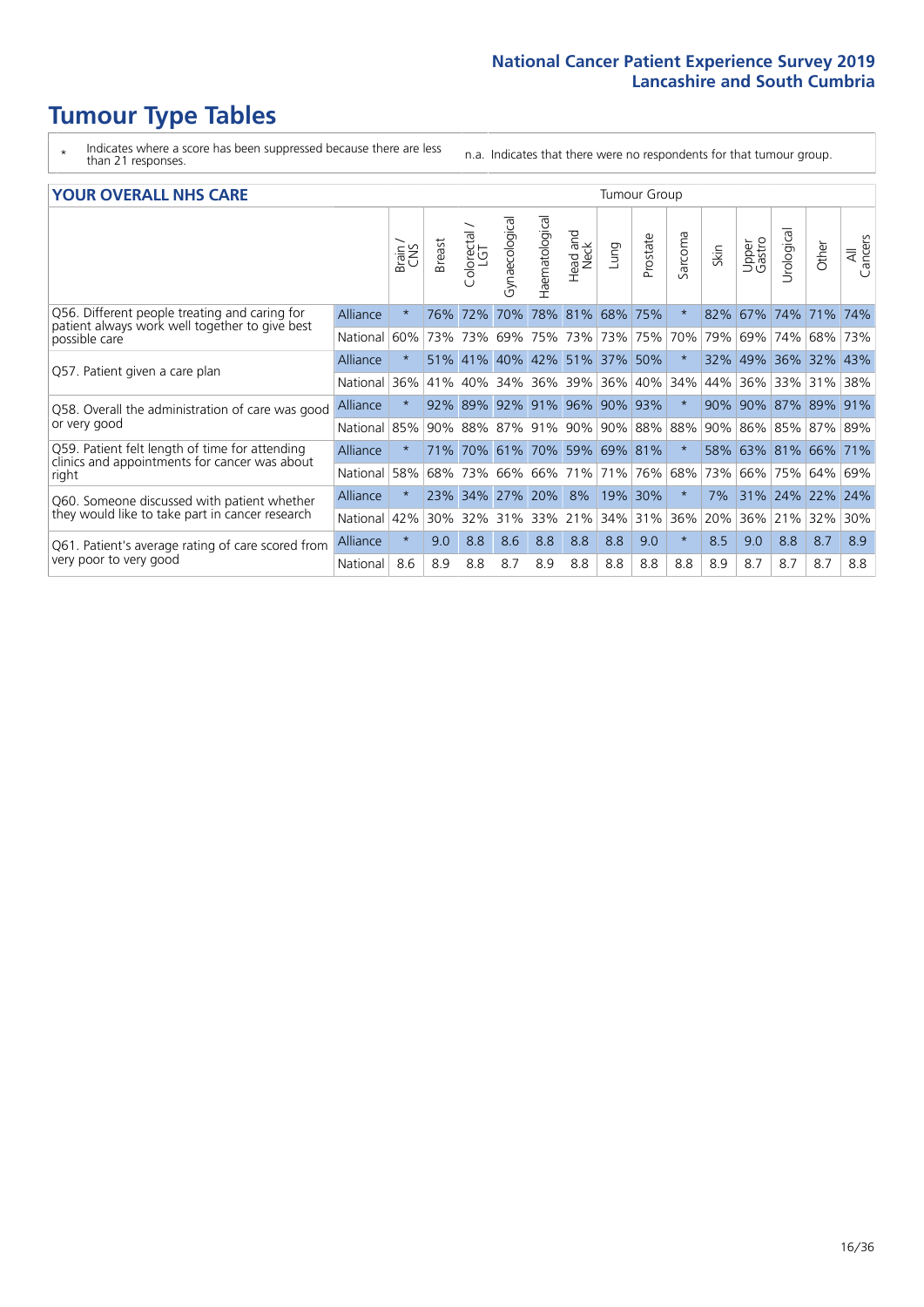### **Year on Year Charts**





#### **DIAGNOSTIC TESTS**





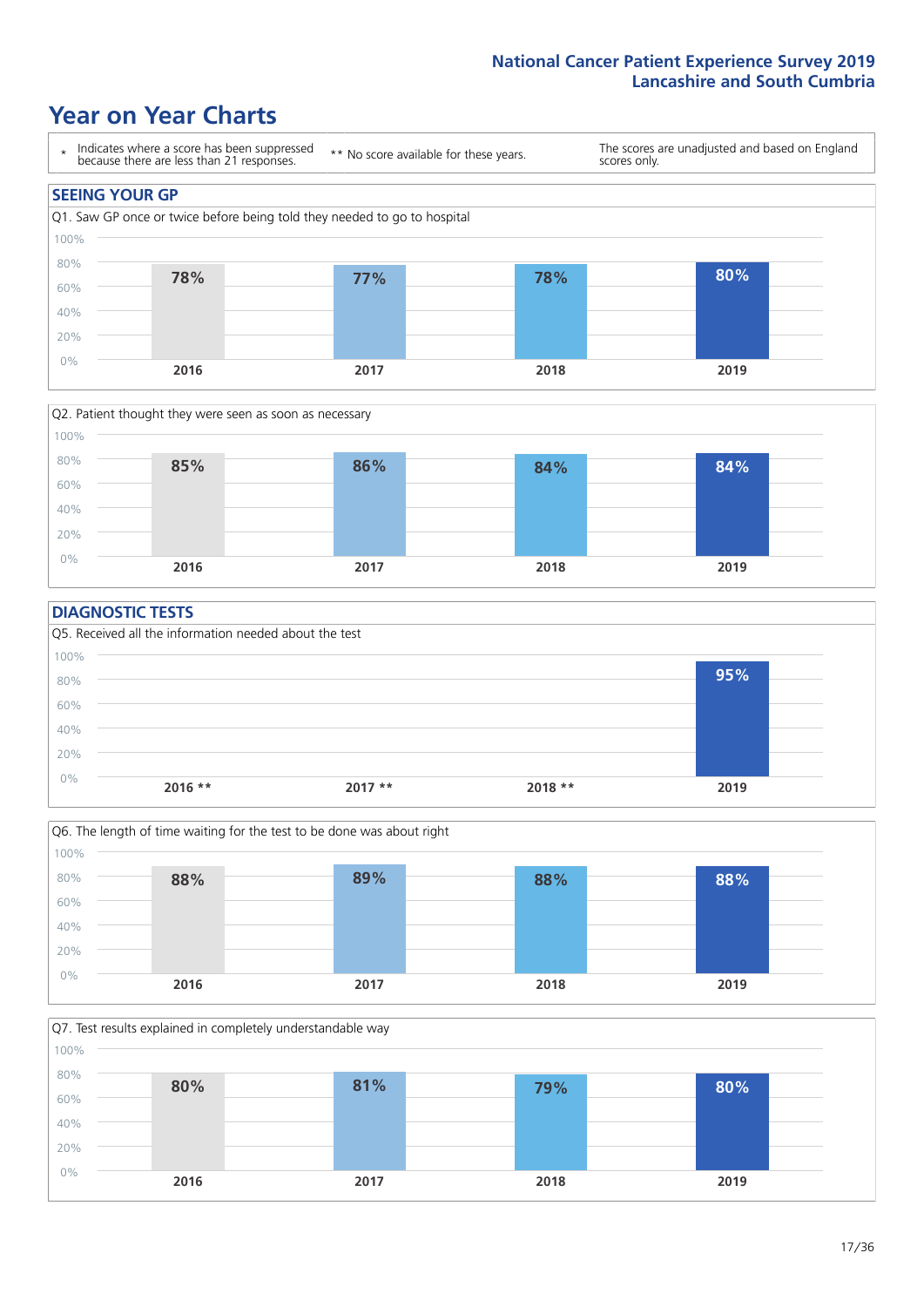### **Year on Year Charts**

\* Indicates where a score has been suppressed because there are less than 21 responses. \*\* No score available for these years. The scores are unadjusted and based on England scores only. **FINDING OUT WHAT WAS WRONG WITH YOU** Q10. Patient told they could bring a family member or friend when first told they had cancer 0% 20% 40% 60% 80% 100% **2016 2017 2018 2019 81% 85% 84% 83%**







#### **DECIDING THE BEST TREATMENT FOR YOU**

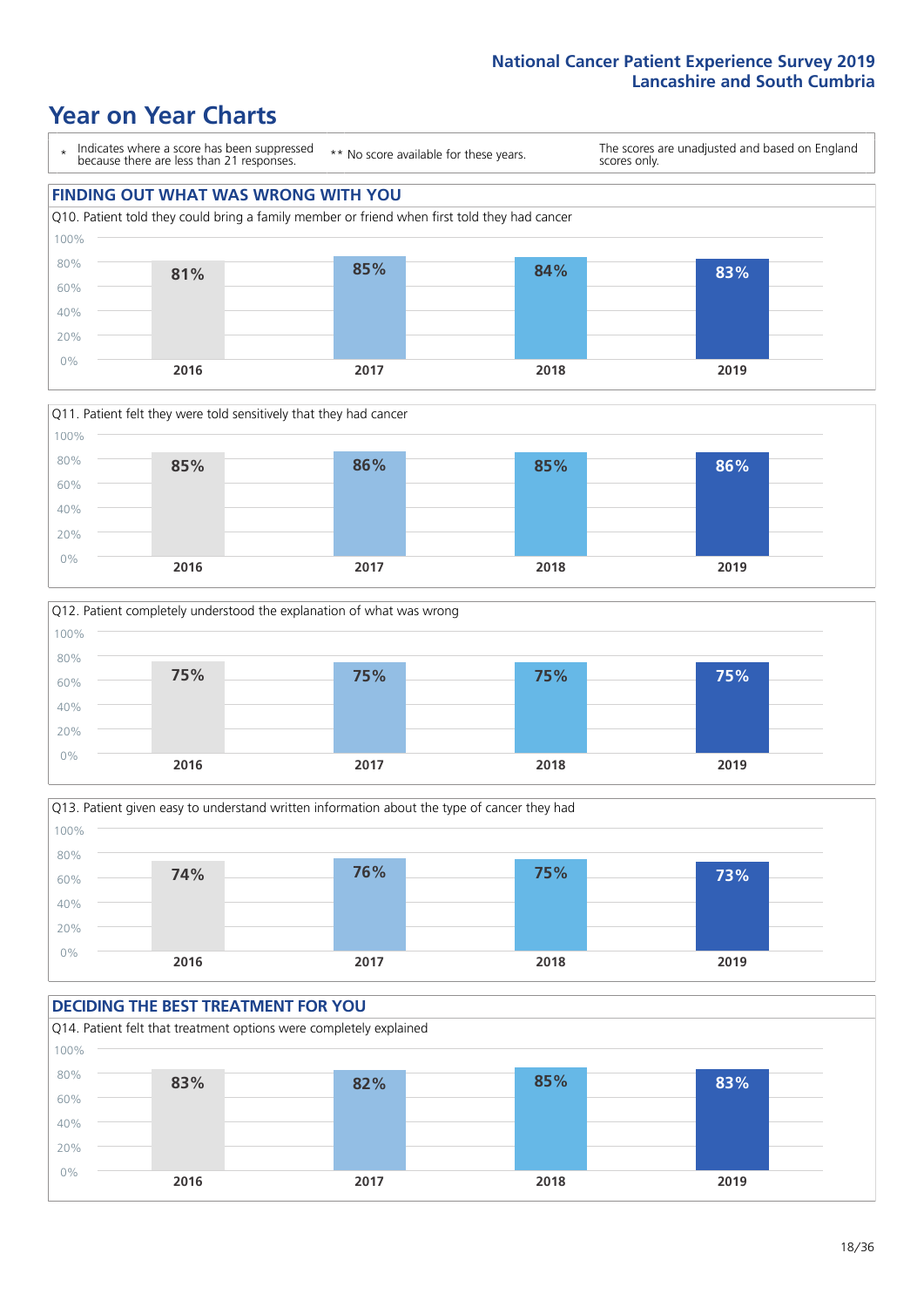### **Year on Year Charts**







Q18. Patient definitely involved as much as they wanted in decisions about care and treatment  $0%$ 20% 40% 60% 80% 100% **2016 \*\* 2017 \*\* 2018 \*\* 2019 80%**

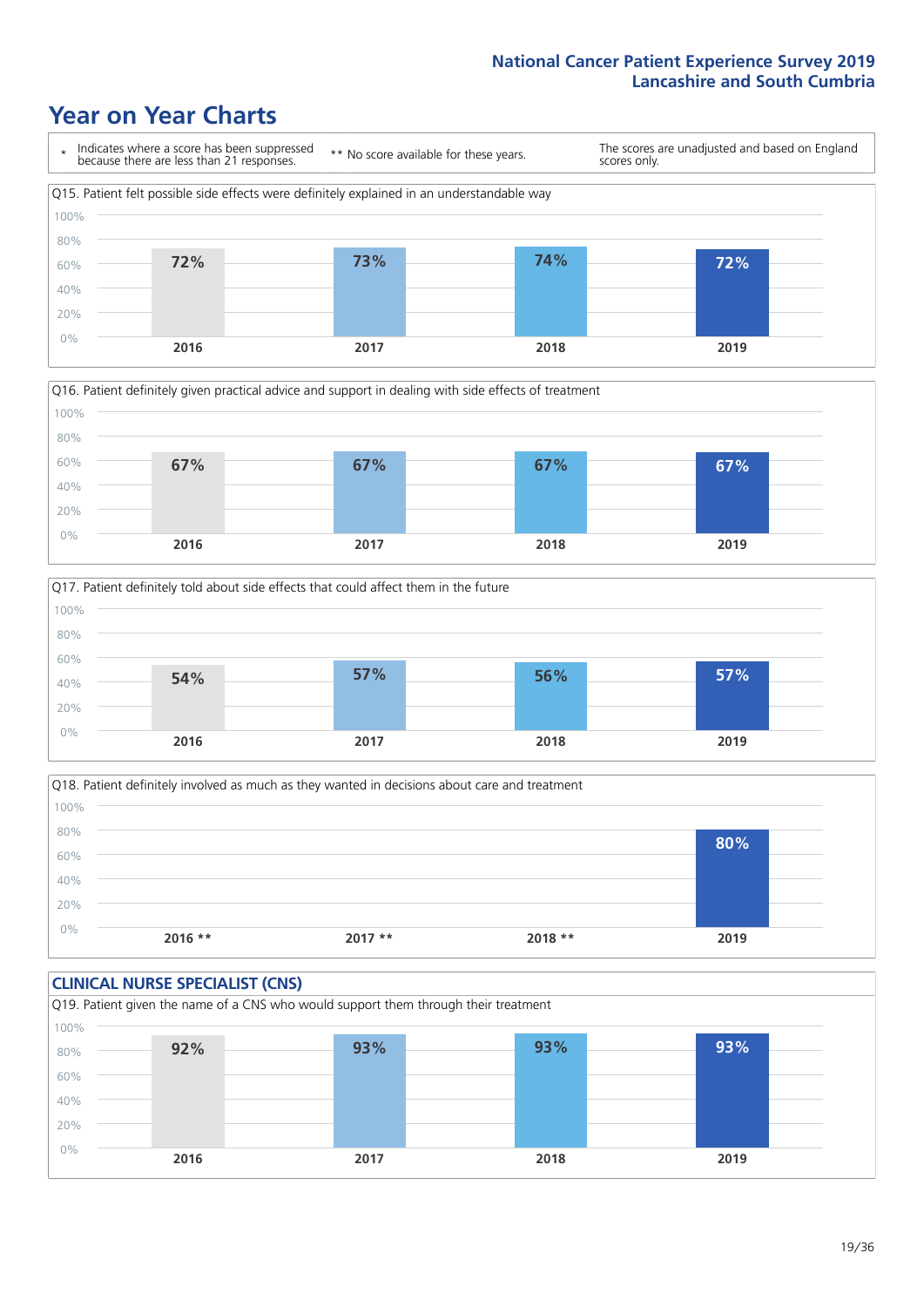### **Year on Year Charts**









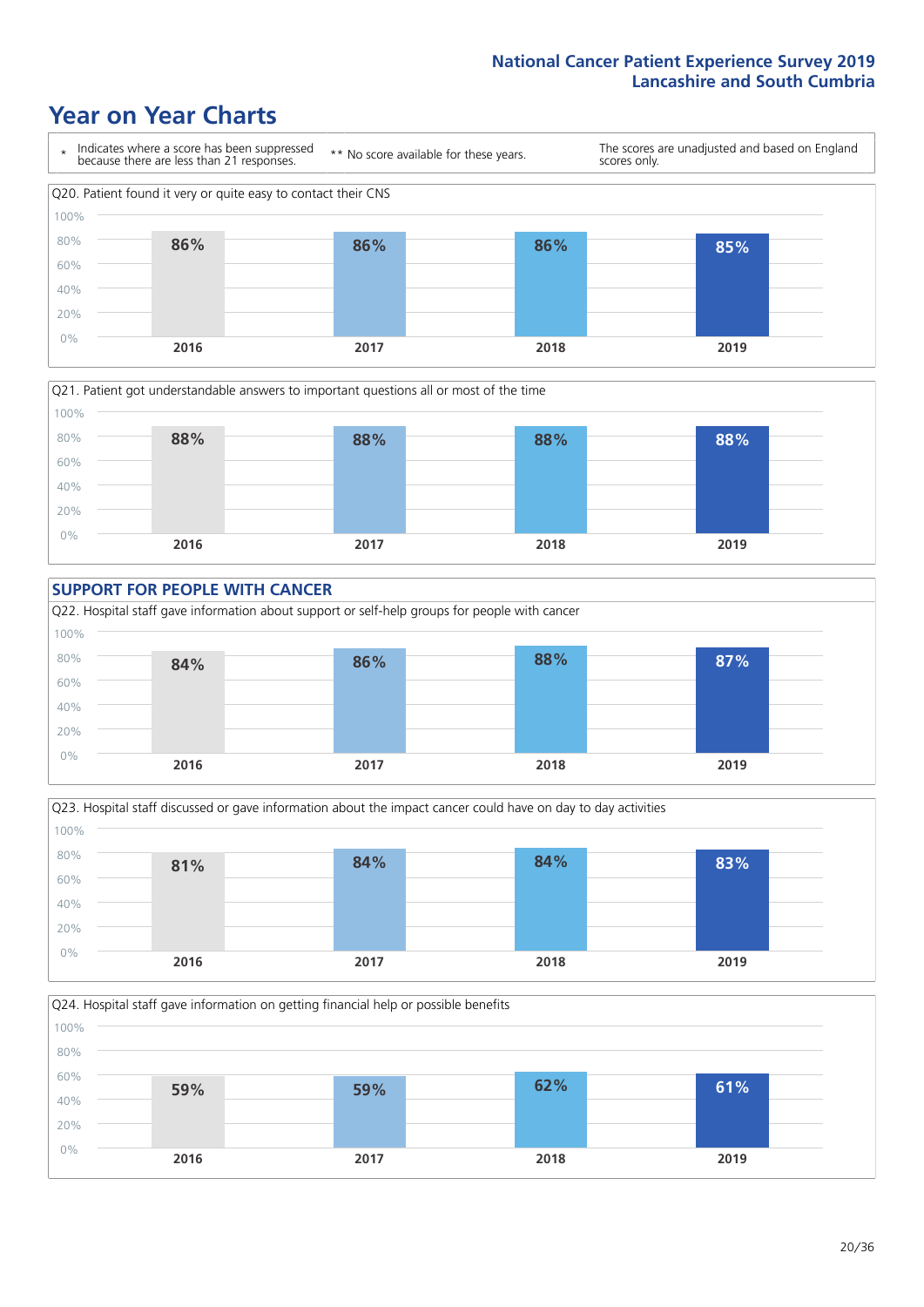### **Year on Year Charts**



#### **OPERATIONS**





|       | <b>HOSPITAL CARE AS AN INPATIENT</b> |                                                                                |          |      |
|-------|--------------------------------------|--------------------------------------------------------------------------------|----------|------|
|       |                                      | Q30. Hospital staff didn't talk in front of patient as if patient wasn't there |          |      |
| 100%  |                                      |                                                                                |          |      |
| 80%   |                                      |                                                                                |          | 83%  |
| 60%   |                                      |                                                                                |          |      |
| 40%   |                                      |                                                                                |          |      |
| 20%   |                                      |                                                                                |          |      |
| $0\%$ | $2016$ **                            | $2017**$                                                                       | $2018**$ | 2019 |
|       |                                      |                                                                                |          |      |

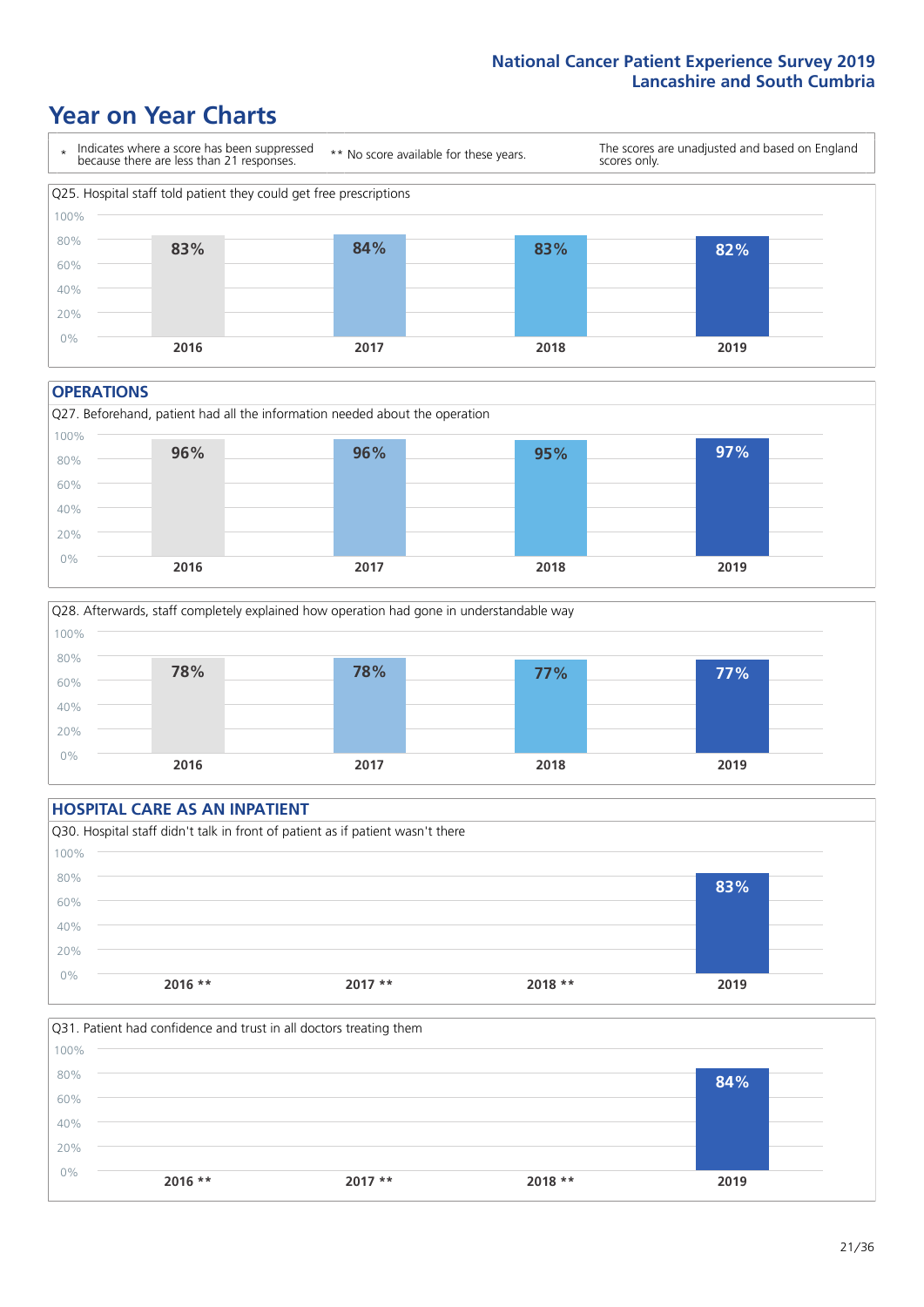### **Year on Year Charts**

|      | Indicates where a score has been suppressed<br>because there are less than 21 responses. | ** No score available for these years. | scores only. | The scores are unadjusted and based on England |
|------|------------------------------------------------------------------------------------------|----------------------------------------|--------------|------------------------------------------------|
|      | Q32. Patient's family or someone close definitely felt able to talk to a doctor          |                                        |              |                                                |
| 100% |                                                                                          |                                        |              |                                                |
| 80%  |                                                                                          |                                        |              |                                                |
| 60%  |                                                                                          |                                        |              | 74%                                            |
| 40%  |                                                                                          |                                        |              |                                                |
| 20%  |                                                                                          |                                        |              |                                                |
| 0%   | $2016$ **                                                                                | $2017**$                               | $2018**$     | 2019                                           |



|       |           | Q34. Patient thought there were always or nearly always enough nurses on duty to care for them |          |      |
|-------|-----------|------------------------------------------------------------------------------------------------|----------|------|
| 100%  |           |                                                                                                |          |      |
| 80%   |           |                                                                                                |          |      |
| 60%   |           |                                                                                                |          | 65%  |
| 40%   |           |                                                                                                |          |      |
| 20%   |           |                                                                                                |          |      |
| $0\%$ | $2016$ ** | $2017**$                                                                                       | $2018**$ | 2019 |
|       |           |                                                                                                |          |      |



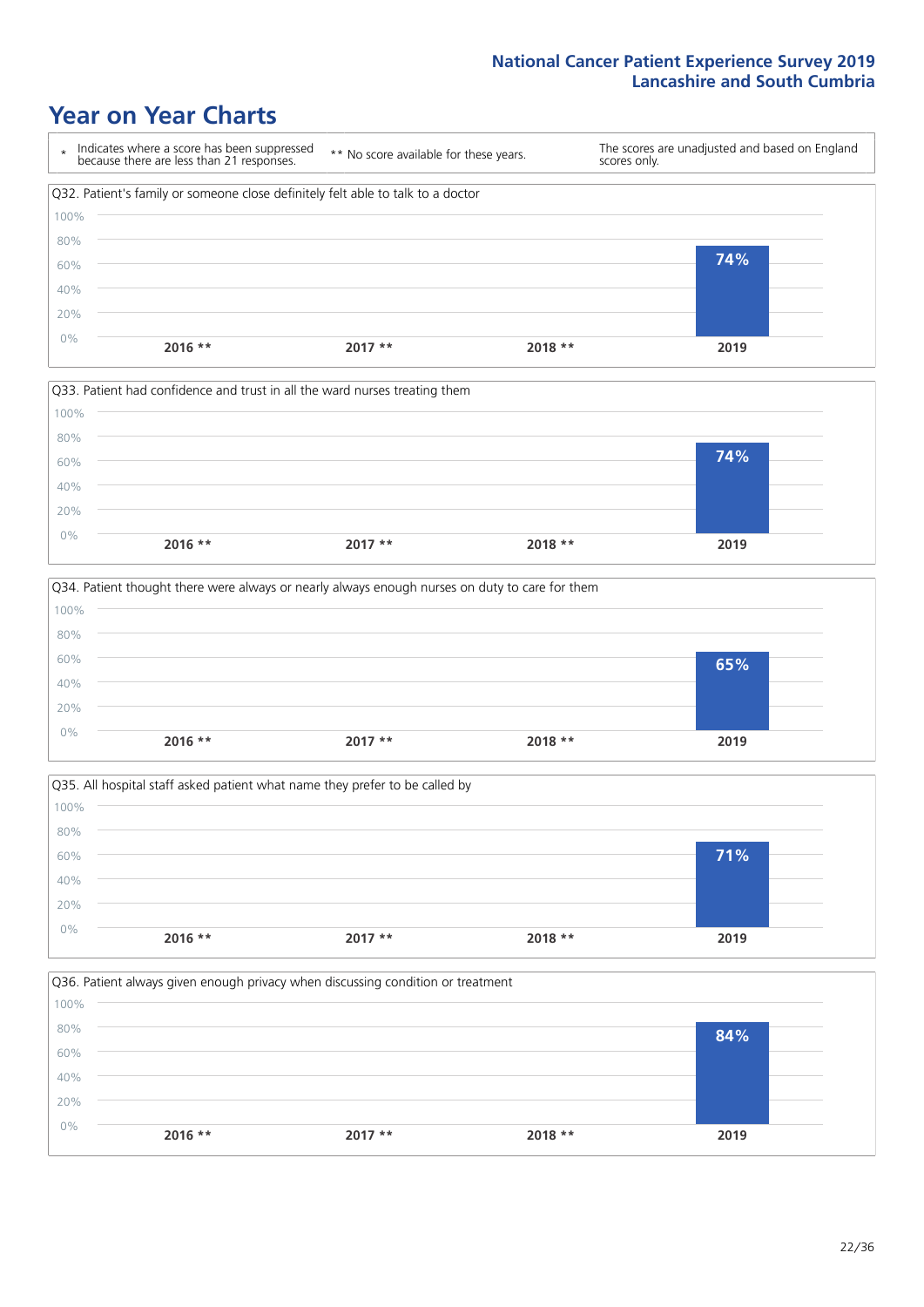### **Year on Year Charts**

| $\star$ | Indicates where a score has been suppressed<br>because there are less than 21 responses.              | ** No score available for these years. | scores only. | The scores are unadjusted and based on England |
|---------|-------------------------------------------------------------------------------------------------------|----------------------------------------|--------------|------------------------------------------------|
|         | Q37. Patient definitely found hospital staff to discuss worries or fears during their inpatient visit |                                        |              |                                                |
| 100%    |                                                                                                       |                                        |              |                                                |
| 80%     |                                                                                                       |                                        |              |                                                |
| 60%     |                                                                                                       |                                        |              |                                                |
| 40%     |                                                                                                       |                                        |              | 50%                                            |
| 20%     |                                                                                                       |                                        |              |                                                |
| $0\%$   | $2016$ **                                                                                             | $2017**$                               | $2018**$     | 2019                                           |

|       |           | Q38. Hospital staff definitely did everything they could to help control pain |          |      |  |
|-------|-----------|-------------------------------------------------------------------------------|----------|------|--|
| 100%  |           |                                                                               |          |      |  |
| 80%   |           |                                                                               |          | 83%  |  |
| 60%   |           |                                                                               |          |      |  |
| 40%   |           |                                                                               |          |      |  |
| 20%   |           |                                                                               |          |      |  |
| $0\%$ |           |                                                                               |          |      |  |
|       | $2016$ ** | $2017**$                                                                      | $2018**$ | 2019 |  |

|       |           | Q39. Patient always felt they were treated with respect and dignity while in hospital |          |      |
|-------|-----------|---------------------------------------------------------------------------------------|----------|------|
| 100%  |           |                                                                                       |          |      |
| 80%   |           |                                                                                       |          | 88%  |
| 60%   |           |                                                                                       |          |      |
| 40%   |           |                                                                                       |          |      |
| 20%   |           |                                                                                       |          |      |
| $0\%$ | $2016$ ** | $2017**$                                                                              | $2018**$ | 2019 |
|       |           |                                                                                       |          |      |

|       |           | Q40. Patient given clear written information about what should or should not do after leaving hospital |          |      |
|-------|-----------|--------------------------------------------------------------------------------------------------------|----------|------|
| 100%  |           |                                                                                                        |          |      |
| 80%   |           |                                                                                                        |          | 85%  |
| 60%   |           |                                                                                                        |          |      |
| 40%   |           |                                                                                                        |          |      |
| 20%   |           |                                                                                                        |          |      |
| $0\%$ | $2016$ ** | $2017**$                                                                                               | $2018**$ | 2019 |
|       |           |                                                                                                        |          |      |

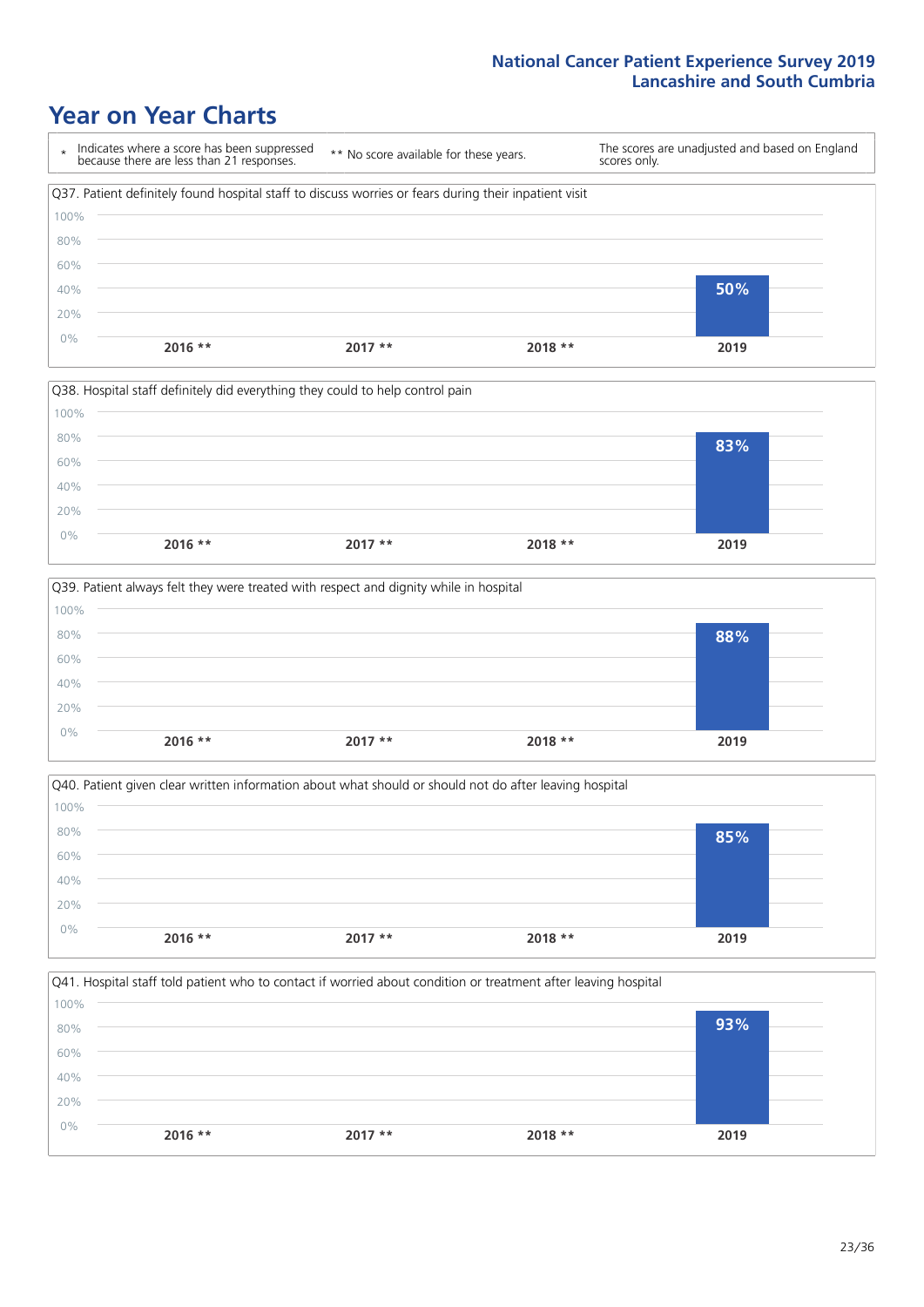### **Year on Year Charts**

\* Indicates where a score has been suppressed because there are less than 21 responses.

\*\* No score available for these years.

The scores are unadjusted and based on England scores only.

#### **HOSPITAL CARE AS A DAY PATIENT / OUTPATIENT**











24/36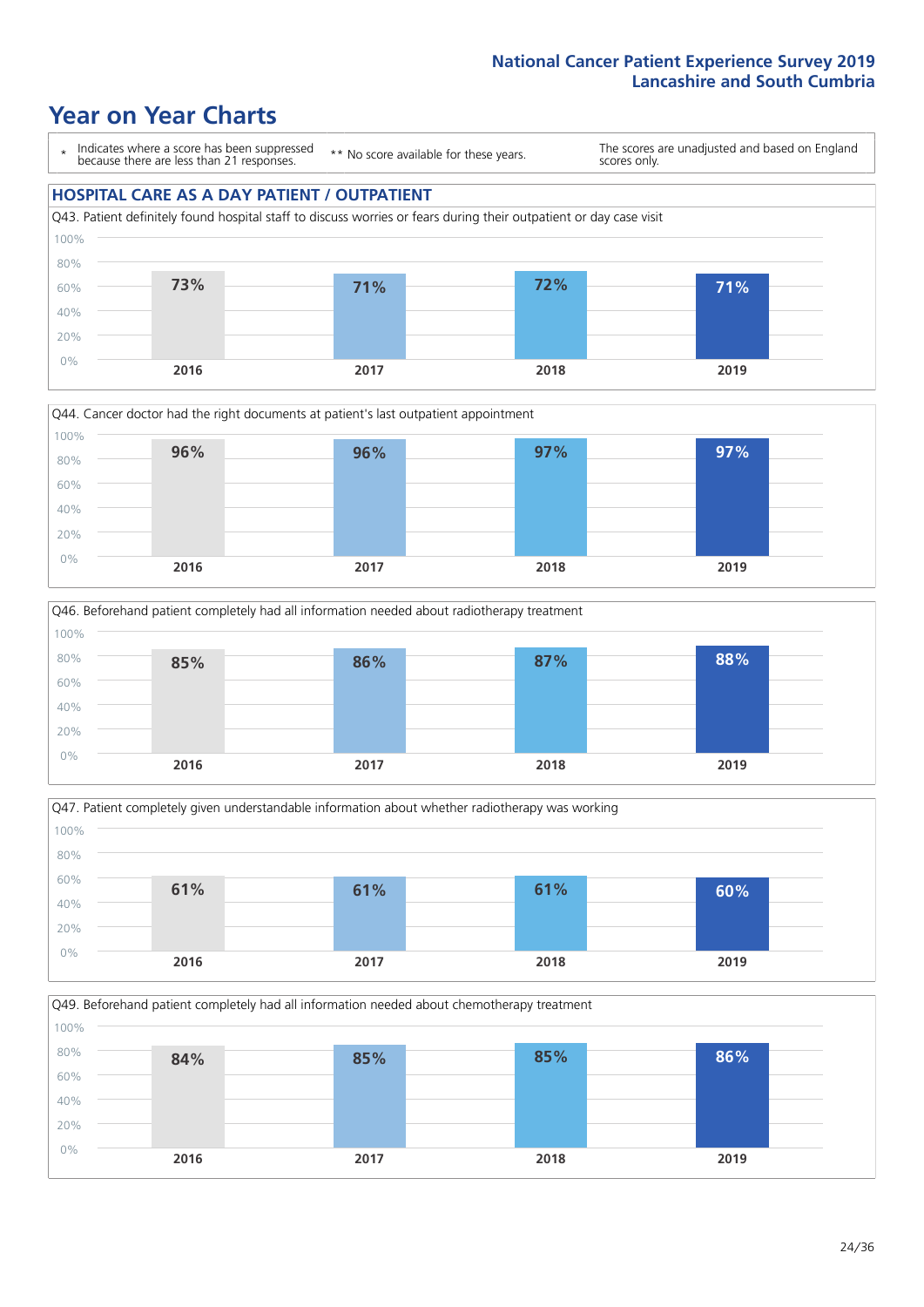### **Year on Year Charts**



#### **HOME CARE AND SUPPORT**







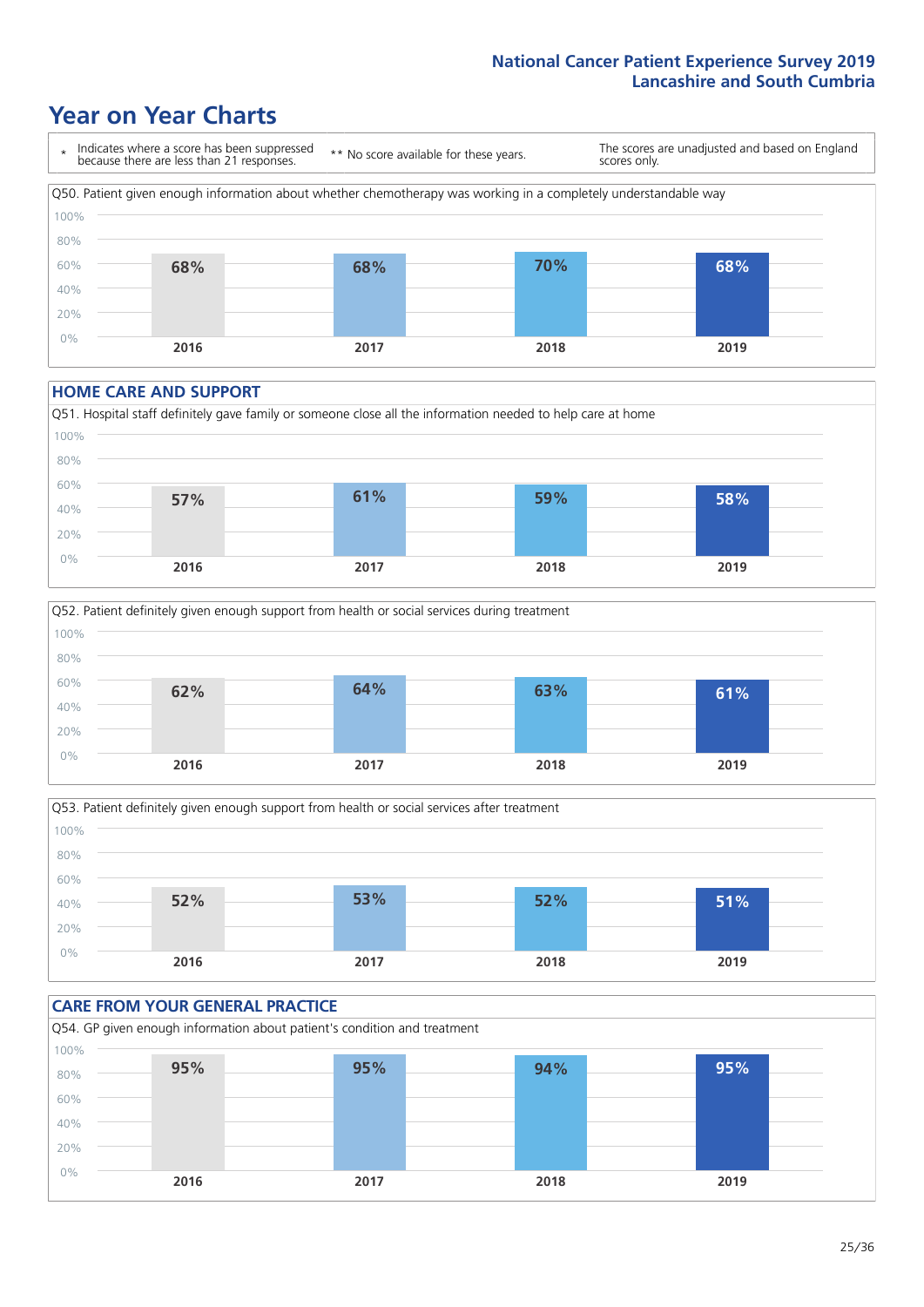### **Year on Year Charts**

\* Indicates where a score has been suppressed because there are less than 21 responses. \*\* No score available for these years. The scores are unadjusted and based on England scores only. Q55. General practice staff definitely did everything they could to support patient during treatment 0% 20% 40% 60% 80% 100% **2016 2017 2018 2019 62% 60% 59% 57%**

#### **YOUR OVERALL NHS CARE**







Q59. Patient felt length of time for attending clinics and appointments for cancer was about right 0% 20% 40% 60% 80% 100% **2016 2017 2018 2019 71% 70% 70% 71%**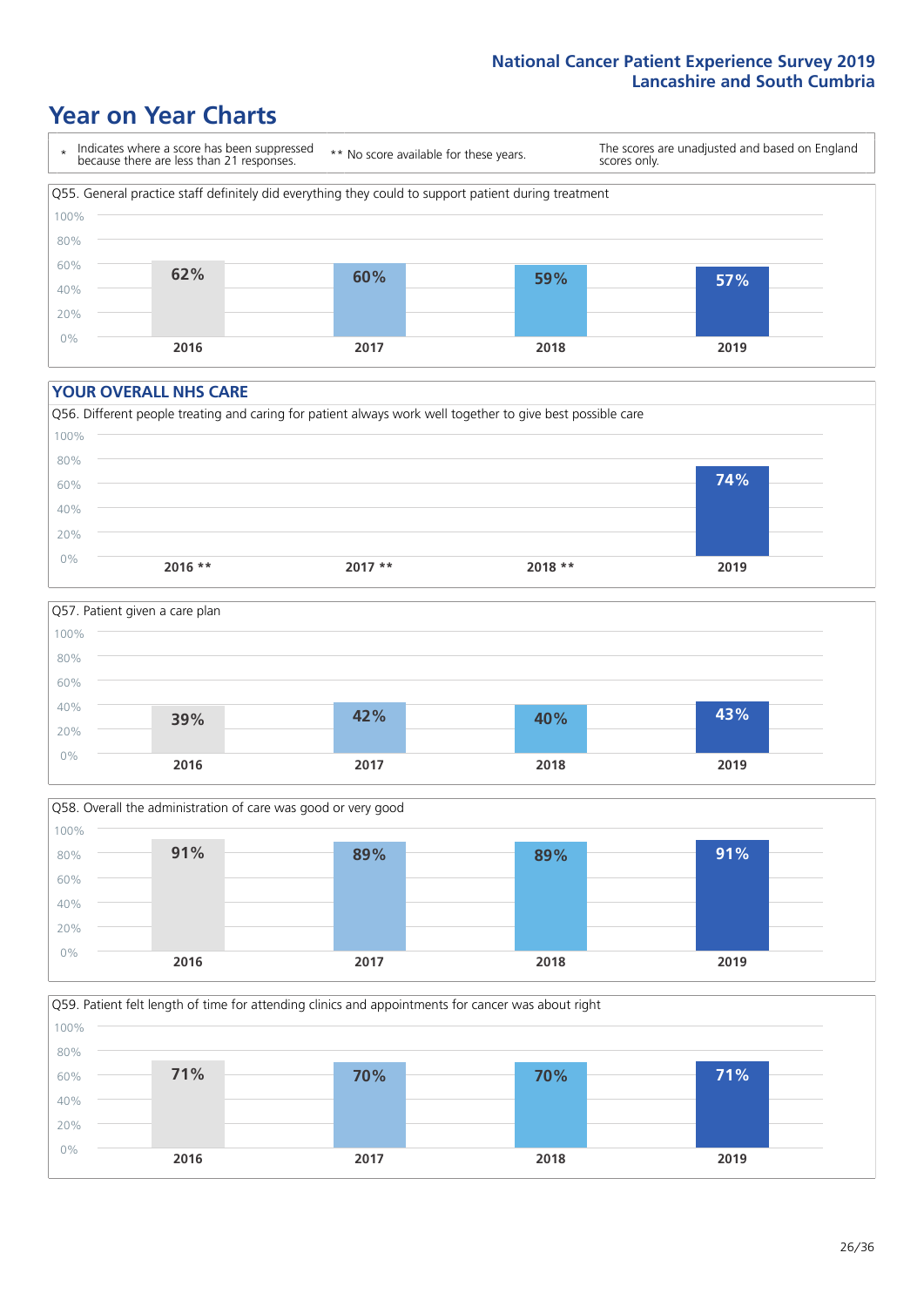### **Year on Year Charts**



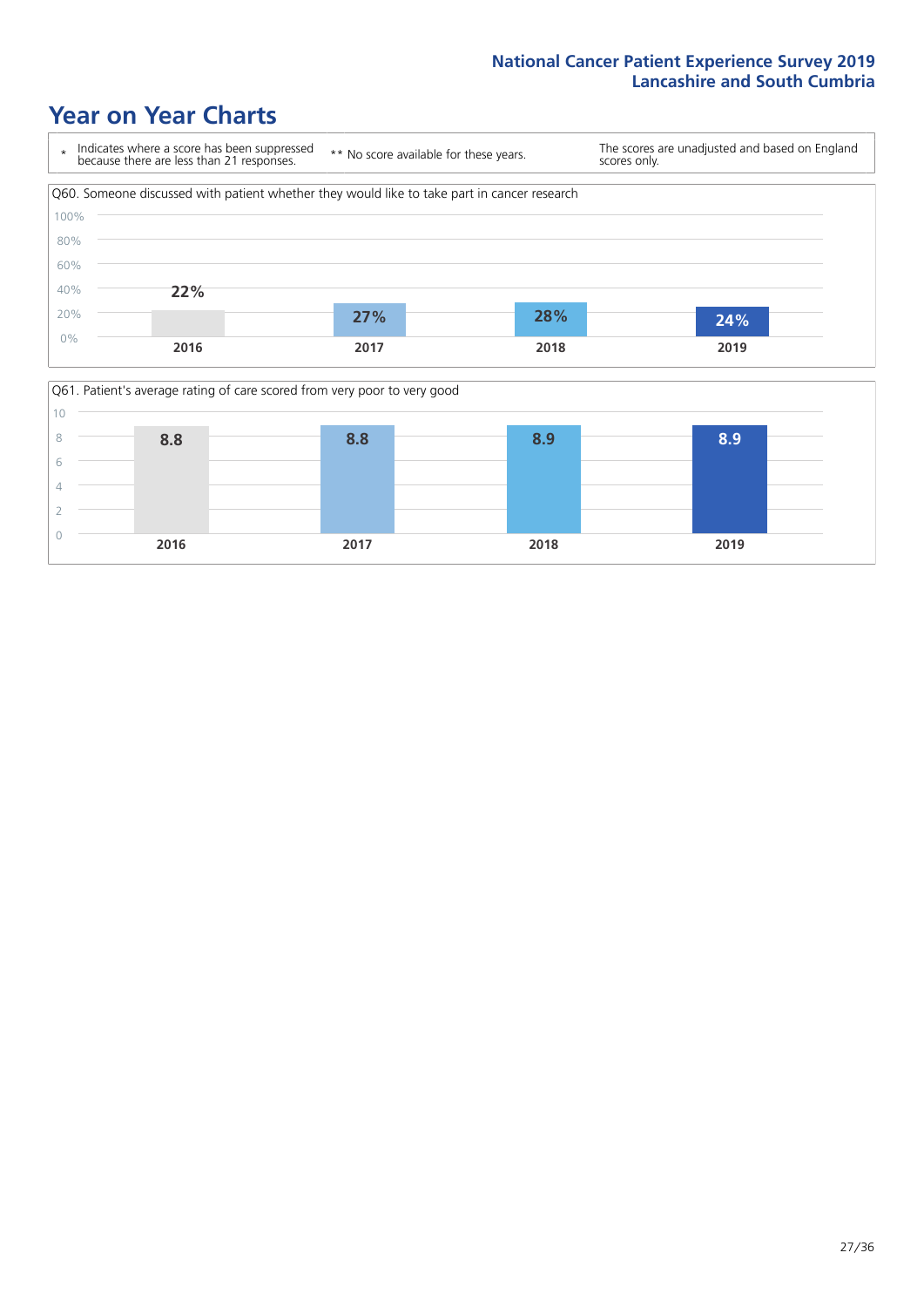# **Trust Expected Range Summary**

|            | Alliance                                                   |   | <b>Expected Range Classification</b> |  |
|------------|------------------------------------------------------------|---|--------------------------------------|--|
| <b>RXN</b> | Lancashire Teaching Hospitals NHS Foundation Trust         |   | 44                                   |  |
| <b>RXR</b> | East Lancashire Hospitals NHS Trust                        | 4 | 43                                   |  |
| <b>RTX</b> | University Hospitals of Morecambe Bay NHS Foundation Trust |   | 49                                   |  |
| <b>RXL</b> | Blackpool Teaching Hospitals NHS Foundation Trust          |   | 46                                   |  |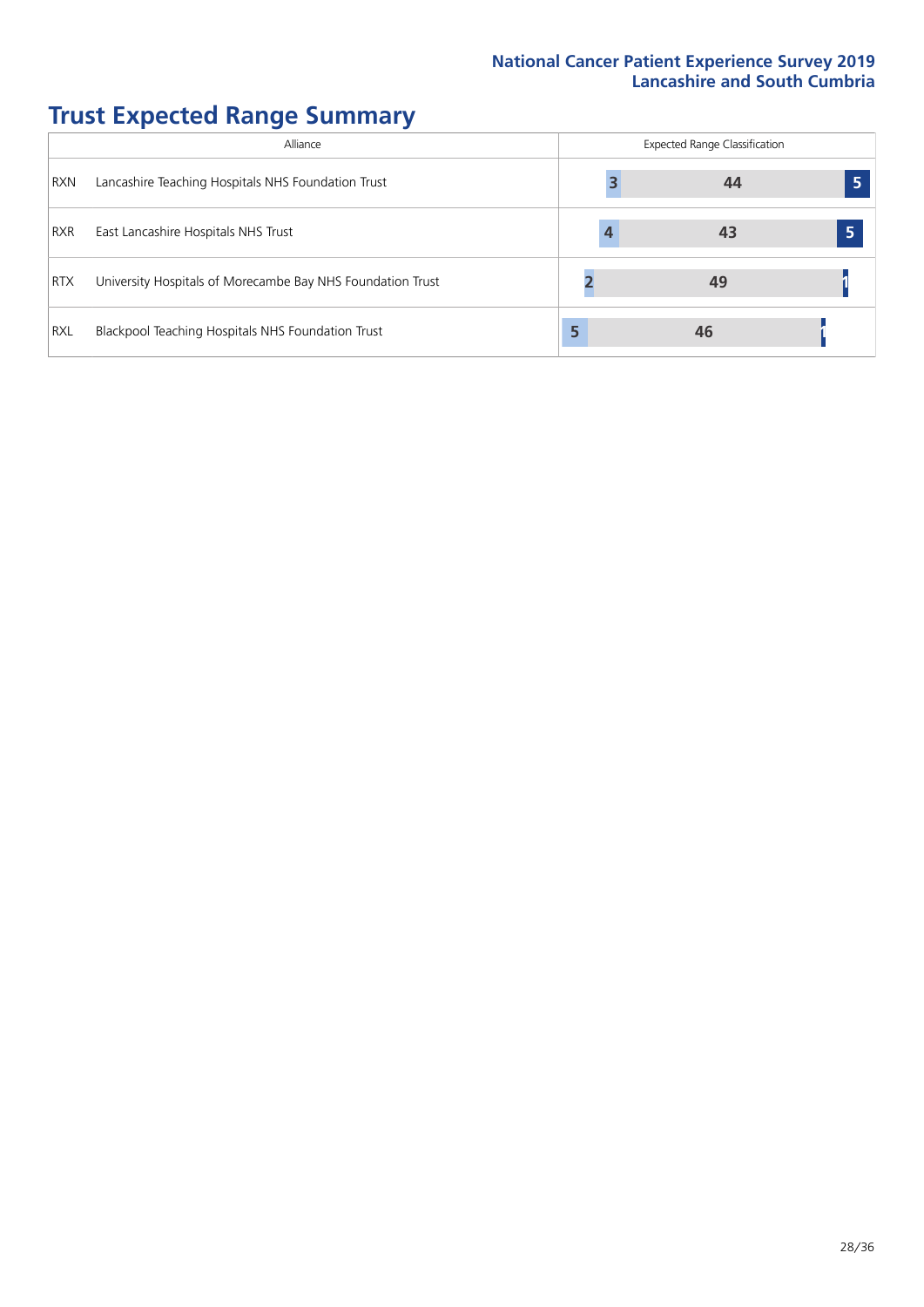# **Trust Dashboard Questions**

|            | Q61. Patient's average rating of care scored from very poor to very good                      |        |       |
|------------|-----------------------------------------------------------------------------------------------|--------|-------|
| Code       | Name                                                                                          | Base   | Score |
| All        | National                                                                                      | 65,135 | 8.8   |
|            | E56000018   Lancashire and South Cumbria                                                      | 2,668  | 8.8   |
| <b>RXR</b> | East Lancashire Hospitals NHS Trust                                                           | 629    | 8.9   |
| <b>RXN</b> | Lancashire Teaching Hospitals NHS Foundation Trust                                            | 830    | 8.8   |
| <b>RTX</b> | University Hospitals of Morecambe Bay NHS Foundation Trust                                    | 538    | 8.8   |
| <b>RXL</b> | Blackpool Teaching Hospitals NHS Foundation Trust                                             | 463    | 8.8   |
|            | Q18. Patient definitely involved as much as they wanted in decisions about care and treatment |        |       |
| Code       | Name                                                                                          | Base   | Score |
| All        | National                                                                                      | 65,989 | 81%   |
|            | E56000018   Lancashire and South Cumbria                                                      | 2,707  | 80%   |
| <b>RXN</b> | Lancashire Teaching Hospitals NHS Foundation Trust                                            | 836    | 83%   |
| <b>RTX</b> | University Hospitals of Morecambe Bay NHS Foundation Trust                                    | 547    | 80%   |
| <b>RXR</b> | East Lancashire Hospitals NHS Trust                                                           | 635    | 79%   |
| <b>RXL</b> | Blackpool Teaching Hospitals NHS Foundation Trust                                             | 477    | 75%   |
|            | Q19. Patient given the name of a CNS who would support them through their treatment           |        |       |
| Code       | Name                                                                                          | Base   | Score |
| All        | National                                                                                      | 64,196 | 92%   |
| E56000018  | Lancashire and South Cumbria                                                                  | 2,645  | 93%   |
| <b>RXR</b> | East Lancashire Hospitals NHS Trust                                                           | 618    | 94%   |
| <b>RXL</b> | Blackpool Teaching Hospitals NHS Foundation Trust                                             | 469    | 94%   |
| <b>RXN</b> | Lancashire Teaching Hospitals NHS Foundation Trust                                            | 820    | 93%   |
| <b>RTX</b> | University Hospitals of Morecambe Bay NHS Foundation Trust                                    | 534    | 93%   |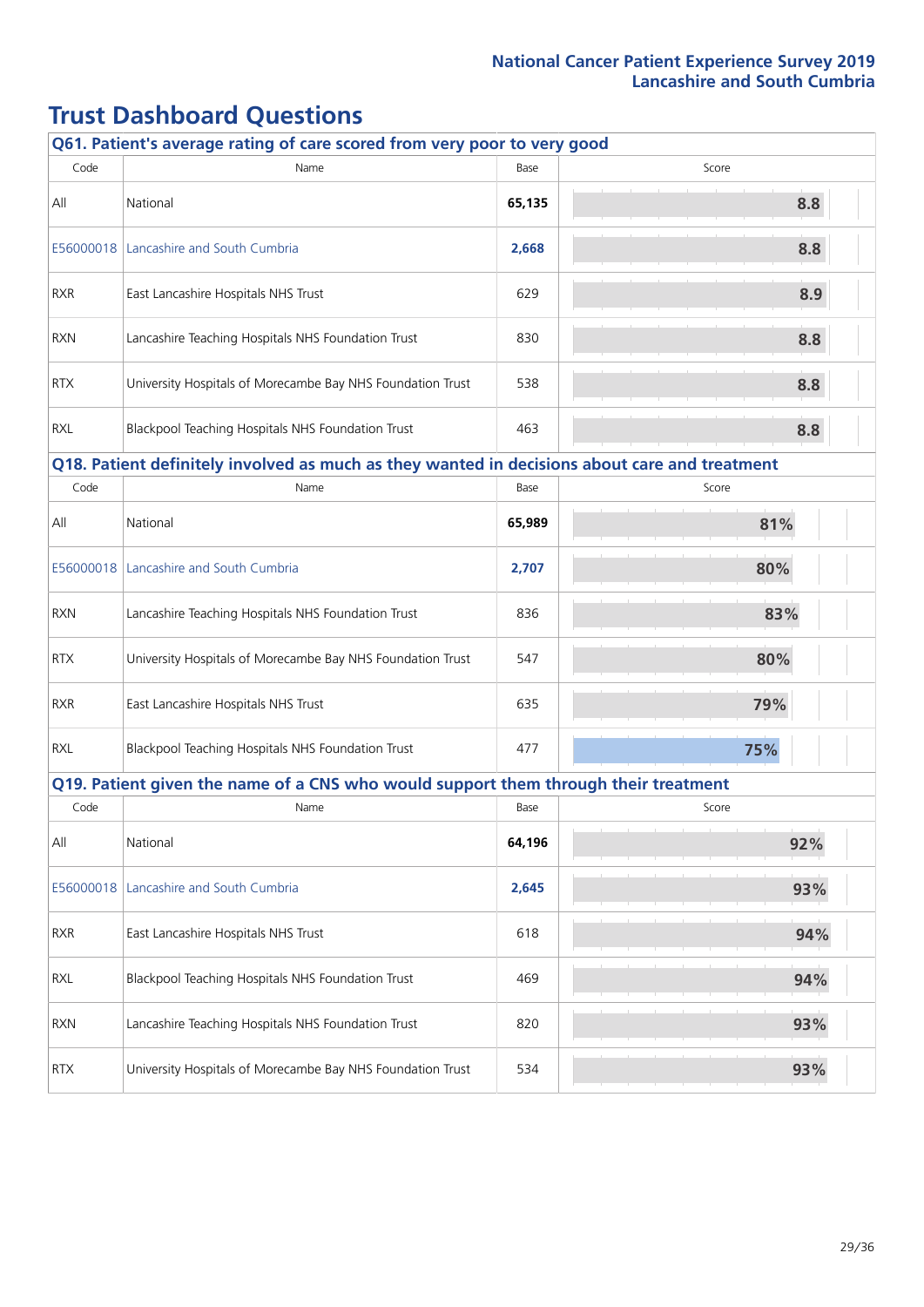## **Trust Dashboard Questions**

| Q20. Patient found it very or quite easy to contact their CNS                                                     |                                                                                       |        |       |  |
|-------------------------------------------------------------------------------------------------------------------|---------------------------------------------------------------------------------------|--------|-------|--|
| Code                                                                                                              | Name                                                                                  | Base   | Score |  |
| All                                                                                                               | National                                                                              | 52,999 | 85%   |  |
|                                                                                                                   | E56000018 Lancashire and South Cumbria                                                | 2,221  | 85%   |  |
| RXN                                                                                                               | Lancashire Teaching Hospitals NHS Foundation Trust                                    | 688    | 87%   |  |
| <b>RXR</b>                                                                                                        | East Lancashire Hospitals NHS Trust                                                   | 519    | 84%   |  |
| <b>RTX</b>                                                                                                        | University Hospitals of Morecambe Bay NHS Foundation Trust                            | 447    | 83%   |  |
| <b>RXL</b>                                                                                                        | Blackpool Teaching Hospitals NHS Foundation Trust                                     | 405    | 81%   |  |
|                                                                                                                   | Q39. Patient always felt they were treated with respect and dignity while in hospital |        |       |  |
| Code                                                                                                              | Name                                                                                  | Base   | Score |  |
| All                                                                                                               | National                                                                              | 32,875 | 88%   |  |
| E56000018                                                                                                         | Lancashire and South Cumbria                                                          | 1,194  | 88%   |  |
| <b>RXR</b>                                                                                                        | East Lancashire Hospitals NHS Trust                                                   | 253    | 88%   |  |
| <b>RTX</b>                                                                                                        | University Hospitals of Morecambe Bay NHS Foundation Trust                            | 205    | 88%   |  |
| <b>RXL</b>                                                                                                        | Blackpool Teaching Hospitals NHS Foundation Trust                                     | 210    | 88%   |  |
| <b>RXN</b>                                                                                                        | Lancashire Teaching Hospitals NHS Foundation Trust                                    | 389    | 86%   |  |
| Q41. Hospital staff told patient who to contact if worried about condition or treatment after leaving<br>hospital |                                                                                       |        |       |  |
| Code                                                                                                              | Name                                                                                  | Base   | Score |  |
| All                                                                                                               | National                                                                              | 31,541 | 94%   |  |
| E56000018                                                                                                         | Lancashire and South Cumbria                                                          | 1,124  | 93%   |  |
| <b>RTX</b>                                                                                                        | University Hospitals of Morecambe Bay NHS Foundation Trust                            | 194    | 93%   |  |
| <b>RXN</b>                                                                                                        | Lancashire Teaching Hospitals NHS Foundation Trust                                    | 365    | 93%   |  |
| <b>RXL</b>                                                                                                        | Blackpool Teaching Hospitals NHS Foundation Trust                                     | 196    | 93%   |  |
| RXR                                                                                                               | East Lancashire Hospitals NHS Trust                                                   | 238    | 93%   |  |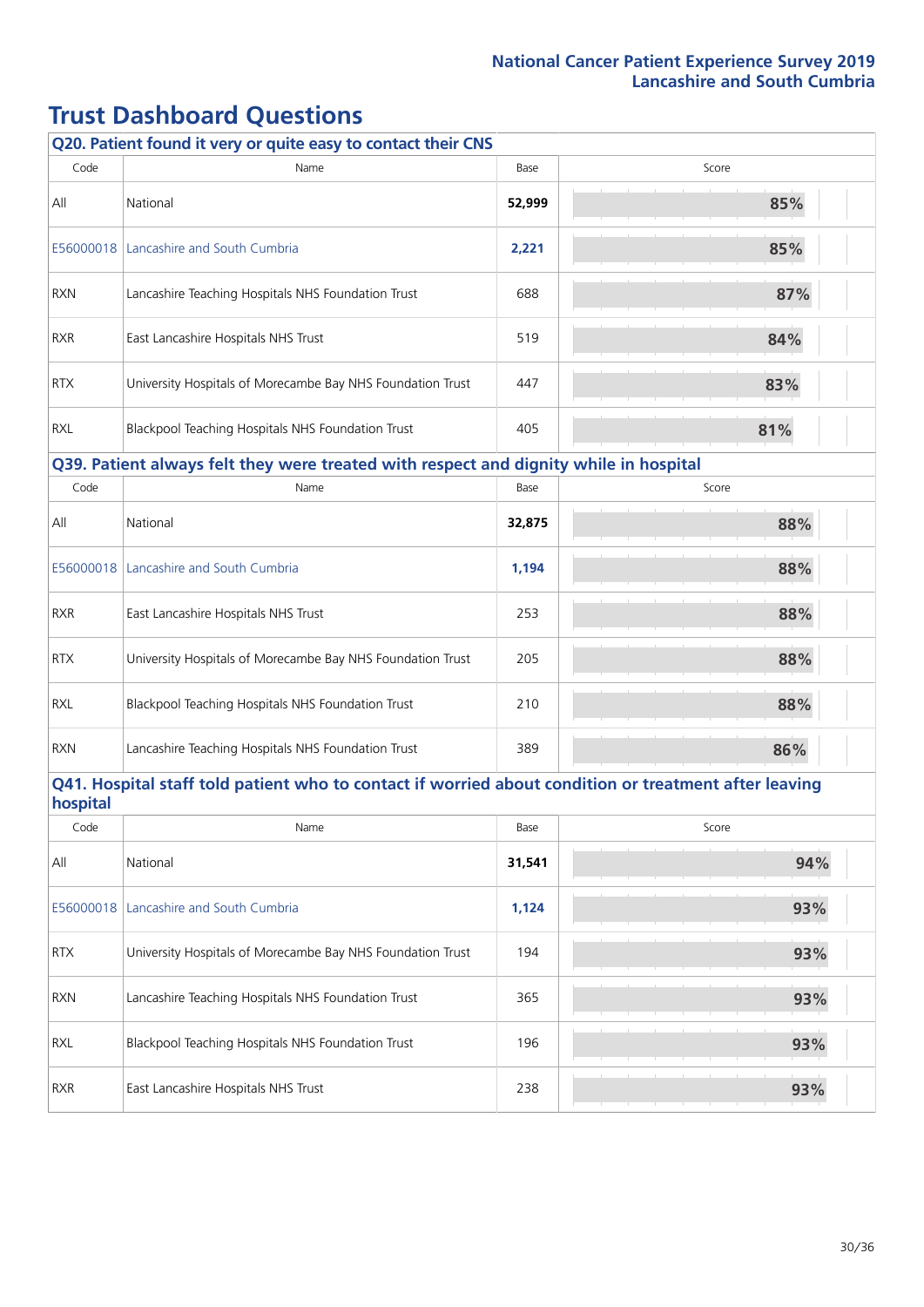# **Trust Dashboard Questions**

| Q55. General practice staff definitely did everything they could to support patient during treatment |                                                            |        |       |
|------------------------------------------------------------------------------------------------------|------------------------------------------------------------|--------|-------|
| Code                                                                                                 | Name                                                       | Base   | Score |
| All                                                                                                  | National                                                   | 44,055 | 58%   |
| E56000018                                                                                            | Lancashire and South Cumbria                               | 1,825  | 57%   |
| <b>RXR</b>                                                                                           | East Lancashire Hospitals NHS Trust                        | 455    | 62%   |
| <b>RXN</b>                                                                                           | Lancashire Teaching Hospitals NHS Foundation Trust         | 563    | 61%   |
| <b>RTX</b>                                                                                           | University Hospitals of Morecambe Bay NHS Foundation Trust | 360    | 55%   |
| <b>RXL</b>                                                                                           | Blackpool Teaching Hospitals NHS Foundation Trust          | 315    | 50%   |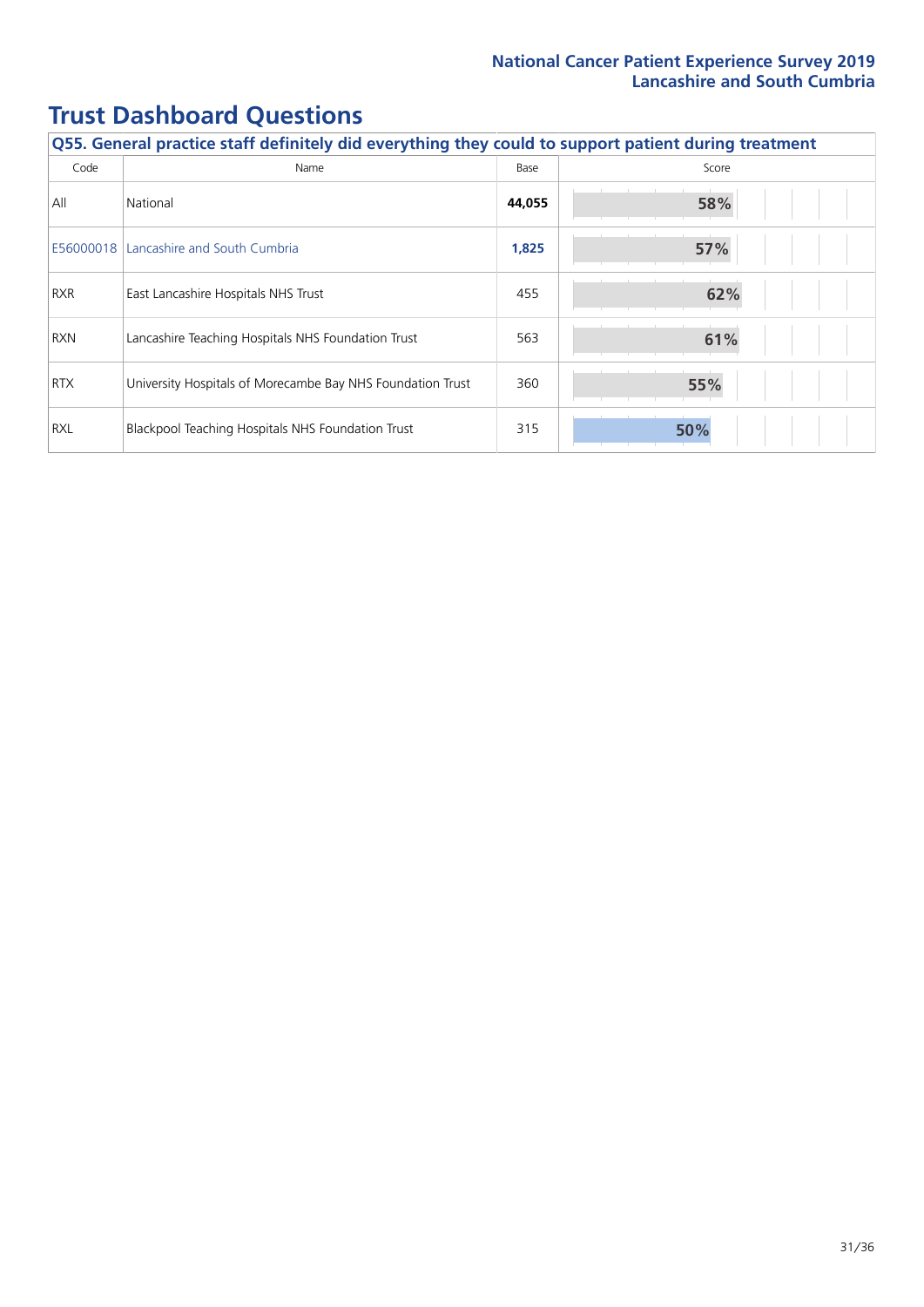# **CCG** Expected Range Classification 01A NHS East Lancashire CCG **2 41 9** 01E NHS Greater Preston CCG **1 45 6** 01K NHS Morecambe Bay CCG **49 3** 02G NHS West Lancashire CCG **1 1 1 51** 00X NHS Chorley and South Ribble CCG **3 48 1** 02M NHS Fylde and Wyre CCG **5 44 3** 00Q NHS Blackburn with Darwen CCG **5 47** 00R NHS Blackpool CCG **6 45 1**

### **CCG Expected Range Summary**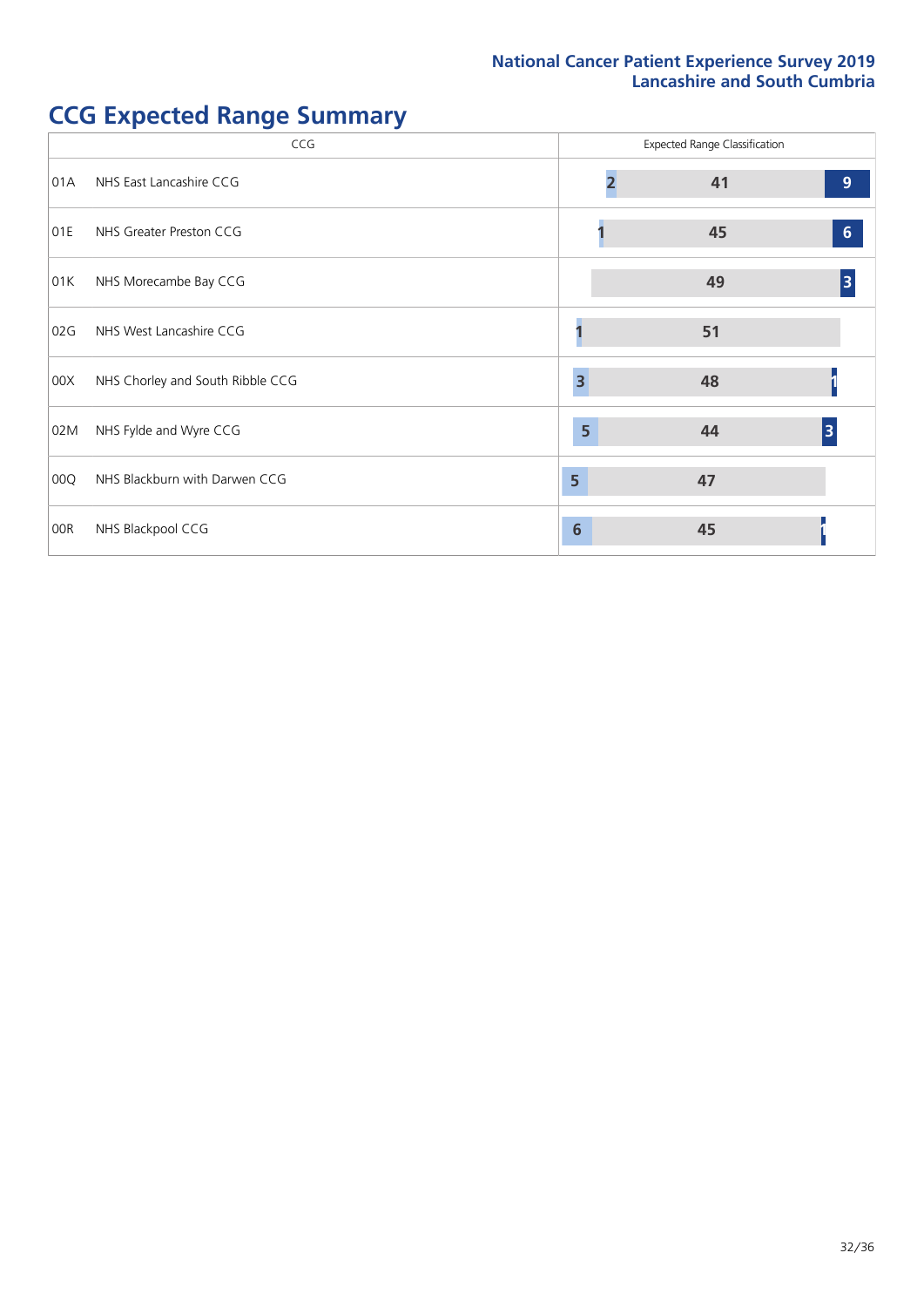| Q61. Patient's average rating of care scored from very poor to very good |                                                                                               |        |       |  |
|--------------------------------------------------------------------------|-----------------------------------------------------------------------------------------------|--------|-------|--|
| Code                                                                     | Name                                                                                          | Base   | Score |  |
| All                                                                      | National                                                                                      | 65,135 | 8.8   |  |
| E56000018                                                                | Lancashire and South Cumbria                                                                  | 2,668  | 8.8   |  |
| 01E                                                                      | NHS Greater Preston CCG                                                                       | 241    | 9.0   |  |
| 01A                                                                      | NHS East Lancashire CCG                                                                       | 637    | 8.9   |  |
| 02G                                                                      | NHS West Lancashire CCG                                                                       | 120    | 8.9   |  |
| 00X                                                                      | NHS Chorley and South Ribble CCG                                                              | 216    | 8.8   |  |
| 01K                                                                      | NHS Morecambe Bay CCG                                                                         | 653    | 8.8   |  |
| 00Q                                                                      | NHS Blackburn with Darwen CCG                                                                 | 173    | 8.8   |  |
| 02M                                                                      | NHS Fylde and Wyre CCG                                                                        | 428    | 8.8   |  |
| 00R                                                                      | NHS Blackpool CCG                                                                             | 200    | 8.7   |  |
|                                                                          | Q18. Patient definitely involved as much as they wanted in decisions about care and treatment |        |       |  |
| Code                                                                     | Name                                                                                          | Base   | Score |  |
| All                                                                      | National                                                                                      | 65,989 | 81%   |  |
| E56000018                                                                | Lancashire and South Cumbria                                                                  | 2,707  | 80%   |  |
| 01E                                                                      | NHS Greater Preston CCG                                                                       | 240    | 82%   |  |
| 01K                                                                      | NHS Morecambe Bay CCG                                                                         | 664    | 82%   |  |
| 00X                                                                      | NHS Chorley and South Ribble CCG                                                              | 217    | 82%   |  |
| 02G                                                                      | NHS West Lancashire CCG                                                                       | 120    | 80%   |  |
| 01A                                                                      | NHS East Lancashire CCG                                                                       | 652    | 79%   |  |
| 02M                                                                      | NHS Fylde and Wyre CCG                                                                        | 442    | 79%   |  |
| 00Q                                                                      | NHS Blackburn with Darwen CCG                                                                 | 173    | 79%   |  |
| 00R                                                                      | NHS Blackpool CCG                                                                             | 199    | 75%   |  |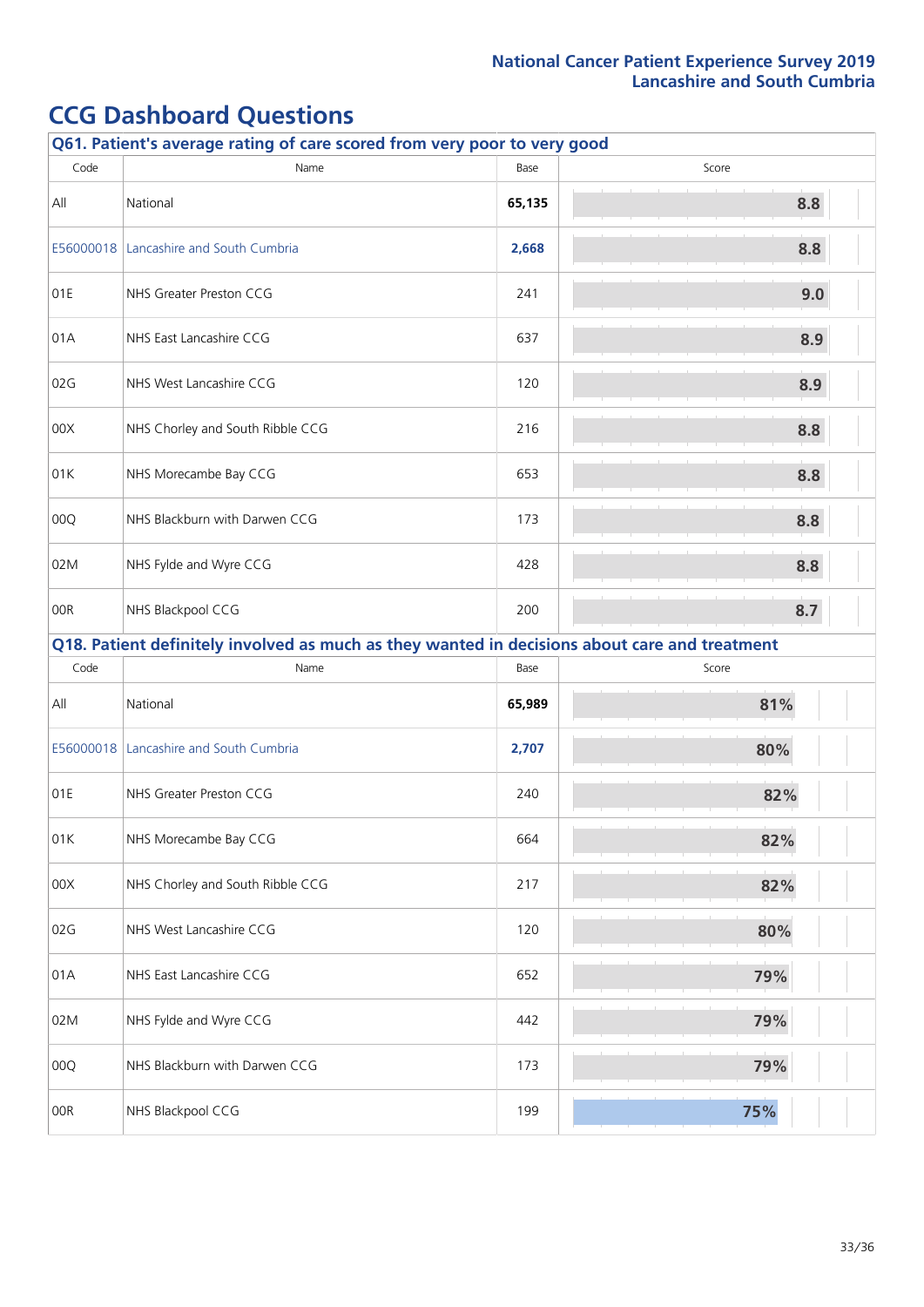| Q19. Patient given the name of a CNS who would support them through their treatment |                                                               |        |       |  |
|-------------------------------------------------------------------------------------|---------------------------------------------------------------|--------|-------|--|
| Code                                                                                | Name                                                          | Base   | Score |  |
| All                                                                                 | National                                                      | 64,196 | 92%   |  |
| E56000018                                                                           | Lancashire and South Cumbria                                  | 2,645  | 93%   |  |
| 01E                                                                                 | NHS Greater Preston CCG                                       | 238    | 95%   |  |
| 00R                                                                                 | NHS Blackpool CCG                                             | 197    | 95%   |  |
| 01A                                                                                 | NHS East Lancashire CCG                                       | 636    | 94%   |  |
| 00X                                                                                 | NHS Chorley and South Ribble CCG                              | 211    | 94%   |  |
| 00Q                                                                                 | NHS Blackburn with Darwen CCG                                 | 169    | 93%   |  |
| 02M                                                                                 | NHS Fylde and Wyre CCG                                        | 432    | 93%   |  |
| 01K                                                                                 | NHS Morecambe Bay CCG                                         | 649    | 92%   |  |
| 02G                                                                                 | NHS West Lancashire CCG                                       | 113    | 90%   |  |
|                                                                                     | Q20. Patient found it very or quite easy to contact their CNS |        |       |  |
| Code                                                                                | Name                                                          | Base   | Score |  |
| All                                                                                 | National                                                      | 52,999 | 85%   |  |
|                                                                                     | E56000018 Lancashire and South Cumbria                        | 2,221  | 85%   |  |
| 01E                                                                                 | NHS Greater Preston CCG                                       | 203    | 88%   |  |
| 00X                                                                                 | NHS Chorley and South Ribble CCG                              | 184    | 86%   |  |
| 02G                                                                                 | NHS West Lancashire CCG                                       | 88     | 86%   |  |
| 00Q                                                                                 | NHS Blackburn with Darwen CCG                                 | 142    | 85%   |  |
| 01A                                                                                 | NHS East Lancashire CCG                                       | 534    | 85%   |  |
| 01K                                                                                 | NHS Morecambe Bay CCG                                         | 534    | 84%   |  |
| 00R                                                                                 | NHS Blackpool CCG                                             | 179    | 82%   |  |
| 02M                                                                                 | NHS Fylde and Wyre CCG                                        | 357    | 82%   |  |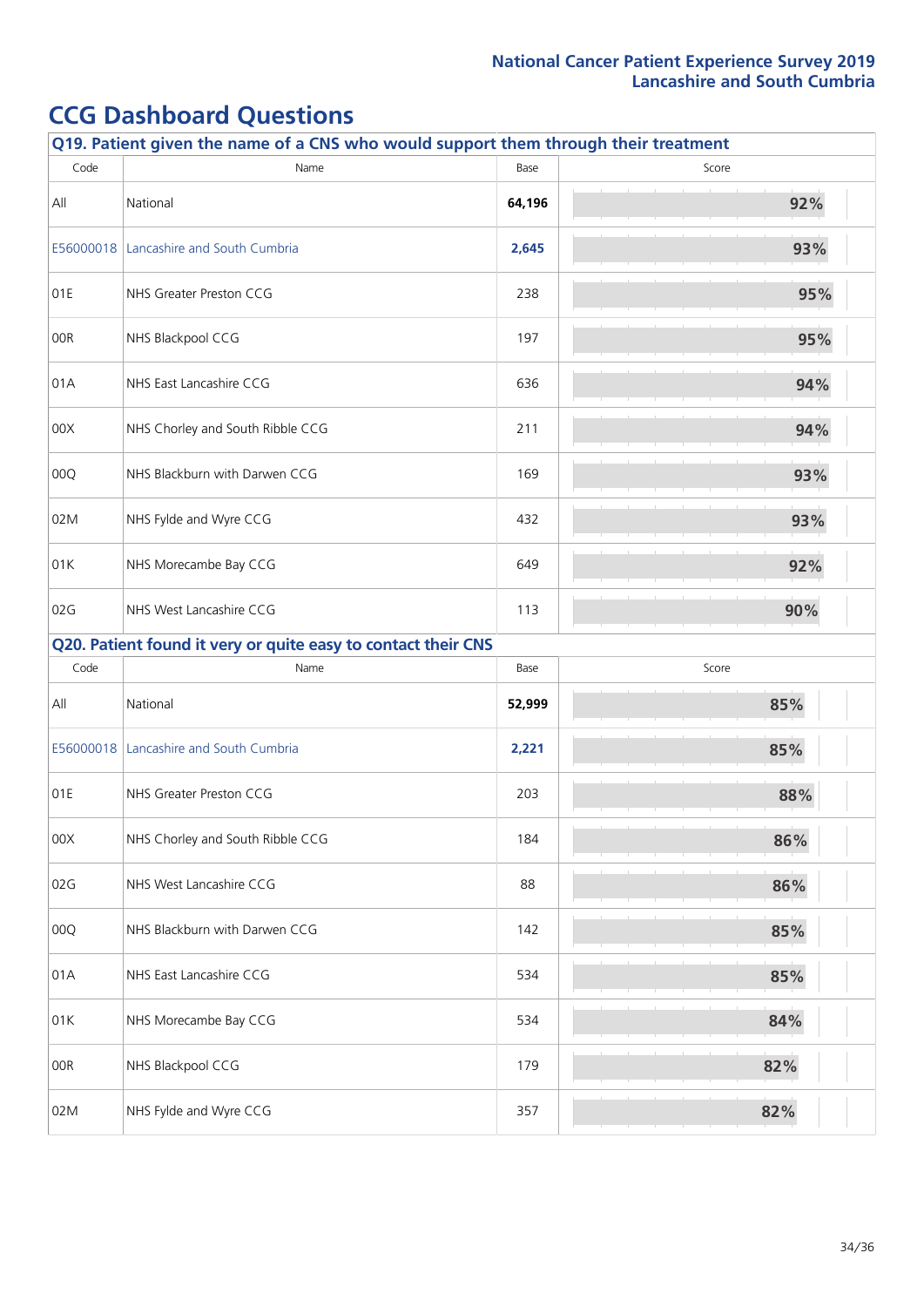|           | Q39. Patient always felt they were treated with respect and dignity while in hospital                 |        |       |
|-----------|-------------------------------------------------------------------------------------------------------|--------|-------|
| Code      | Name                                                                                                  | Base   | Score |
| All       | National                                                                                              | 32,875 | 88%   |
| E56000018 | Lancashire and South Cumbria                                                                          | 1,194  | 88%   |
| 02G       | NHS West Lancashire CCG                                                                               | 67     | 91%   |
| 00Q       | NHS Blackburn with Darwen CCG                                                                         | 72     | 91%   |
| 01A       | NHS East Lancashire CCG                                                                               | 258    | 90%   |
| 01E       | NHS Greater Preston CCG                                                                               | 121    | 89%   |
| 01K       | NHS Morecambe Bay CCG                                                                                 | 276    | 89%   |
| 00R       | NHS Blackpool CCG                                                                                     | 94     | 88%   |
| 00X       | NHS Chorley and South Ribble CCG                                                                      | 117    | 84%   |
| 02M       | NHS Fylde and Wyre CCG                                                                                | 189    | 83%   |
| hospital  | Q41. Hospital staff told patient who to contact if worried about condition or treatment after leaving |        |       |
| Code      | Name                                                                                                  | Base   | Score |
| All       | National                                                                                              | 31,541 | 94%   |
| E56000018 | Lancashire and South Cumbria                                                                          | 1,124  | 93%   |
| 01E       | NHS Greater Preston CCG                                                                               | 114    | 97%   |
| 02G       | NHS West Lancashire CCG                                                                               | 67     | 94%   |
| 02M       | NHS Fylde and Wyre CCG                                                                                | 178    | 94%   |
| 00R       | NHS Blackpool CCG                                                                                     | 88     | 94%   |
| 01A       | NHS East Lancashire CCG                                                                               | 235    | 93%   |
| 00X       | NHS Chorley and South Ribble CCG                                                                      | 111    | 93%   |
| 01K       | NHS Morecambe Bay CCG                                                                                 | 262    | 92%   |
| 00Q       | NHS Blackburn with Darwen CCG                                                                         | 69     | 91%   |